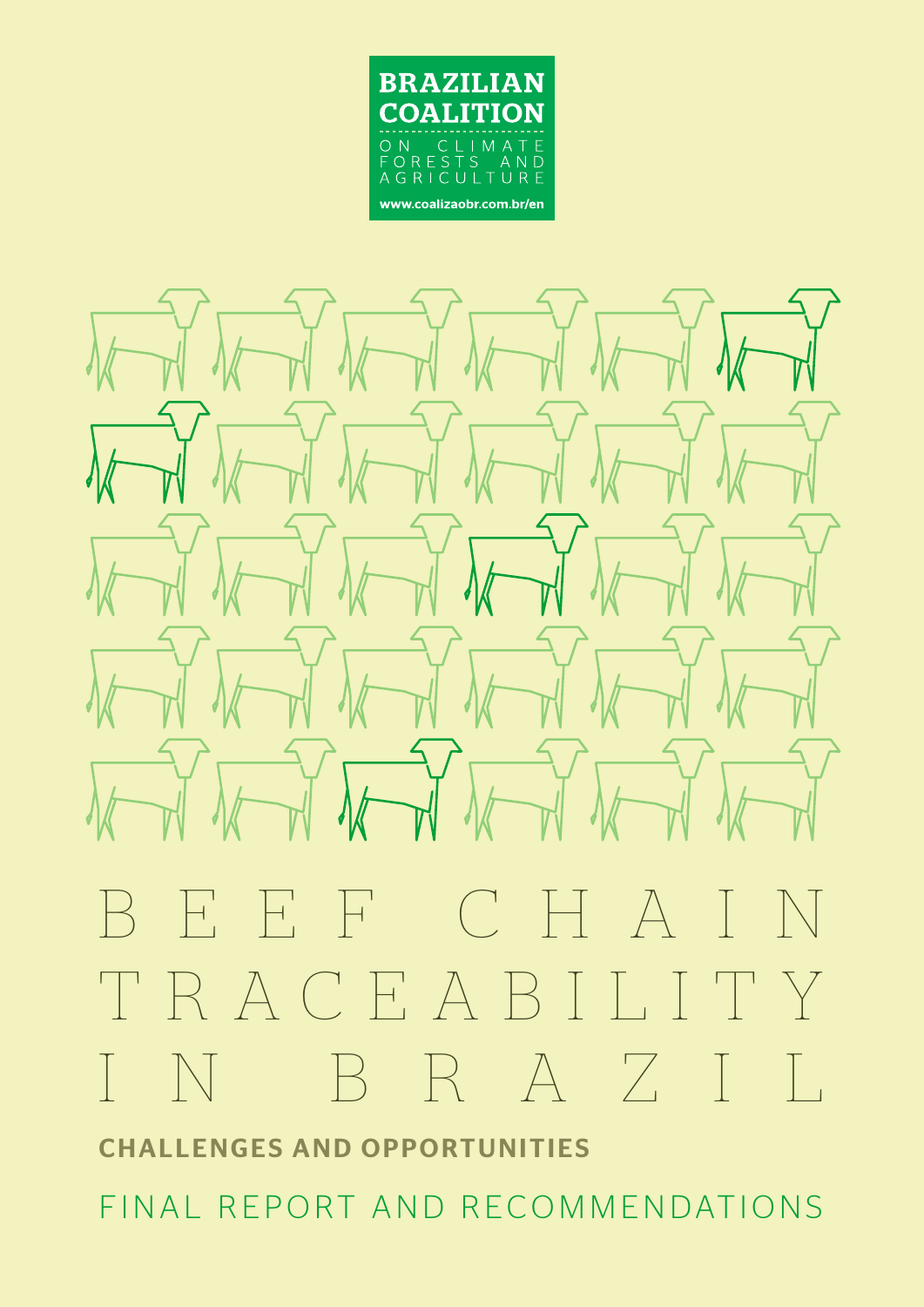### INDEX

| 1                       |     |                                                                           |  |  |  |  |  |  |
|-------------------------|-----|---------------------------------------------------------------------------|--|--|--|--|--|--|
| $\overline{2}$          |     |                                                                           |  |  |  |  |  |  |
|                         |     |                                                                           |  |  |  |  |  |  |
|                         |     |                                                                           |  |  |  |  |  |  |
|                         |     |                                                                           |  |  |  |  |  |  |
|                         |     |                                                                           |  |  |  |  |  |  |
|                         |     |                                                                           |  |  |  |  |  |  |
|                         |     |                                                                           |  |  |  |  |  |  |
|                         |     |                                                                           |  |  |  |  |  |  |
| 3                       |     | Traceability and monitoring in Brazil <b>Election 21</b> 21               |  |  |  |  |  |  |
|                         |     | 3.1 Cattle and Buffalo Identification and Certification System (SISBOV)21 |  |  |  |  |  |  |
|                         |     |                                                                           |  |  |  |  |  |  |
|                         |     |                                                                           |  |  |  |  |  |  |
|                         |     |                                                                           |  |  |  |  |  |  |
|                         |     |                                                                           |  |  |  |  |  |  |
|                         |     |                                                                           |  |  |  |  |  |  |
|                         |     |                                                                           |  |  |  |  |  |  |
| $\overline{\mathbf{4}}$ |     |                                                                           |  |  |  |  |  |  |
|                         | 4.1 |                                                                           |  |  |  |  |  |  |
|                         |     | 4.1.1                                                                     |  |  |  |  |  |  |
| 5                       |     |                                                                           |  |  |  |  |  |  |
|                         | 5.1 |                                                                           |  |  |  |  |  |  |
|                         |     | 5.1.1                                                                     |  |  |  |  |  |  |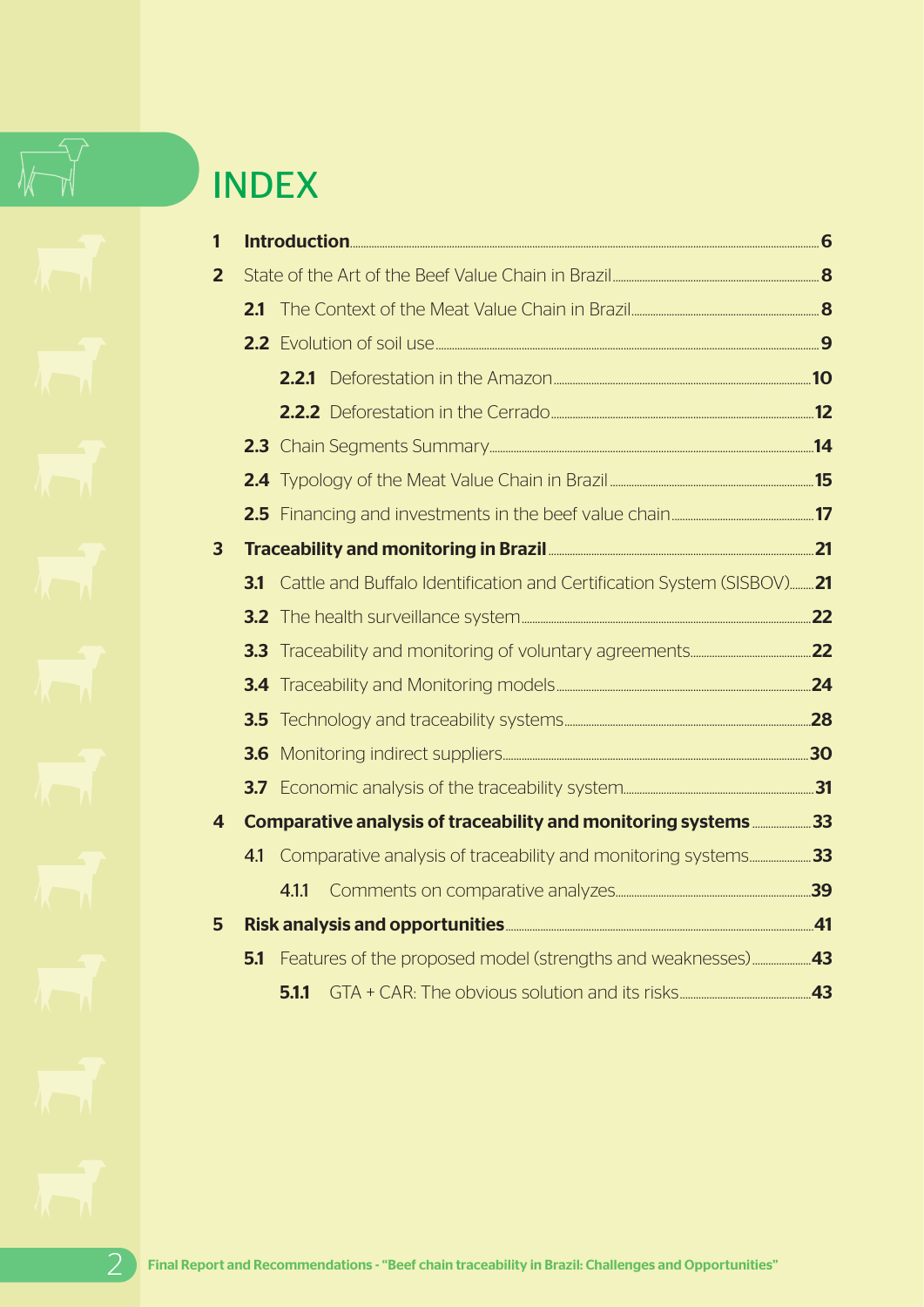| 5.1.2 SISBOV: full, but not an environmental traceability system45       |     |
|--------------------------------------------------------------------------|-----|
| 5.1.3 Other challenges of the traceability and monitoring model46        |     |
|                                                                          |     |
|                                                                          |     |
|                                                                          |     |
|                                                                          |     |
|                                                                          |     |
| 6                                                                        |     |
|                                                                          |     |
| <b>6.1.1</b> Consolidate monitoring based on GTAs, CAR and               |     |
|                                                                          |     |
|                                                                          |     |
|                                                                          |     |
| <b>6.2</b> Spread the best practices of vertical integration initiatives |     |
|                                                                          |     |
| <b>6.2.1</b> Ensure public support for the creation of integrated        |     |
|                                                                          |     |
|                                                                          |     |
|                                                                          | 65  |
| 8                                                                        | .72 |
|                                                                          |     |
| <b>Credits</b>                                                           |     |
|                                                                          |     |
|                                                                          |     |
|                                                                          |     |
|                                                                          |     |
|                                                                          |     |
|                                                                          |     |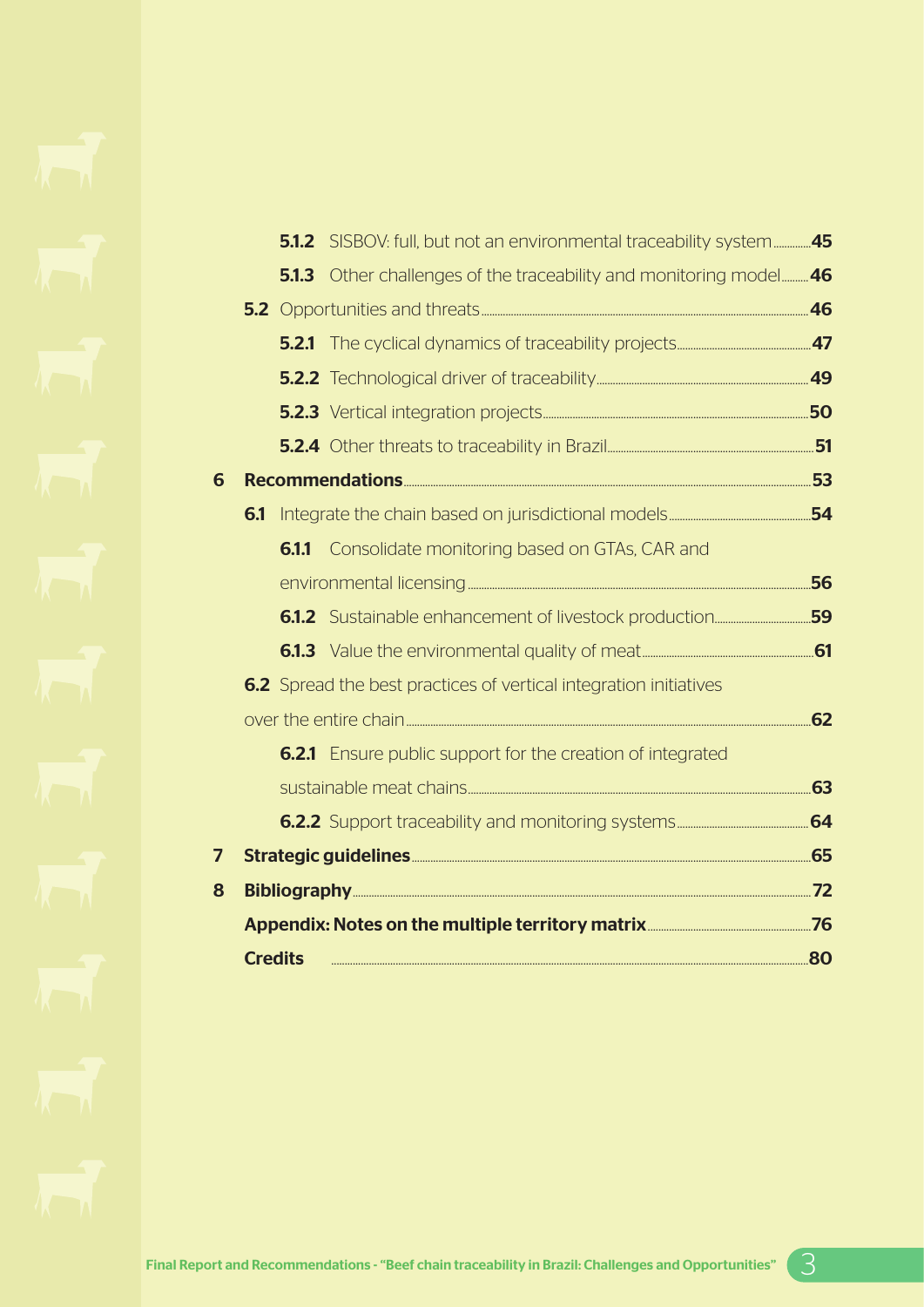| Figure 1 - Agricultural sector GDP in Brazil. Source: Prepared by Agrosuisse with                                                                   |
|-----------------------------------------------------------------------------------------------------------------------------------------------------|
| Figure 2 - Break-even of Brazilian balance of trade. Source: Adapted from                                                                           |
| Figure 3 - Evolution of biome-based land occupation in millions of hectares.                                                                        |
| Figure 4 - Deforested area in the Amazon biome between 2008 and 2019.                                                                               |
| Figure 5 - Per-state deforested area and variation of deforestation of the<br>Amazon biome. Source: Prepared by Agrosuisse with INPE data (2020)11  |
| Figure 6 - Deforested area in the Cerrado biome between 2008 and 2019.                                                                              |
| Figure 7 - Per-state deforested area and variation of deforestation of the<br>Cerrado biome. Source: Prepared by Agrosuisse with INPE data (2020)13 |
| Figure 8 - Interviews Analysis process. Source: Prepared by Agrosuisse 41                                                                           |
| Figure 9 - The cycle of implementation and abandonment of quality control                                                                           |
| Figure 10 - Rationale of recommendations, by implementing circles and                                                                               |
| Figure 11 - Matrix of territoriality of the chain integration strategy based on                                                                     |
| <b>Figure 12 -</b> Matrix of territoriality of the strategy of generalizing good practices                                                          |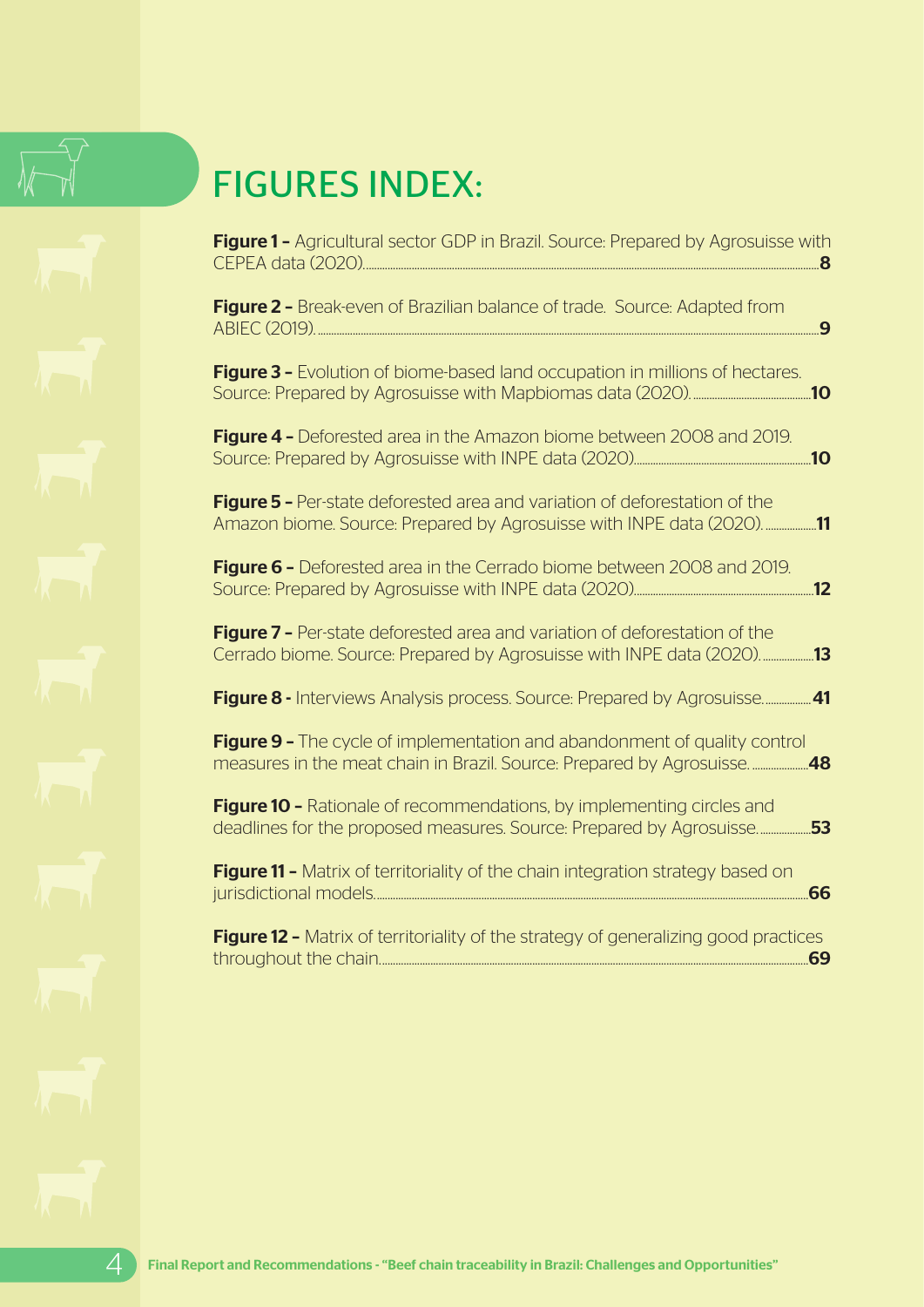### BOX, CHART AND TABLE INDEX

| <b>Box 1 -</b> ABC Program and financing alternatives for the beef value chain          |  |
|-----------------------------------------------------------------------------------------|--|
|                                                                                         |  |
|                                                                                         |  |
|                                                                                         |  |
|                                                                                         |  |
|                                                                                         |  |
|                                                                                         |  |
|                                                                                         |  |
| <b>Chart 1 -</b> Summary of the characteristics of the beef value chain                 |  |
| <b>Chart 2 -</b> Meatpacking companies typology, considering exposure to risks          |  |
| <b>Chart 3 -</b> Summary of SISBOV's economic analyzes of traceability systems 31       |  |
|                                                                                         |  |
|                                                                                         |  |
|                                                                                         |  |
| <b>Chart 7 -</b> Comparison of the characteristics of the traceability system In Brazil |  |
| <b>Chart 8 -</b> Summary of the analysis between the official system and voluntary      |  |
|                                                                                         |  |
| Table 1 - Classification of beef production systems of complete cycle based on          |  |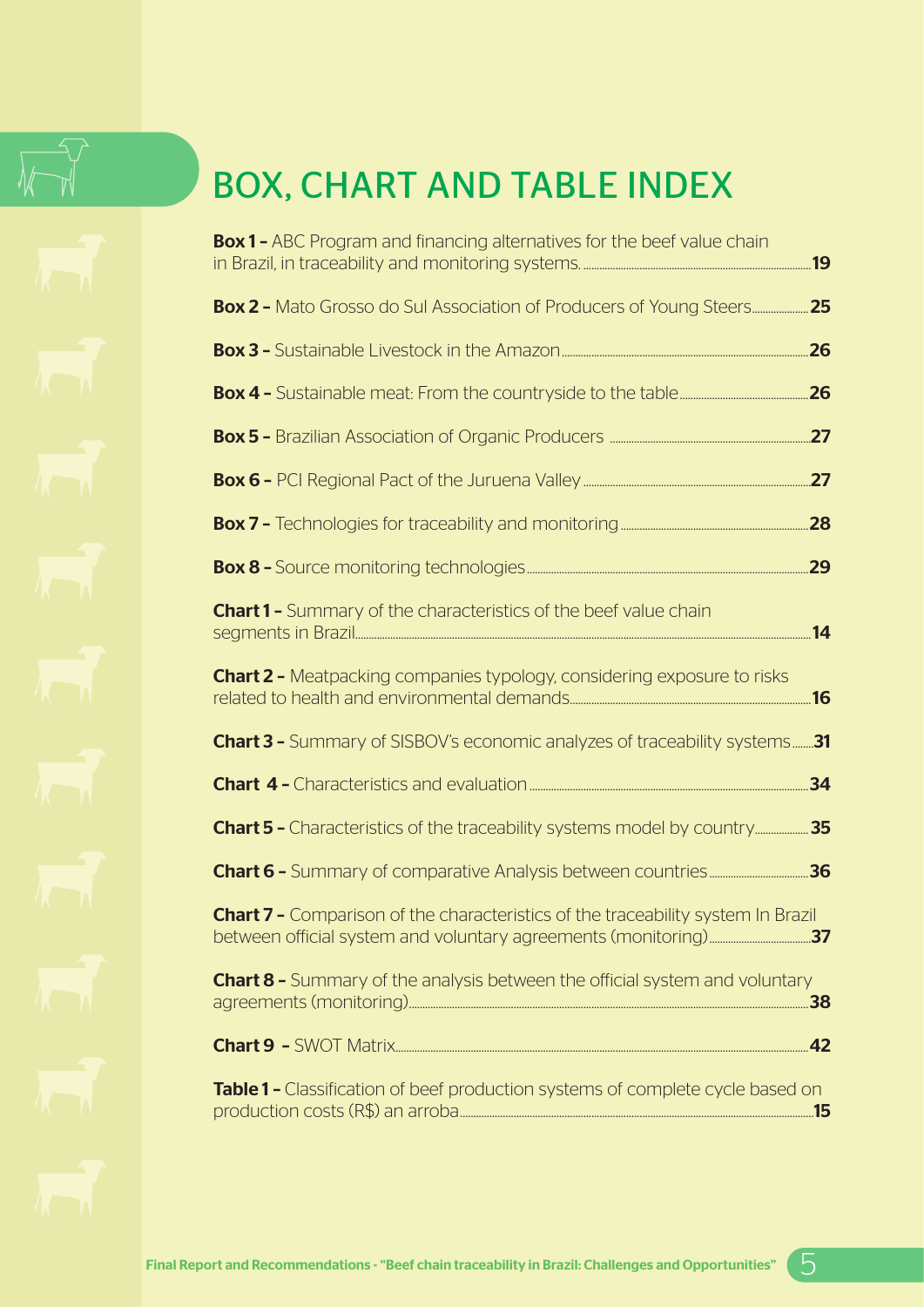### **INTRODUCTION**

The development of the traceability and monitoring system in the beef value chain in Brazil began in 2000 with external markets pressure, especially in the European Union, in the face of health control requirements that include greater food safety for the consumer market.

In Brazil, there have been two moments that mark chain traceability and monitoring systems development. In 2002, an official system was created, the Cattle and Buffalo Identification and Certification System (SISBOV, in the Portuguese acronym); and, in 2009, a voluntary agreement on the Terms of Conduct Adjustment (TAC, in the Portuguese acronym) was signed between the Federal Prosecution Service (MPF, in the Portuguese Acronym) and meatpacking companies in the Amazon region.

From 2009, we can consider the establishment of these two models, namely SISBOV, which meets the requirements for the external market, and voluntary agreements, which serve the internal market. In 2019, the results of the voluntary TAC agreement allowed the onset of a new stage, i.e. adjusting voluntary agreements to solve the main problems observed.

The Final Report presents the main findings of the study "Beef Chain Traceability in Brazil: Challenges and Opportunities", based on surveys of secondary data, analyzes carried out and the content of interviews with members of the Brazilian Coalition's Beef Traceability Taskforce and additional contacts with agents involved in the beef value chain in Brazil.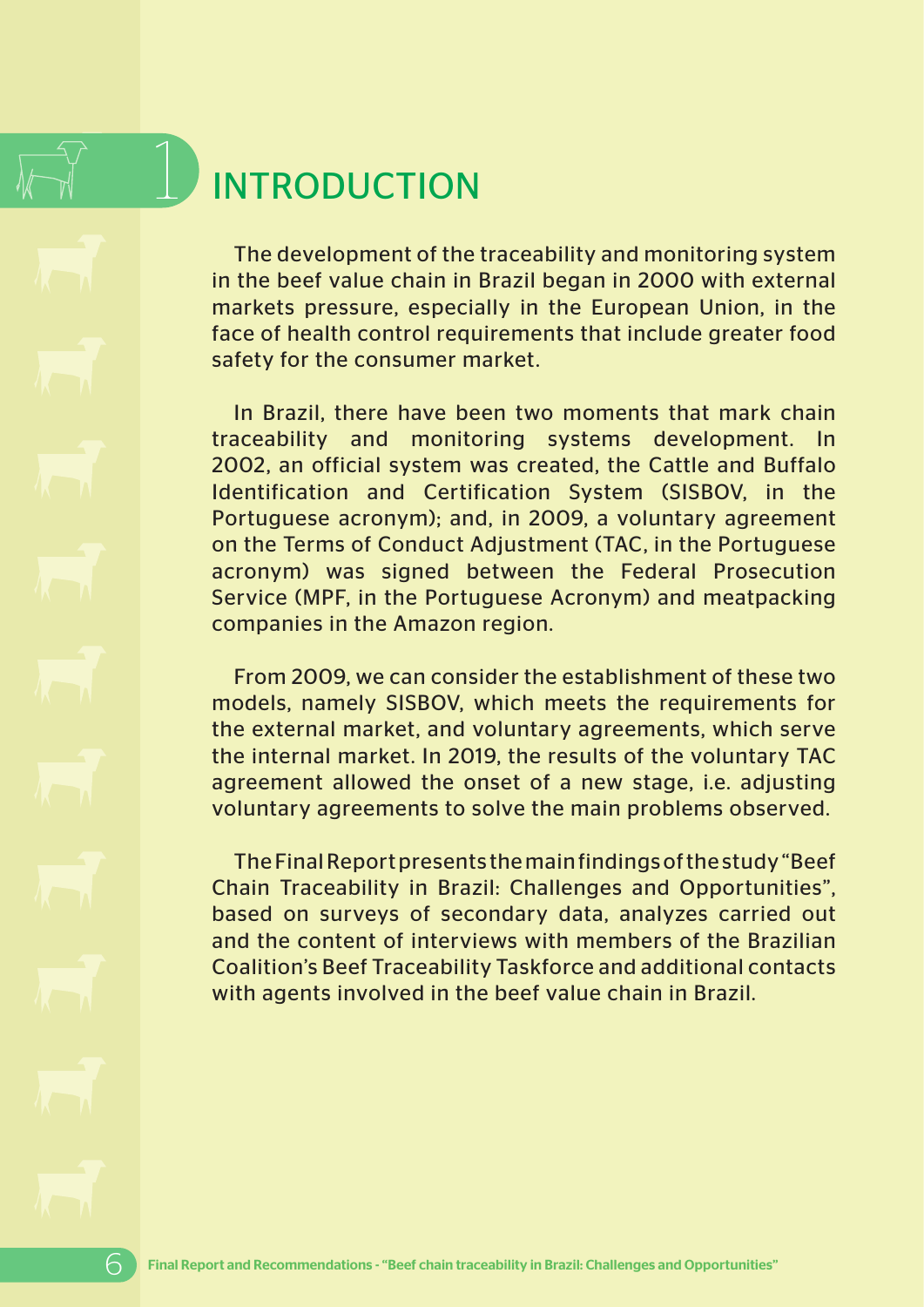Section 1, Brazil's State of the Art of the Beef Value Chain, contextualizes the value chain and its importance in the country's economy through sector indicators. In Section 2, we present the traceability and monitoring scenario in Brazil, as well as the Challenges and Opportunities of the sector including perspectives for the chain.

The summary of a comparative analysis of the traceability systems and models of relevant countries in the meat chain, especially the Brazilian case, is presented in Section 3, which also compares the SISBOV and the voluntary agreements arising from the Terms of Conduct Adjustment signed between the Federal Prosecution Service and companies in the meat chain industrial segment. At the end of the section there is a risk and opportunity analysis to develop traceability in the beef value chain.

Section 4, which is conclusive in this study, presents the recommendations and strategic guidelines to support the development of a traceability and monitoring system for the beef value chain in Brazil for the coming years.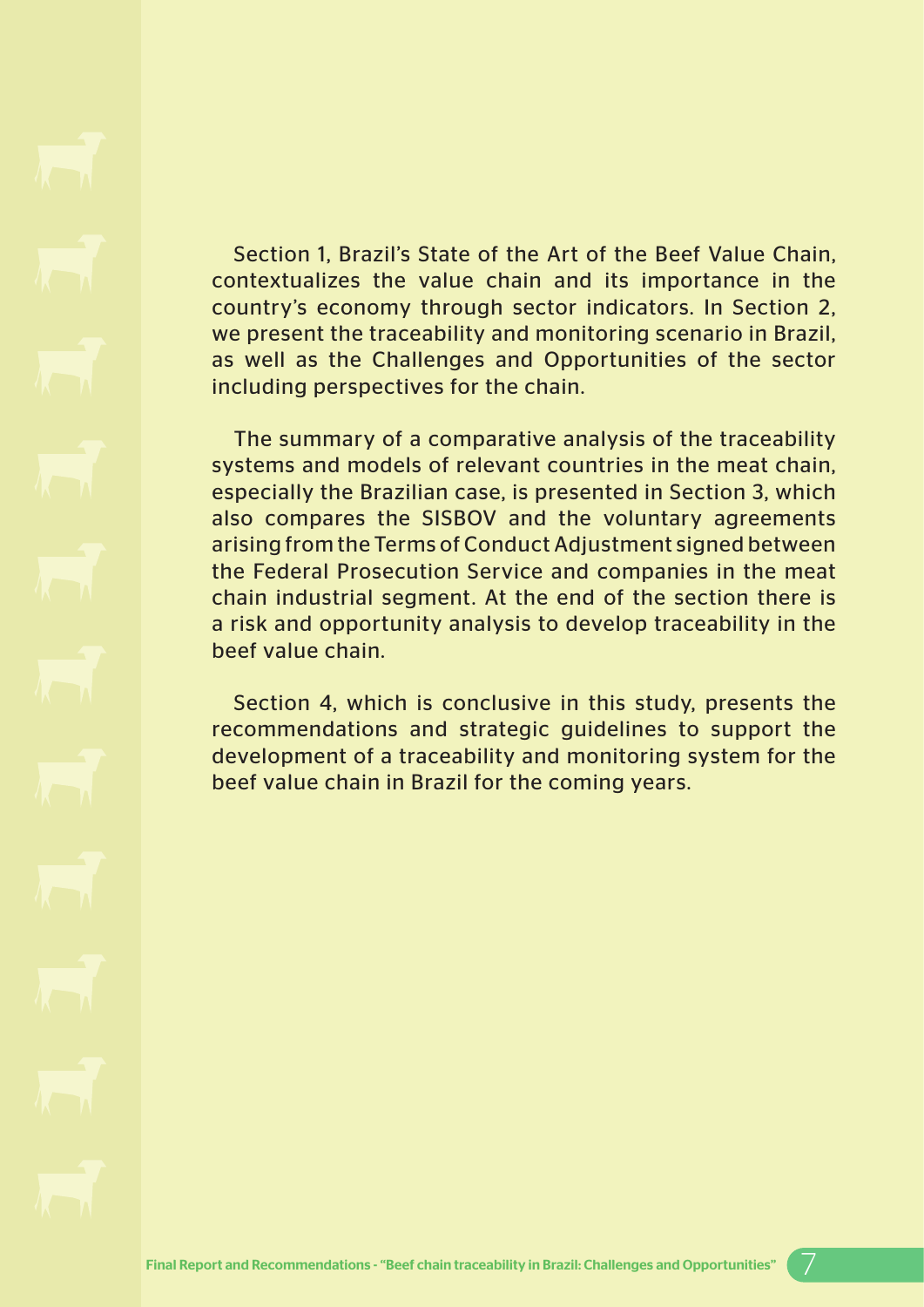# STATE OF THE ART OF THE 2 BEEF VALUE CHAIN IN BRAZIL

The report presents a summary of the State of the Art of the Beef Value Chain in Brazil. At its beginning, it contextualizes this chain in the country's economy, followed by a discussion on changes in land use within the Brazilian territory. Finally, it describes the evolution of the chain in each of its segments: Research and Inputs; Production; Industry and Marketing. Particularly, the paper seeks to evaluate the evolution of productivity in the sector, which is seen as crucial for decreased environmental impact of the value chain.

## THE CONTEXT OF THE MEAT<br>VALUE CHAIN IN BRAZIL

Agribusiness is very relevant for Brazilian economy. In 2019, the sector generated a GDP of more than R\$ 1.5 trillion, that is, 21% of the national GDP. Livestock farming (including other animal breeding) accounts for about one third of this value (see Figure 1). In the last decade, the sector grew by 8% a year at current prices. Real growth was much more modest, that is, 1.3% per year. Within the agribusiness sector, livestock production had a slightly higher growth than the other sectors: 9.7% at current prices, which corresponds to a real growth of 2% per year (CEPEA, 2020).



*Figure 1 – Agricultural sector GDP in Brazil. Source: Prepared by Agrosuisse with CEPEA data (2020).*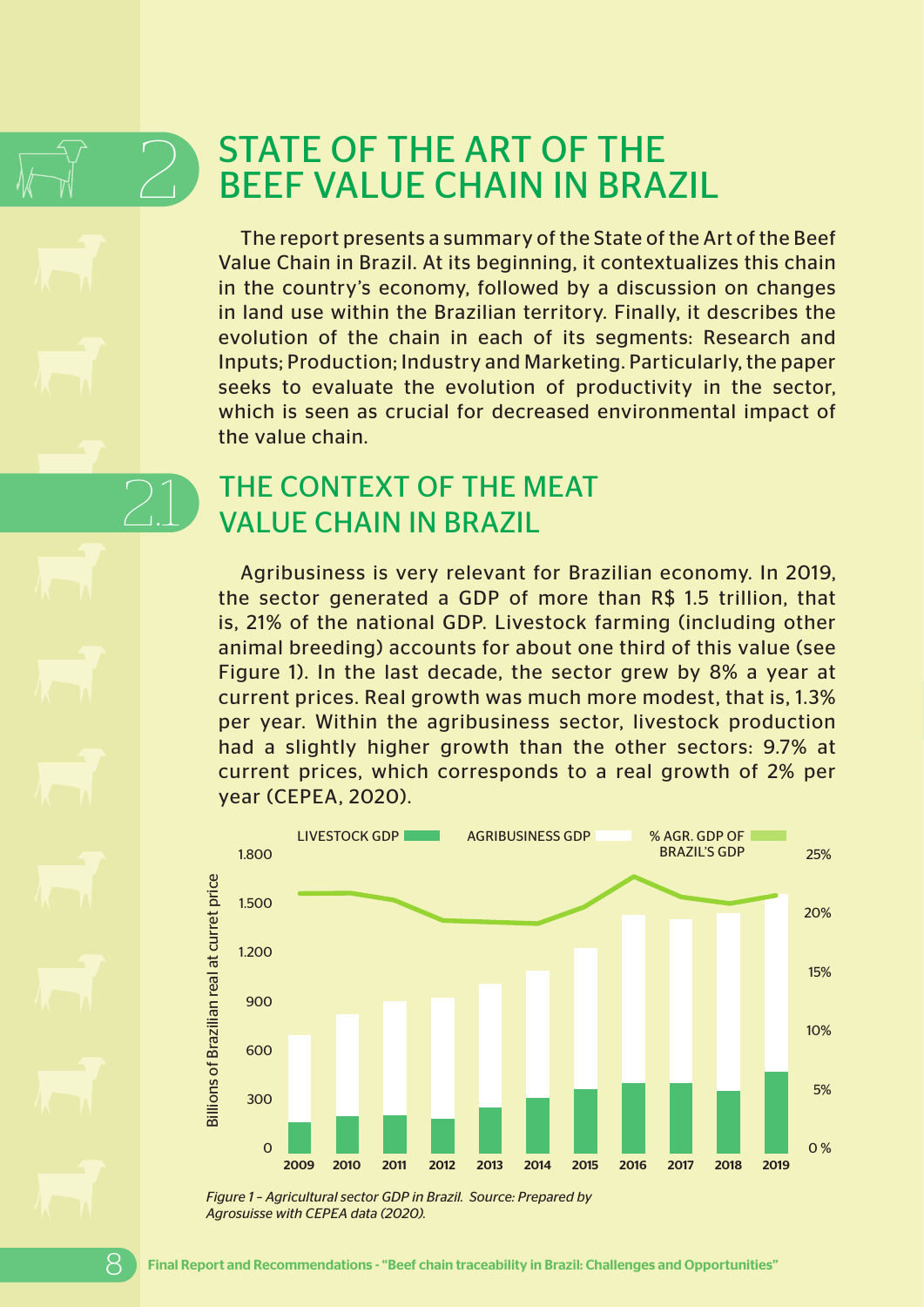About one-fifth of the Brazilian agribusiness production is exported. Bovine products represent 3.9% of the total value of exports (ABIEC, 2019): which is enough to make Brazil the world's top exporter. Agribusiness is the break-even guarantee for the country's balance of trade, since the sector maintains the capacity to compensate negative net imports from the other sectors, as shown in Figure 2.



*Figure 2 – Break-even of Brazilian balance of trade. Source: Adapted from ABIEC (2019).*

#### **EVOLUTION OF SOIL USE**

The analysis of the evolution of biome-based soil use shows that the Amazon and the Cerrado were the ones that underwent the most transformation over the period analyzed (see figure 3). More than 90% of the forest that was converted to other uses, between 2008 and 2018, was located in both the Cerrado (48%) and the Amazon (45%) biomes.

It is worth noting that, in the Cerrado, deforestation is mainly due to expanded agriculture. Although there has been increased productivity, even with a perceived reduction in grazing area between 2008 and 2013, this has been reversed between 2013 and 2018. Much of the conversion in the sector-based soil use was intended for transformation into grains or integrated systems.

In the Amazon biome, on the contrary, livestock farming is more relevant than agriculture, while the latter remains important. Here, the forest lost 7.58 million hectares in 10 years, while livestock and agriculture expanded by 4.30 and 3.22 million hectares, respectively.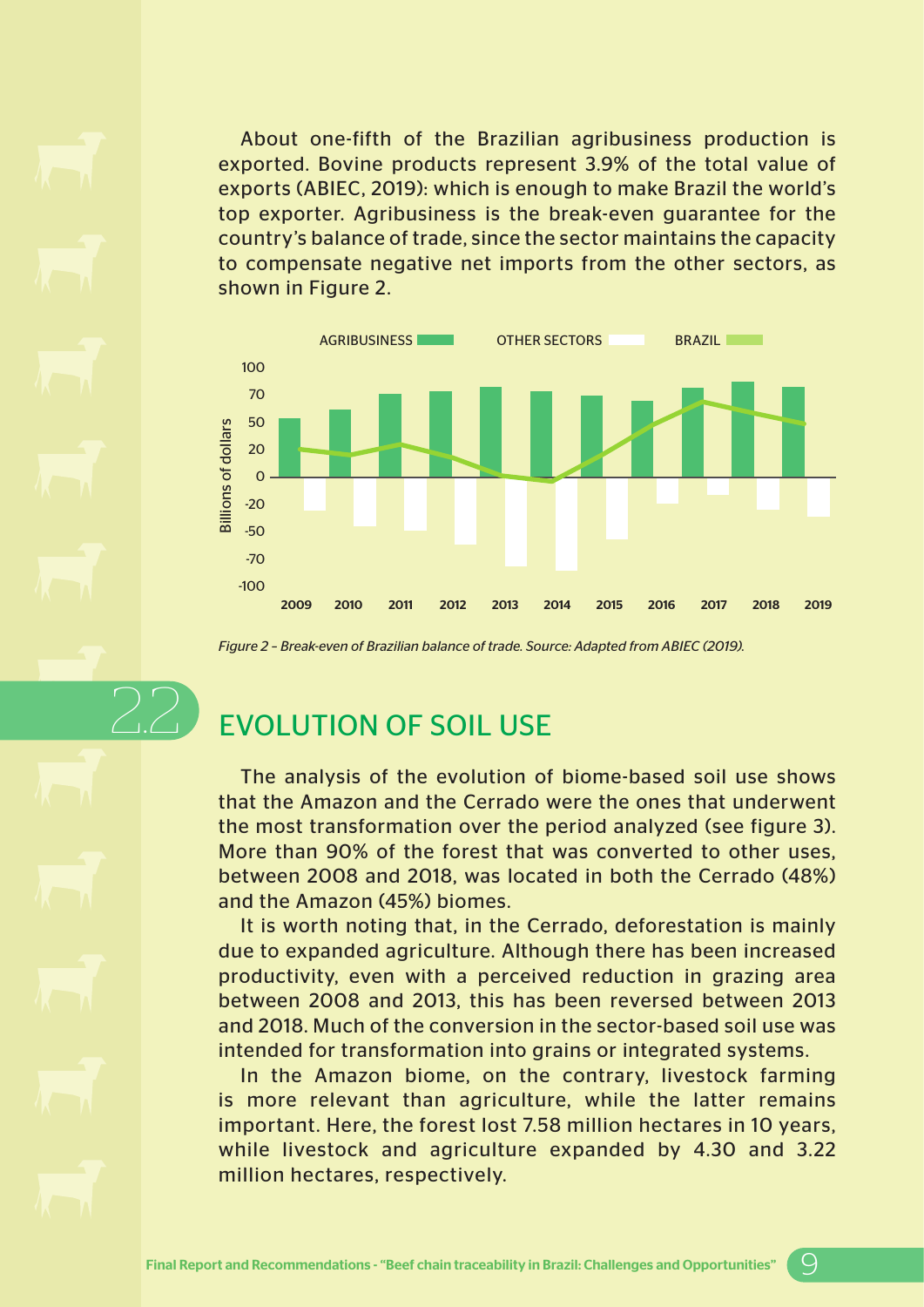

*Figure 3 – Evolution of biome-based land occupation in millions of hectares. Source: Prepared by Agrosuisse with Mapbiomas data (2020).*

The importance of both the Amazon and the Cerrado biomes, in this context, requires a more detailed discussion.

#### DEFORESTATION IN THE AMAZON

The historical series of data contained in the TerraBrasilis portal of the National Institute of Space Research (INPE, in the Portuguese acronym) points out that the Amazon region had a total deforestation of 8.048 million hectares between 2008 and 2019. In 2019, the highest deforestation rate since 2008 was recorded.



*Figure 4 – Deforested area in the Amazon biome between 2008 and 2019. Source: Prepared by Agrosuisse with INPE data (2020).*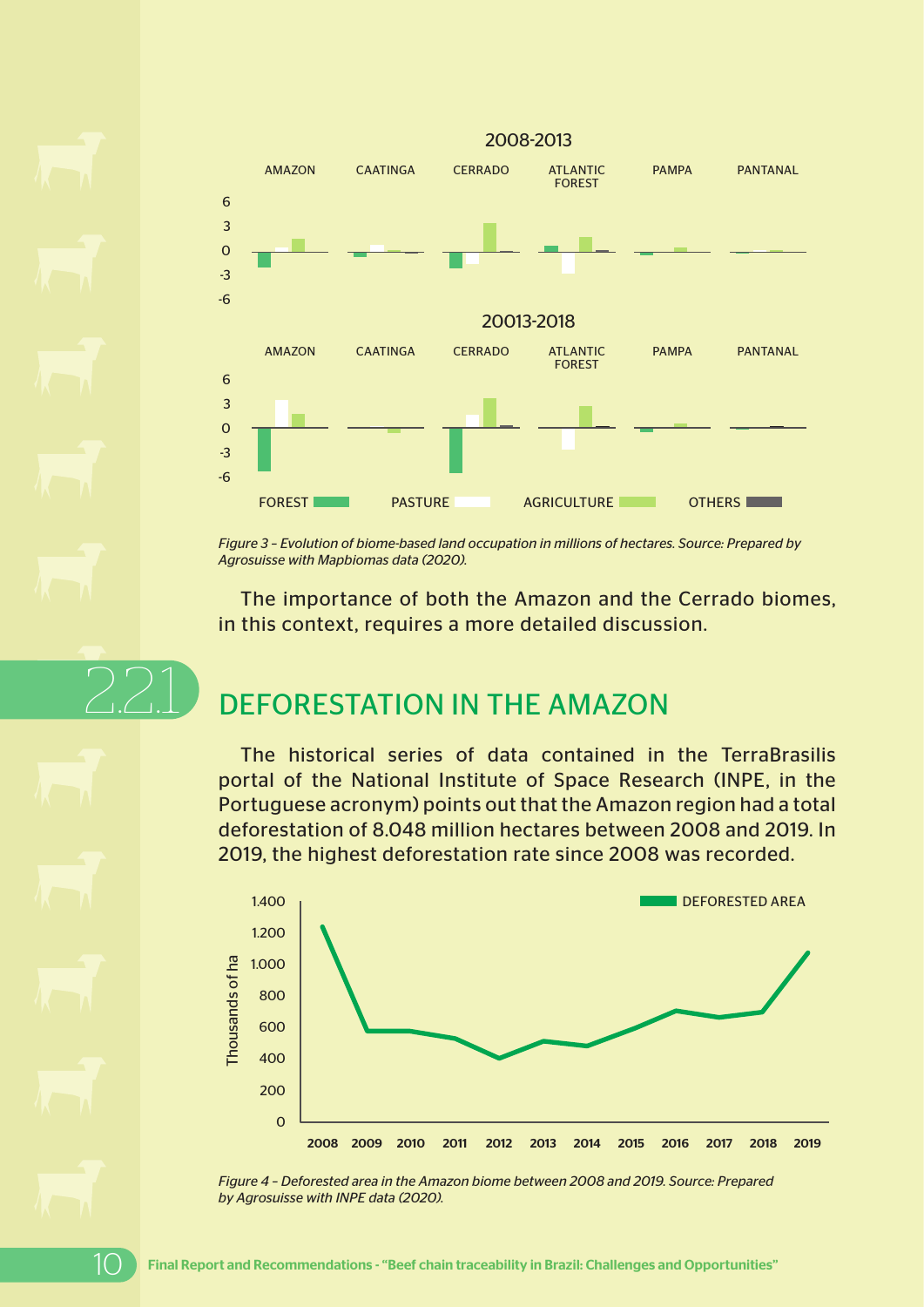Among the states included in the Amazon biome, since 2008, Pará is the state that deforested the most, corresponding to 43.9% of the total, followed by Mato Grosso (18.9%) and Rondônia (13.9%), as seen on Figure 5.

Figure 5 also compares the deforested area between 2008 and 2013 with the deforested area between 2014 and 2018, showing the per-state deforested area in the last five years as a percentage of the deforested area in the prior five years. Thus, for example, in the state of Rondônia, twice as much (200%) was deforested in the last five years compared to the first period, which indicates increased deforestation. The figure also shows accelerated deforestation of the Amazon biome in the states of Pará, Maranhão and Acre.



*Figure 5 – Per-state deforested area and variation of deforestation of the Amazon biome. Source: Prepared by Agrosuisse with INPE data (2020).*

According to the Amazon Environmental Research Institute (IPAM, in the Portuguese acronym), from January to August 2019, 31% of deforestation occurred in Undesignated Public Forests, 28% in private properties and 23% in Rural Settlements. In relation to fire spots, 33% are concentrated in private properties, 20% in Undesignated Public Forests and 18% in Rural Settlements. The Institute states that there is a strong relationship between fire and deforestation, mainly in private properties, areas without any information and Rural Settlements (ALENCAR et al., 2019).

In 2018, as many as 85% of all deforested area in the Mato Grosso Amazon was illegal (VALDIONES apud ALENCAR et al., 2019).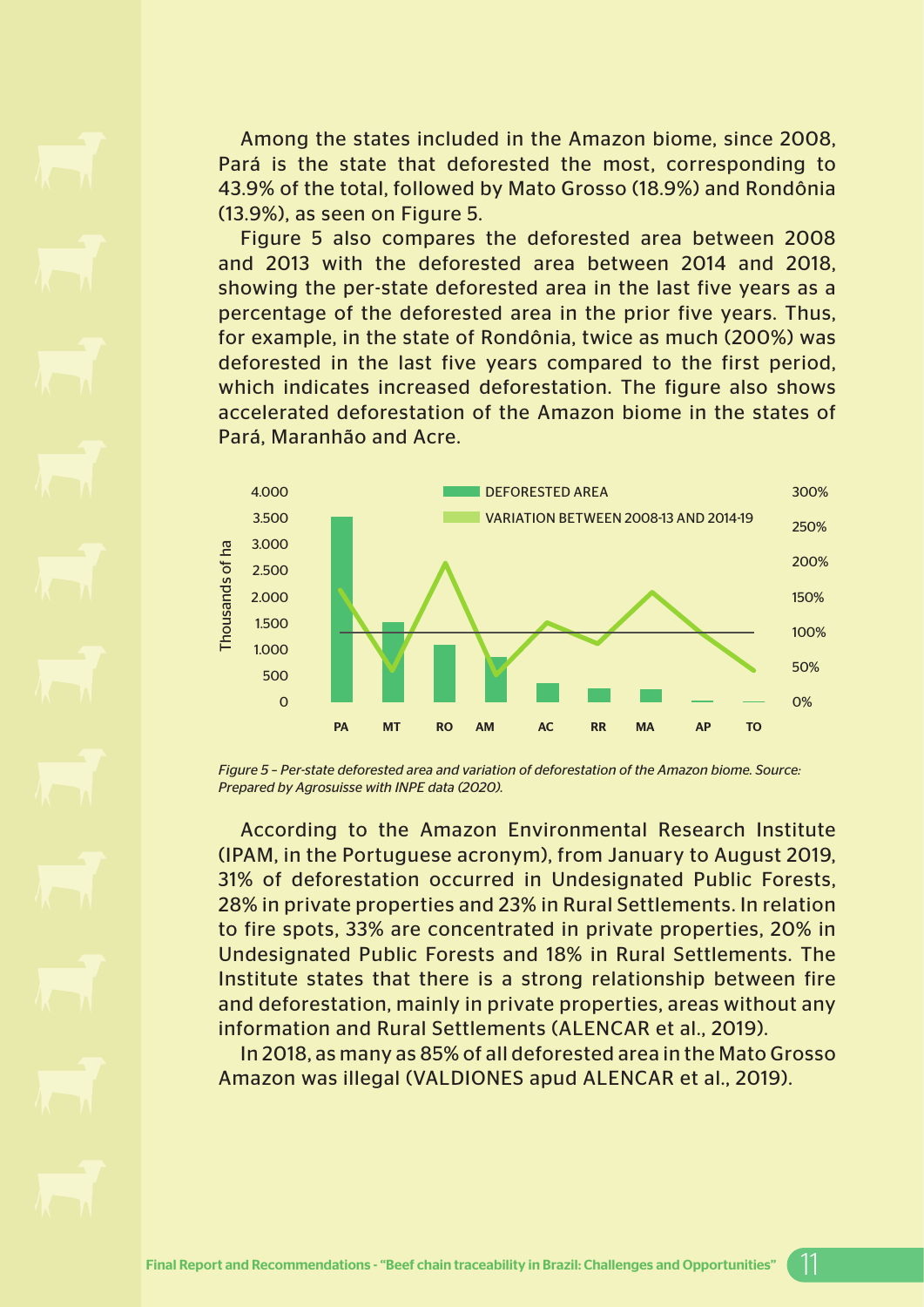

#### 2.2.2 DEFORESTATION IN THE *CERRADO*

Throughout the historical series since 2008, the *Cerrado* recorded total deforestation of 11.632 million hectares. In 2008, the highest deforestation rate of the historical series was recorded. In 2016, the lowest annual deforestation rate was recorded. As a general rule, there seems to be a tendency of decreased deforested area annually over the period, with a reduction of almost 50,000 hectares per year.



*Figure 6 – Deforested area in the Cerrado biome between 2008 and 2019. Source: Prepared by Agrosuisse with INPE data (2020).*

Among the states included in the Cerrado biome, since 2008, Tocantins is the state that deforested the most, corresponding to 20.2% of the total, followed by Maranhão (17.00%) and Minas Gerais (12.7%), as seen on Figure 7.

Figure 7 also compares the deforested area between 2008 and 2013 with the period from 2014 to 2018, showing, per-state, the deforested area in the last five years as a percentage of the deforested area in the prior five years. Thus, for example, in the state of Minas Gerais, half (50%) was deforested in the last five years compared to the first period, which indicates decreased deforestation. As a rule, in all states there seems to be a decreased speed of deforestation, even though this reduction is significant for some states, such as São Paulo, and minimal in others, such as Tocantins.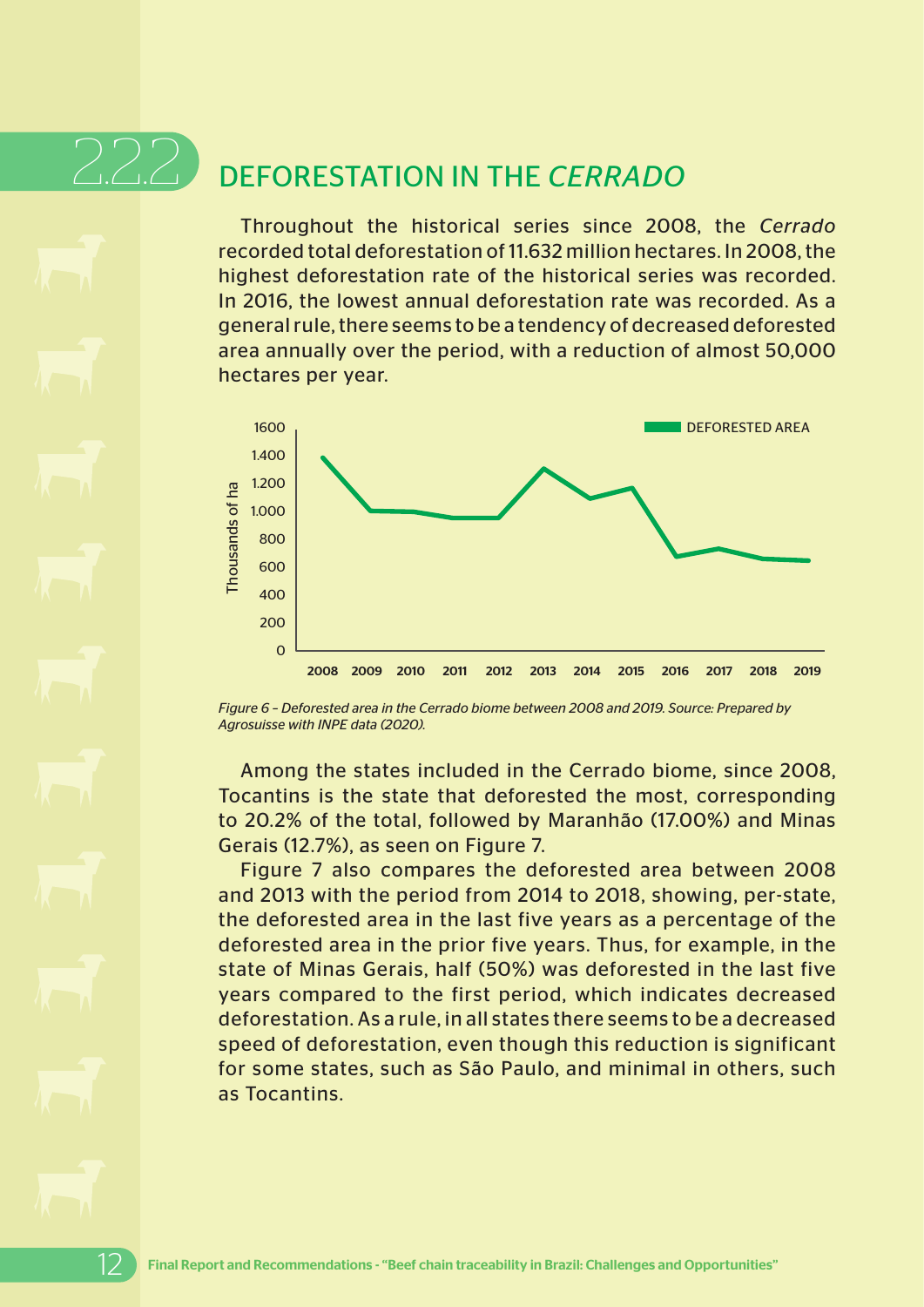

*Figure 7 – Per-state deforested area and variation of deforestation of the Cerrado biome. Source: Prepared by Agrosuisse with INPE data (2020).*

The Annual Report on Deforestation in Brazil states that 96% of the deforested area in both the *Cerrado* and Amazon biomes detected in 2019 had irregularities (AZEVEDO et al., 2020).

In Mato Grosso, for example, as many as 27% of the entire deforested area of the state between 2012 and 2017 occurred on soybean farms. In addition, about one-quarter (82,000 ha) of the land deforested on these farms has been converted to soybean plantations. It was observed that the conversion levels for soybean were higher in the lands that had been deforested for a longer period of time (VASCONCELOS et al., [s.d.]).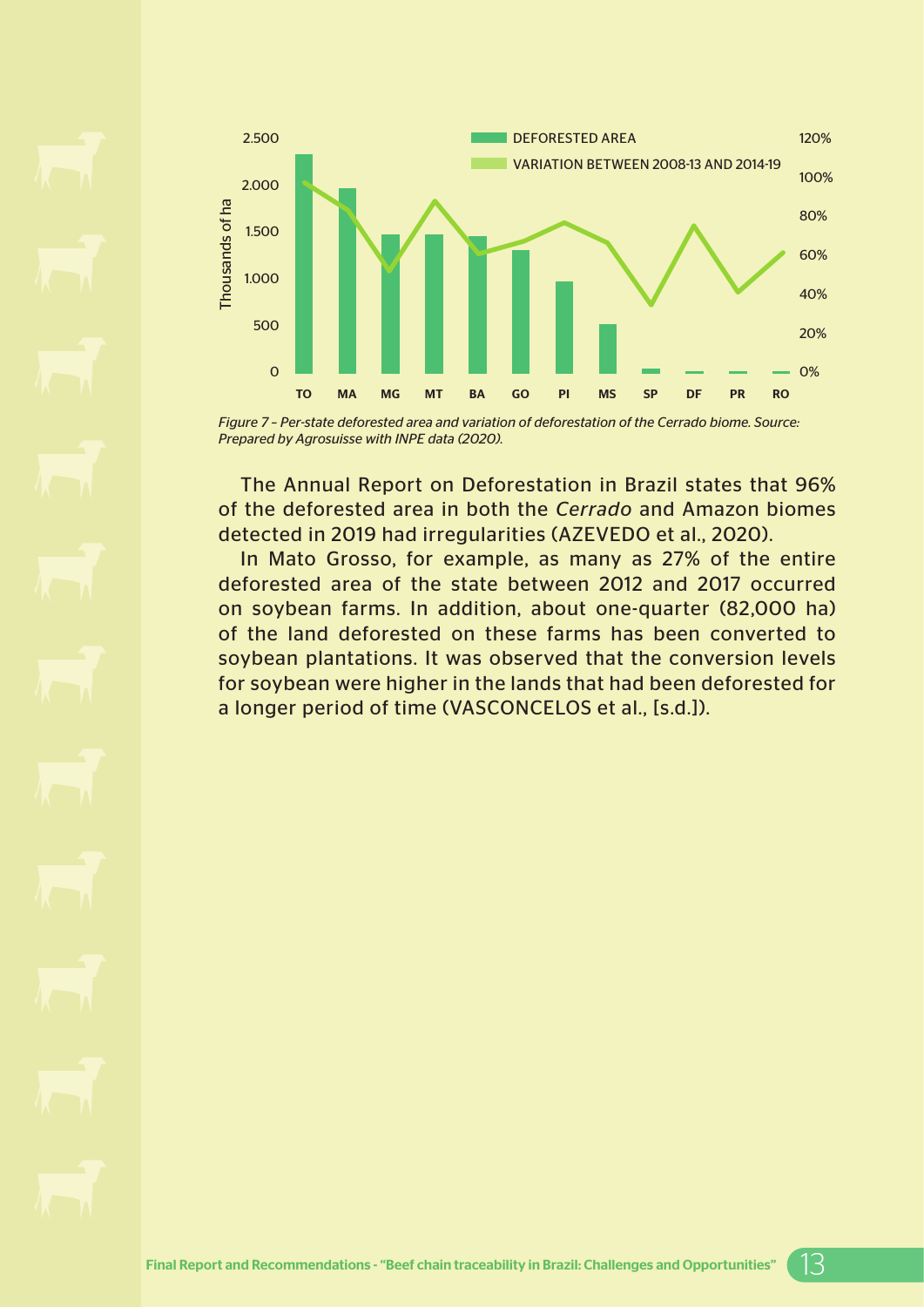### 2.3 CHAIN SEGMENTS SUMMARY

The summary of the State of Art of the value chain highlights the main characteristics for each segment in the chart below:

*Chart 1 – Summary of the characteristics of the beef value chain segments in Brazil.*

| <b>Segment</b>                    | <b>Relevant features</b>                                                                                                                                                                                                                                                                                                                                                                                                                                                                                                                                                                        |  |  |  |  |  |
|-----------------------------------|-------------------------------------------------------------------------------------------------------------------------------------------------------------------------------------------------------------------------------------------------------------------------------------------------------------------------------------------------------------------------------------------------------------------------------------------------------------------------------------------------------------------------------------------------------------------------------------------------|--|--|--|--|--|
| <b>Research and</b><br>technology | Results in livestock farming production gains: Pasture load capacity,<br>yield improvement, increased carcass yield, genetics, reproductive<br>indexes. Crop-Livestock-Forestry Integration; Livestock-Forest and Crop-<br>Livestock; Intensification/Confinement;<br>In 2006, the Good Agricultural Practices Program (BPA, in the<br>Portuguese acronym);<br>In 2014, the Meat Intelligence Center;<br>Information Technology, relevant development in the meat chain.                                                                                                                        |  |  |  |  |  |
| <b>Inputs</b>                     | The indicator of the intensification of livestock production trajectory is<br>the evolution of the business value:<br>Inputs - animal nutrition increased by 2% per year; protocols in semen by<br>3%; animal health by 4% (2015/2019);                                                                                                                                                                                                                                                                                                                                                         |  |  |  |  |  |
| <b>Production</b>                 | Effective Brazilian Bovine - 213 million heads:<br>Extraction rate - 15%:<br>Midwest - 73.8 / North - 48.6 million heads = 57% of the total national;<br>Intensification of pastures are critical towards reducing the<br>environmental impact of livestock farming. The increased per hectare<br>stocking rate allows to a reduced deforestation pressure, in addition to<br>an increased income for producers;<br>Pasture area - 168.86 million hectares, 57% with some degree of<br>degradation; environmental impacts on land use and greenhouse<br>gas emissions.                          |  |  |  |  |  |
| <b>Industry</b>                   | Total of 4,390 meatpacking companies in Brazil producing more than<br>eight million tons of meat per year; in 2009-2019, the production grew<br>by 28%; average per meatpacking company: 1,872 tons of meat per year<br>in 2019 - 62% more than in 2009:<br>About one third of the meat production occurs in the Midwestern<br>states, mainly in Mato Grosso and Mato Grosso do Sul, followed by<br>the Northern states:<br>In 2019, federal-inspected meatpacking companies (SIF, in the<br>Portuguese acronym) processed 76% of the meat produced in Brazil; in<br>2009, this figure was 81%. |  |  |  |  |  |
| <b>Consumer</b><br><b>Market</b>  | Internal market: in 2019, 77% of Brazilian meat production;<br>Brazil has already become the world's top beef exporter. Export<br>destination: mostly China and Hong Kong (2019);<br>The second top exporter of live animals transported by sea.                                                                                                                                                                                                                                                                                                                                                |  |  |  |  |  |

*Source: Agrosuisse. For more details, see Ramos et. al. (2020).*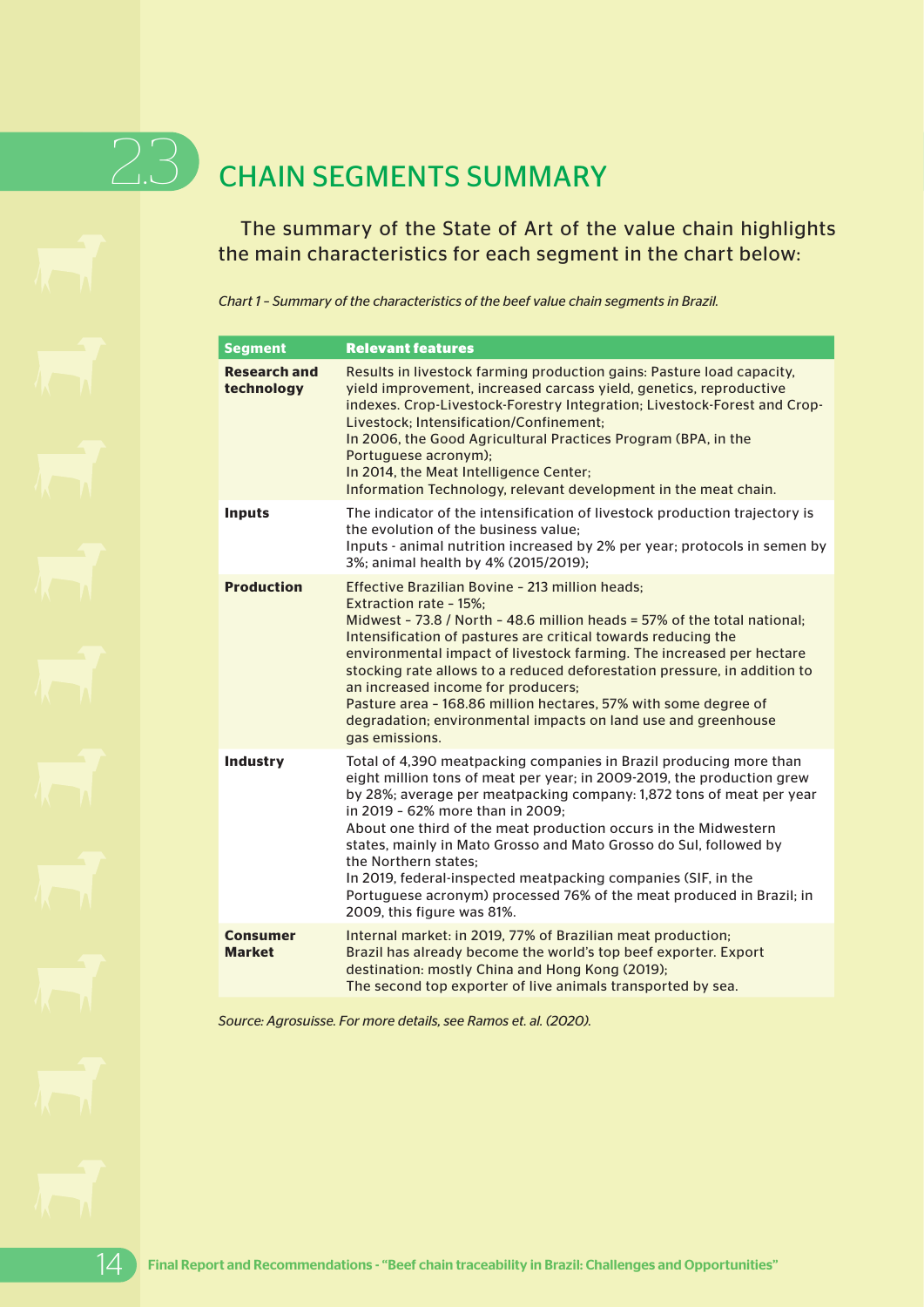## **TYPOLOGY OF THE MEAT<br>VALUE CHAIN IN BRAZIL**

The approach of this part of the paper is to define typologies for cattle ranchers considering issues associated with the production system, a key feature to understand the supply of animals to the beef value chain.

Industry segment typology is unit-based and serves both the external and the internal market (SIF) and units that serve only the internal market (SIE and SIM, in the Portuguese acronyms). From this premise, they are also considered by size and dimension of operations.

Enhancing livestock production is a solution to match the growing demand for meat with environmental concerns. Therefore, creating typologies based on the capacity to support pastures and simultaneous use of food supplementation is frequent. An example is the typology offered by ABIEC (Brazilian Beef Exporters Association), summarized in Table 1.

*Table 1 – Classification of bovine production systems of complete cycle based on production costs (R\$) an arroba*

|                                                                        | <b>Extractivist</b> | Low<br>technology | <b>Medium</b><br>technology | <b>Adequate</b> | <b>High</b><br>technology | <b>Intensive</b> |
|------------------------------------------------------------------------|---------------------|-------------------|-----------------------------|-----------------|---------------------------|------------------|
| arroba/hectare                                                         | $1 - 3$             | $3 - 6$           | $6 - 12$                    | $12 - 18$       | $18 - 26$                 | $26 - 38$        |
| Nutrition, health,<br>reproduction,<br>correctives and<br>fertilizers. | 19                  | 34                | 52                          | 67              | 76                        | 77               |
| Other costs                                                            | 138                 | 82                | 55                          | 38              | 34                        | 27               |
| TOTAL                                                                  | 157                 | 117               | 107                         | 105             | 109                       | 103              |

*Source: Adapted from ABIEC (2019).*

The data indicates that, while investing more in nutrition, health, reproduction, fertilizers and correctives, the most intensive farms are able to produce at the lowest cost. Higher productivity rates, while requiring higher investments, eventually benefit the producer by diluting fixed costs by a larger number of animals produced.

Another relevant classification here arises from the division of labor across producers. If there are those involved in all breeding stages, from the cattle's birth to their finishing for slaughter, there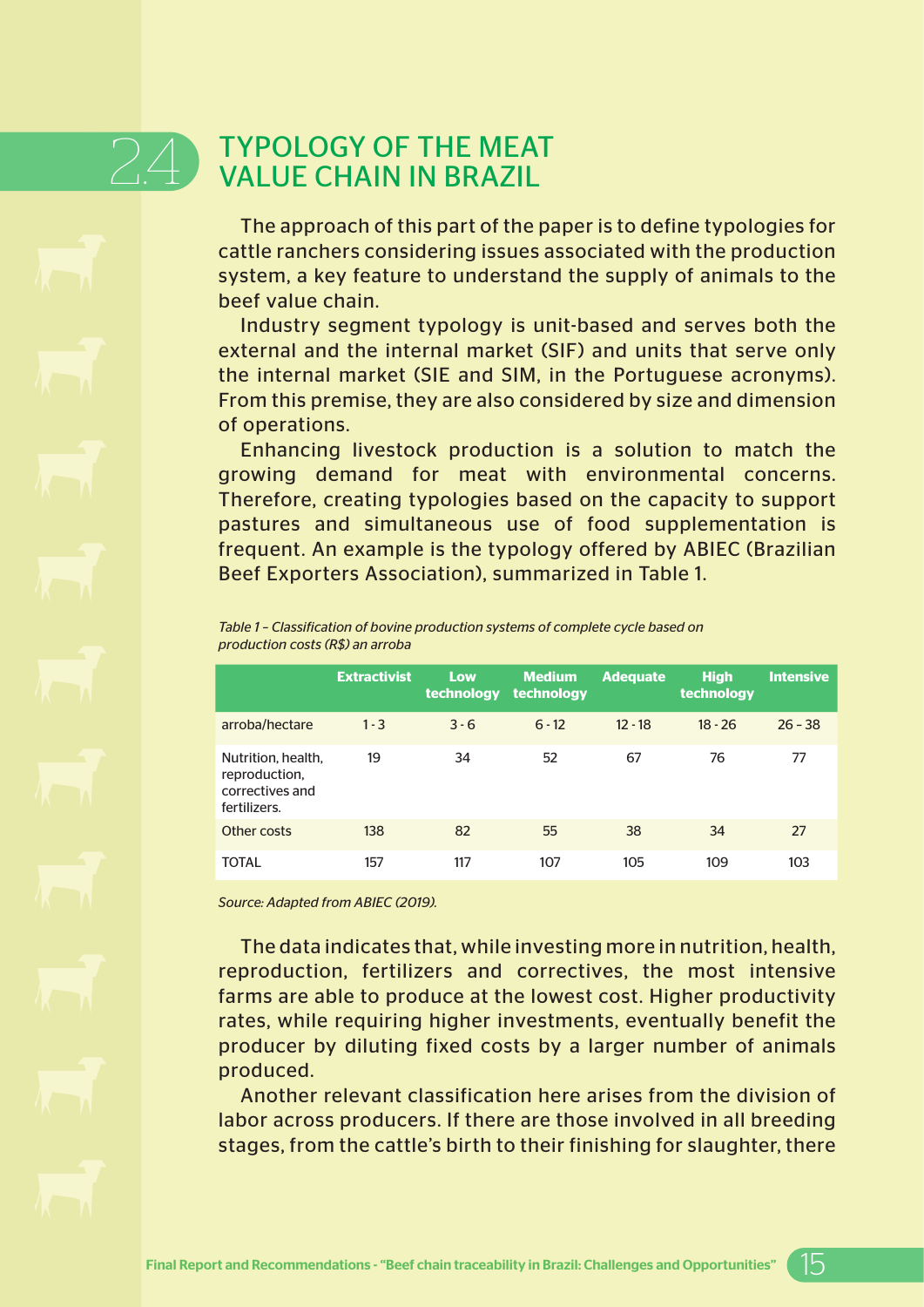are process division cases across different producers. Thus, while some are concerned with the breeding phase, from birth up to six to eight months of age, others acquire the calf and deal with the successive breeding stages up until slaughter. Thus, three types of livestock properties can be defined:

- Full cycle;
- Breeding; and
- Re-breeding and Fattening

This division is important in the context of this paper, as traceability has advanced considerably in recent years in both full cycle and re-growth and fattening producers. They sell directly to the meatpacking companies that have hired monitoring services from their suppliers and traceability of the animals they buy. However, the breeding systems are hard to monitor since the meatpacking companies does not deal directly with them (GTFI, [s.d.]).

The typology for the proposed industry arises from the distinctions across meatpacking companies according to the exposure to risks related to the demand for health and environmental quality by the State and consumers, according to Chart 2.

*Chart 2 – Meatpacking company typology, considering exposure to risks related to health and environmental demands*

| <b>Type</b>                     | <b>Market</b>            | <b>Inspection</b>    | <b>Features</b>                                                                                                                                                                                                                                                                                |
|---------------------------------|--------------------------|----------------------|------------------------------------------------------------------------------------------------------------------------------------------------------------------------------------------------------------------------------------------------------------------------------------------------|
| <b>International</b><br>players | Internal and<br>external | Federal              | Exports put these meatpacking companies<br>under the risk of embargoes, for health and<br>environmental reasons. In order to avoid<br>these events and reduce risks, they are more<br>willing to invest in incorporating sanitary<br>and, above all, environmental demands.                    |
| <b>National</b><br>players      | Internal only            | Federal and<br>state | These meatpacking companies are also<br>exposed to both sanitary and environmental<br>quality demands. However, they do not<br>emerge as events, but as a tendency,<br>that is, gradually. Therefore, they are less<br>encouraged to incorporate these demands<br>into their productive chain. |
| <b>Illegal</b>                  | Internal only            | <b>None</b>          | They do not respond to the demand for<br>quality posed by the State or society. But<br>they can be criminally prosecuted for that.                                                                                                                                                             |

*Source: Prepared by Agrosuisse.*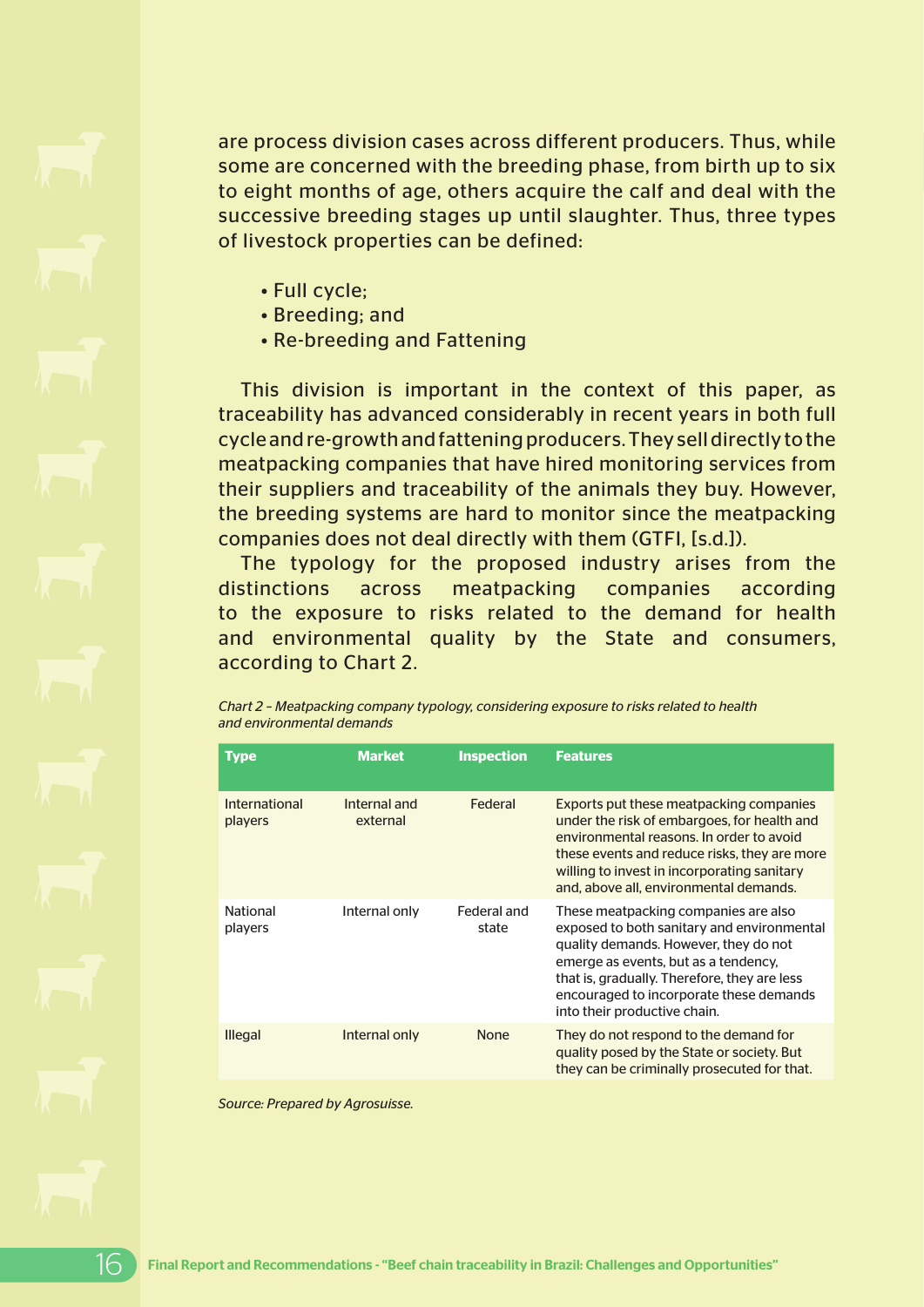### FINANCING AND INVESTMENTS<br>IN THE BEEF VALUE CHAIN

In this item, we present the outlook of rural credit programs, financial incentives through green papers, the ABC Program aimed at supporting low-carbon agriculture and the alternatives of fiscal and tax incentives.

The Agricultural and Livestock Farming Plan (PAP, in the Portuguese acronym; Safra Plan), which establishes the official rural credit for small, medium and large producers in Brazil annually, for 2019/2020, foresees that approximately R\$ 222.50 billion will be allocated to rural credit, rural insurance and trade support. In rural credit, R\$ 169.33 billion are earmarked for costing, trade and industrialization, and R\$ 53.42 billion for investments, with interest rates of 3% to 10.5% per year (MENDES; SOUZA, 2020).

Despite this, agricultural production has been financed mainly by own capital and private banks, or other forms such as financial instruments representing green securities, which can be via Rural Product Certificate (CPR, in the Portuguese acronym), Encouraged Debentures, Agribusiness Certificate of Credit Rights (CDCA, in the Portuguese acronym), Credit Rights Investment Funds (FIDC, in the Portuguese acronym), Agribusiness Receivables Certificates (CRA, in the Portuguese acronym) and Agribusiness Letter of Credit (LCA, in the Portuguese acronym) (MENDES; SOUZA, 2020).

Since 2014, the Central Bank of Brazil (BACEN, in the Portuguese acronym) has called on banks to assess the social and environmental risks associated with public funding (Rule No. 4,327/2014) and, since then, the Brazilian Federation of Banks (FEBRABAN, in the Portuguese acronym) has worked to implement and monitor this type of risk, in line with the "Task Force on Climate-related Financial Disclosures" (TCFD), an agency created under the Financial Stability Board, an independent international council accompanying the global financial system<sup>1</sup>.

Assunção and others (apud IPAM, 2019), in a study published in 2013, calculated that R\$ 2.9 billion in credit was no longer granted between 2008 and 2011 as a result of new rules. According to the estimates presented, the effect of these banking requirements contributed to the reduction of deforestation by 15% in this period of time. This shows that adjustments in rural credit contribute

1. Learn more at https://www.unepfi.org/climate-change/tcfd/.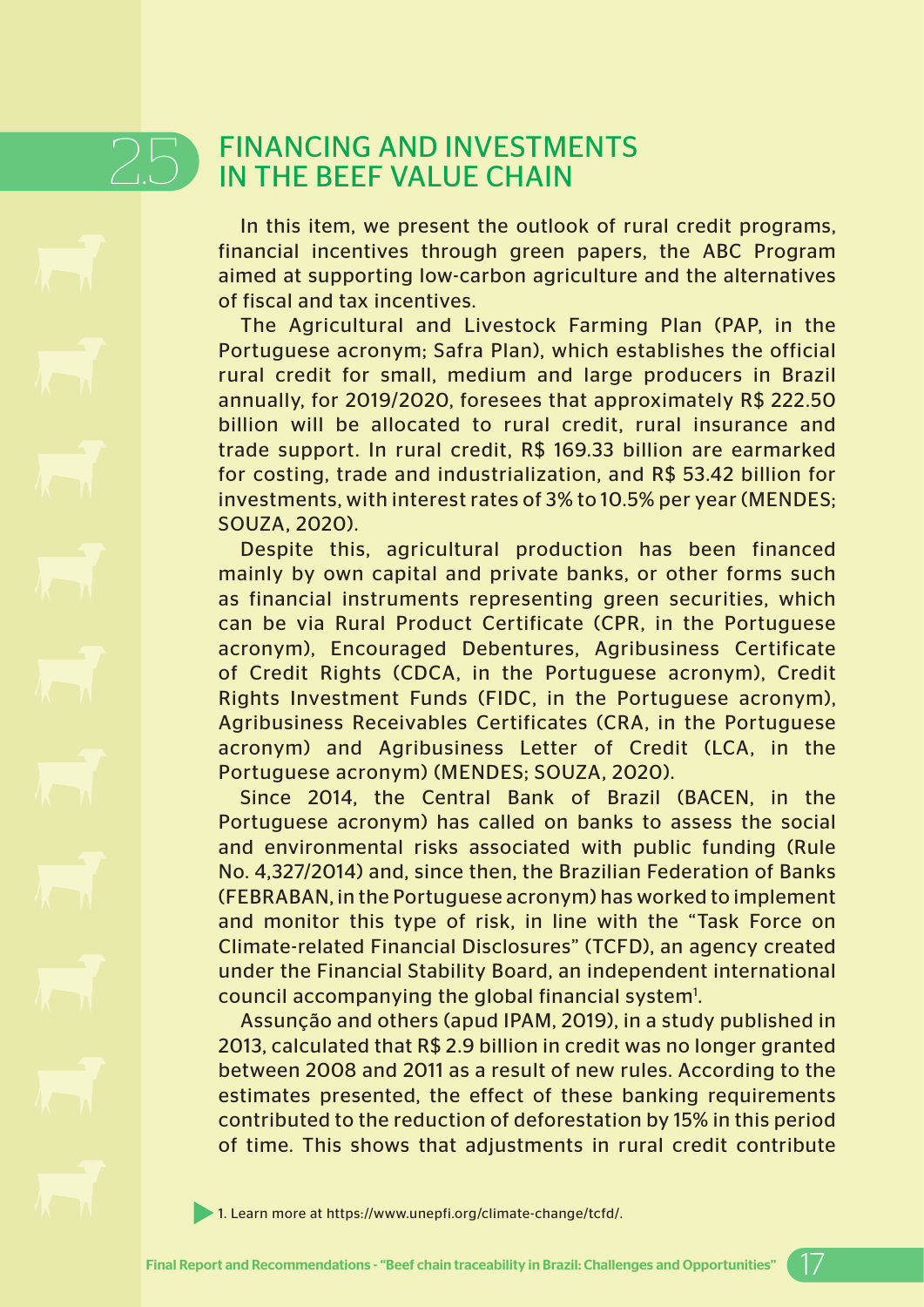to environmental conservation, while supporting agricultural production (IPAM, 2019).

The Ministry of Agriculture, Livestock and Food Supply (MAPA, in the Portuguese acronym), together with the "Climate Bonds Initiative" (CBI), announced the launch of the Sustainable Agriculture Investment Plan for the Agriculture sector to stimulate the adoption of environmentally-friendly technologies (PLANO..., 2020). This plan aims to stimulate "Green bonds", that is, debt securities that are used to raise funds with the objective of financing projects and acquiring assets to guarantee environmental benefits. This agreement is the result of technical cooperation to promote green finances in the Brazilian agricultural sector established in November 2019 between MAPA and the CBI.

According to the Minister of Agriculture, internal agricultural activities demand working capital credit in the order of US\$ 100 billion per year. Input, logistics, marketing and industrialization segments demands must be added to that value (PLANO..., 2020).

The Low Carbon Agriculture Program (ABC Program), a 2010 Federal Government initiative, confirms the belief that the agricultural sector can relevantly contribute to reducing emissions of gaseous pollutants, mainly through the expansion of agricultural and forestry activities, in degraded or recovering areas (BRASIL, 2012).

The ABC Program can meet the beef value chain in the Amazon and Cerrado biomes for its proposal to serve and strengthen sustainable production systems with environmental settlement.

The 2020/2021 Safra Plan was recently announced and the ABC Program was expanded to encourage the integration activities for Crop-Livestock, Livestock-Forest, Crop-Livestock-Forest, Crop-Forest (ILPF, in the Portuguese acronym), as well as the recovery of degraded areas and the promotion of conversion to organic systems. The Program is summarized in Box 1 below: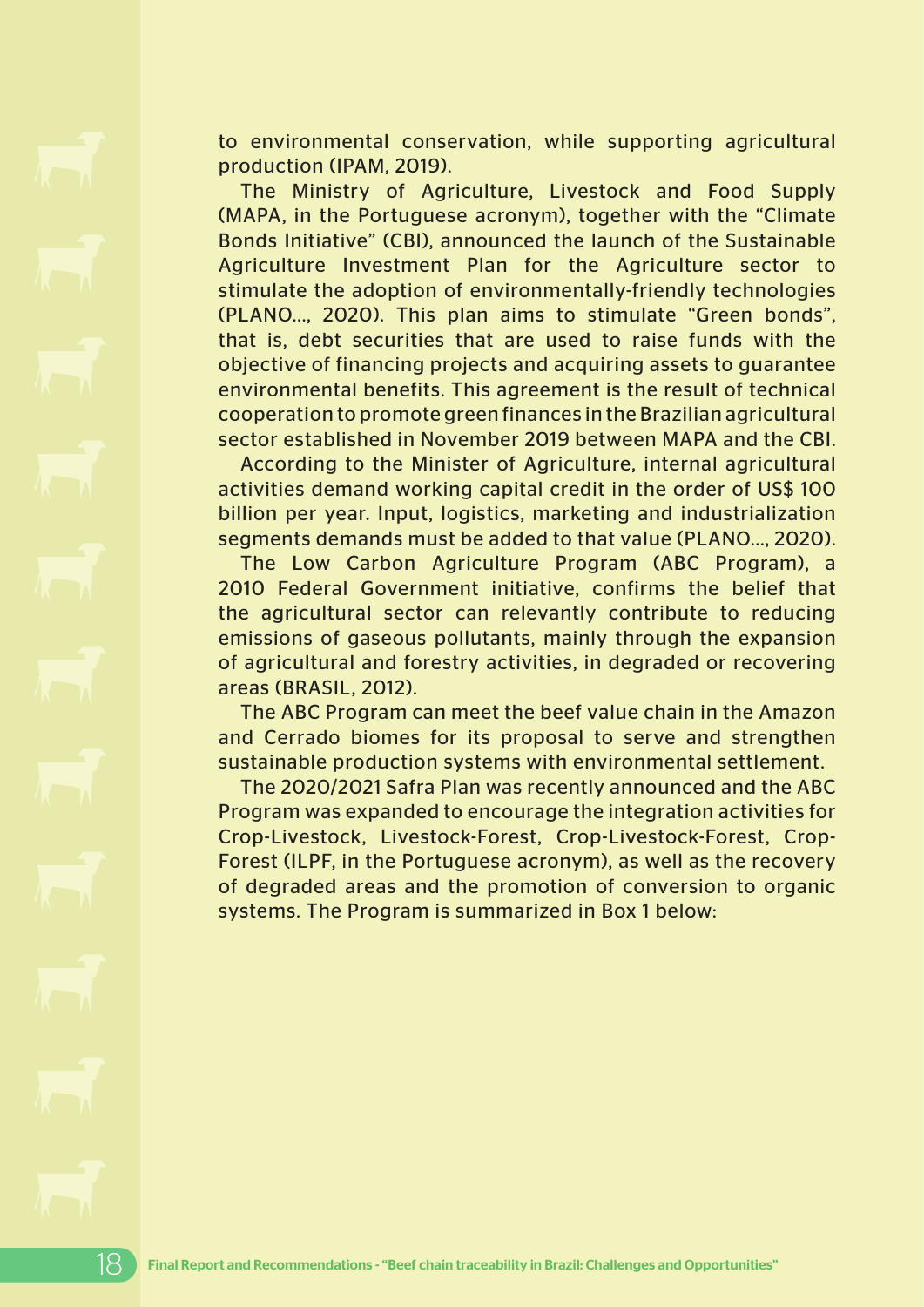*Box 1 – ABC Program and financing alternatives for the beef value chain in Brazil, in traceability and monitoring systems.*

**The ABC – Low Carbon Agriculture Program,** implemented by MAPA with BNDES (National Development Bank) funds, is the main line for financing sustainable techniques. For the 2020/2021 Safra Plan, the program will have R\$2.5 billion, which increases by R\$400 million compared to the previous harvest, with interest rates of 4.5% to 6% per year.

The producers, companies and cooperatives will have access to the **Environmental ABC** line (interest of 4.5% per year) with resources for forest restoration, aimed at contributing to the environmental adequacy of the rural properties.

The purchase of environmental reserve quotas may be financed. For recovery of legal reserve areas, the rates will be 4.5% per year, lower than the Safra Plan's Business Rate.

The funding line called A**BC Integration** (interest of 6.0% per year) finances, among other initiatives, the implementation and improvement of Crop-Livestock, Crop-Forest, Livestock-Forest or Crop-Livestock-Forest Integration and Agroforestry Systems.

Another available line is the **ABC Recovery** (interest of 6% per year), aimed at recovering degraded pastures, and the **ABC Organic** (interest of 6% per year), which funds the improvement and implementation of organic farming systems.

Within the above lines, the following services, inputs and activities are fundable: drafting of projects and georeferencing, technical and administrative expenses related to environmental settlement, acquisition of inputs, costs related to the conversion from conventional to organic agriculture, acquisition of dams, seeds, environmental adequacy among several others aimed at sustainable agriculture.

Payment periods are up to 12 years with eight years of grace period included according to the activity financed.

Payment can be made according to the revenue stream of the activities financed, which may also have zero interest during the grace period.

 The maximum financing cap is up to R\$ 5 million per borrower per agricultural year.

*Source: Adapted from BNDES (2020)*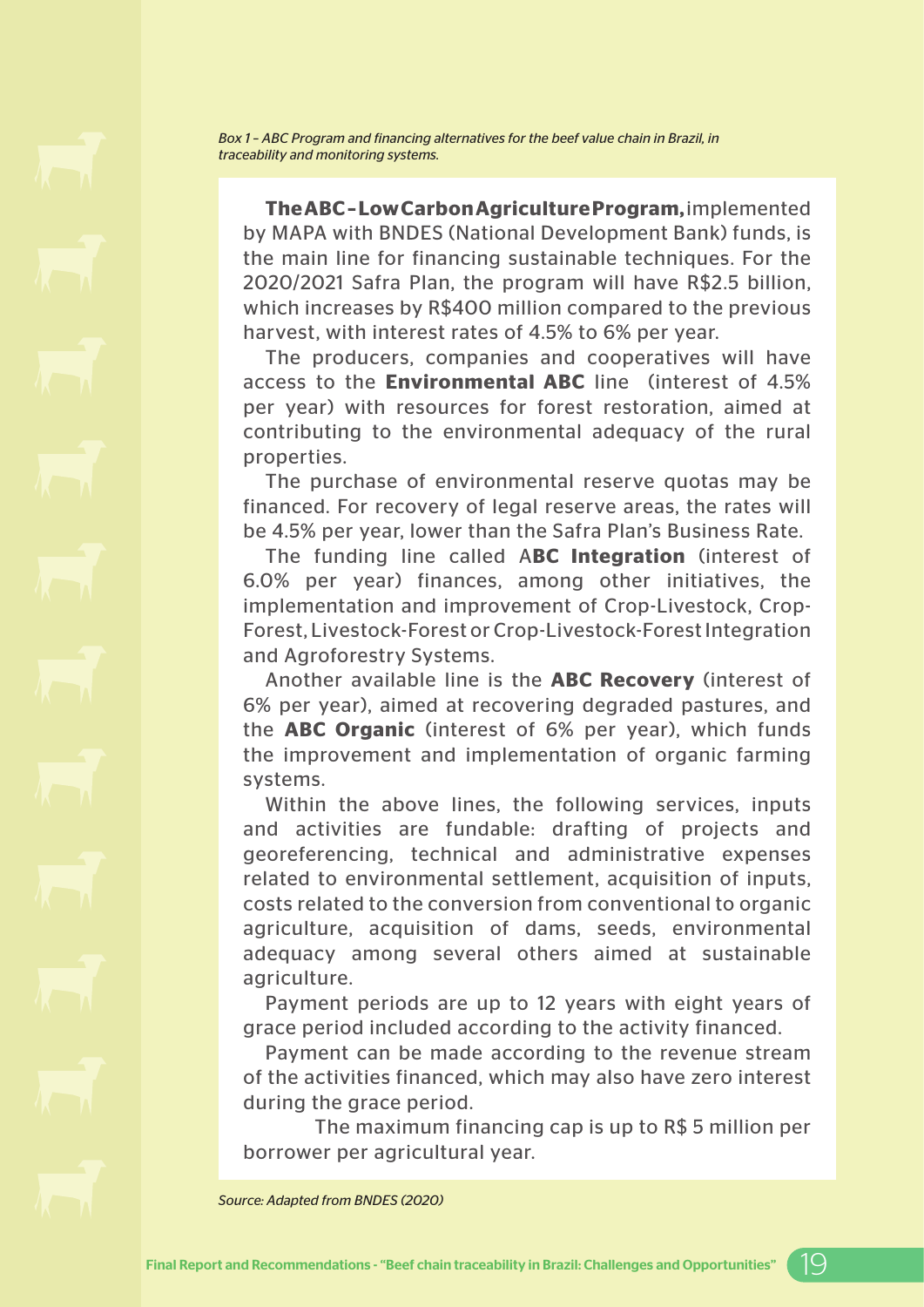Fiscal and tax incentive programs can be an instrument that generates economic and financial benefits for the rural producer to implement traceability and monitoring systems. It is worth remembering that, currently, the Safra Plan does not have a credit line for farms to adapt to traceability systems requirements.

The state of Mato Grosso do Sul, in a joint rule with the State Department of Environment, Economic Development, Production and Family Farming and the Secretary of State for Finance (see MATO GROSSO DO SUL, 2018), regulated the *Subprograma de Apoio a Produção de Carne Sustentável do Pantanal* (i.e. *Pantanal* Sustainable Meat Production Support Subprogram), in the scope of State Programme for the Enhancement of Livestock in Mato Grosso do Sul (PROAPE, in the Portuguese acronym), enacted by Decree No. 11,176 of April 11, 2003, as well the extension of the fiscal incentive provided in the Joint Resolution by the State Secretariat of Finance and State Secretary of Production and Family Agriculture (SEFAZ/SEPAF, in the Portuguese acronyms) - Rule No 69, of 30 August 2016, to the respective rural producers.

This resolution is based on support for the sustainable meat production in the *Pantanal* and aims at fostering competitiveness and encouraging cattle raising with low environmental impact in the region. The rule considers certification systems as an integral part of the *Pantanal* beef value chain, and this includes, for example, organic meat, produced according to the protocol of Federal Law No 10,831 (organic production) and SISBOV, as criteria for receiving the benefits. The protocol is the guarantee of the rules and principles that validate the production process which, through a Trade Transaction Statement (DTC, in the Portuguese acronym), document issued by the certifier, will prove the control of the animals' displacement and build upon the inspection of the animals in the meatpacking unit.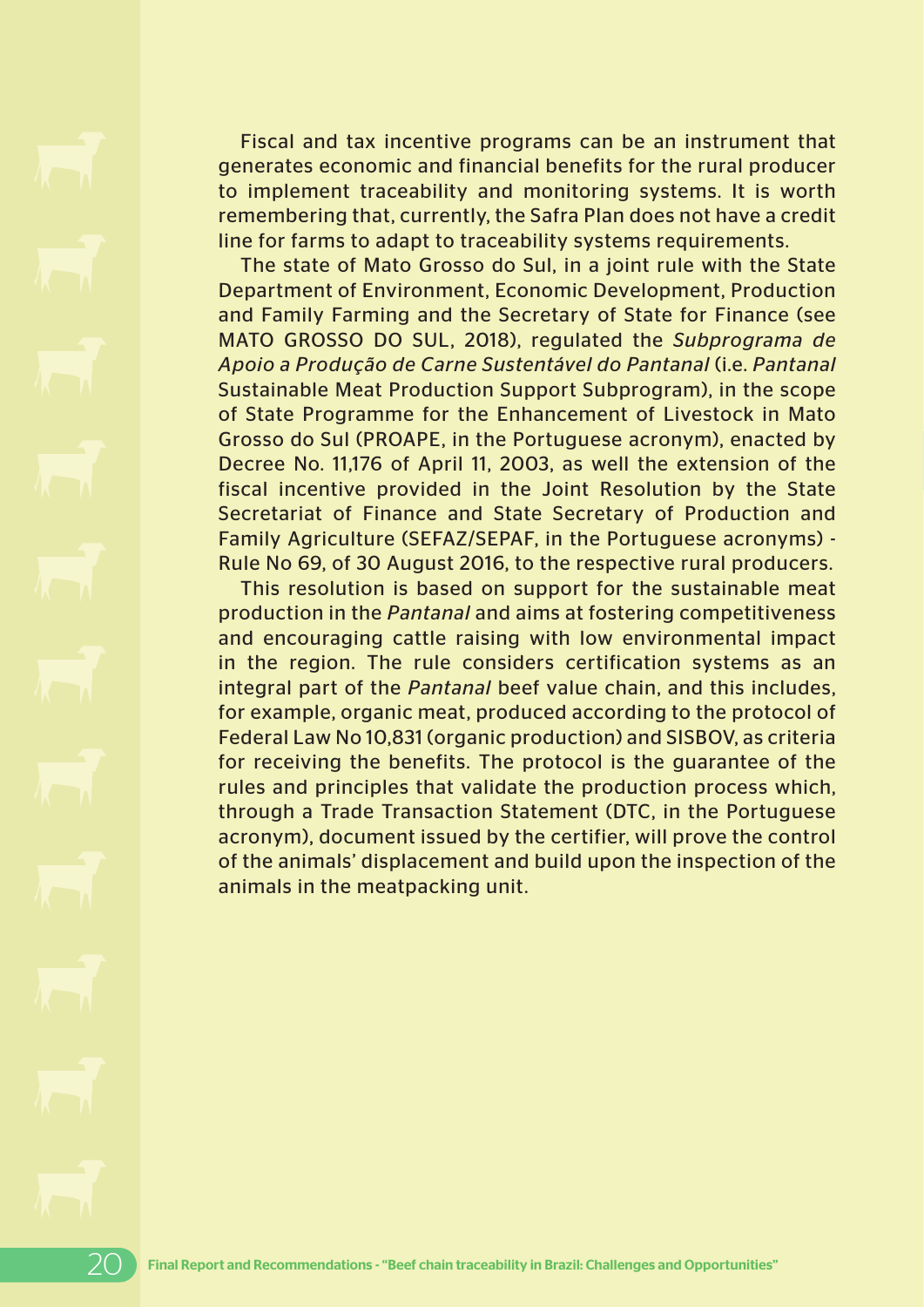## **TRACEABILITY AND<br>MONITORING IN BRAZIL**

The traceability and monitoring system for the meat chain in Brazil is made by the Cattle and Buffalo Identification and Certification System, SISBOV, the health surveillance system, the models of traceability systems in progress in Brazil (public systems, private systems and voluntary agreements), traceability and monitoring technologies and indirect vendor control initiatives.

## **CATTLE AND BUFFALO IDENTIFICATION<br>AND CERTIFICATION SYSTEM (SISBOV)**

On January 10, 2002, the Regulatory Instruction No. 1 was published by the Ministry of Agriculture, Livestock and Food Supply (MAPA, in the Portuguese acronym), which created the Cattle and Buffalo Identification and Certification System (SISBOV). The objective of the system is to identify, record and monitor all cattle and buffalo born in Brazil or imported since the publication of the normative instruction. With the publication of Regulatory Instruction no. 1 of 1 January 2005, only exporting producers were obliged to join SISBOV. In order to enter it, Brazilian legislation establishes the obligation to register the properties in the national registry of the Registered Rural Establishment (ERC, in the Portuguese acronym) and, once all requirements are met, the Approved Rural Establishment (ERAS, in the Portuguese acronym) is issued.

According to Almeida et al (2019), other challenges<sup>2</sup> are related to the cost of deploying the system: the different property dimensions, the profile of non-adherent cattle ranchers to new technologies, a precarious information system given the poor support of infrastructure in rural areas and the difficulty in adapting beef value chain actors and agents to a traceability system that includes all segments.

2. The per animal traceability cost represents 0.53% of the animal's revenue value. In a herd of 50 animals, this value increases to approximately 1% and, for 5,000 animals, the traceability cost represented 0.40% of the individual animal's income. In view of this cost and the explicit difficulties for small and medium-sized livestock farmers, the government should demonstrate, through the Departments of Agriculture or Technical Assistance, to provide support to these producers and try to minimize these impacts on their incomes. One way of doing this could be to establish a subsidy, with the certifying officers, thus giving the producer a cost aid, or to make available professionals from the technical assistance or from the Agriculture Departments to carry out the visits, without burdening the producer (ALMEIDA et al., 2019).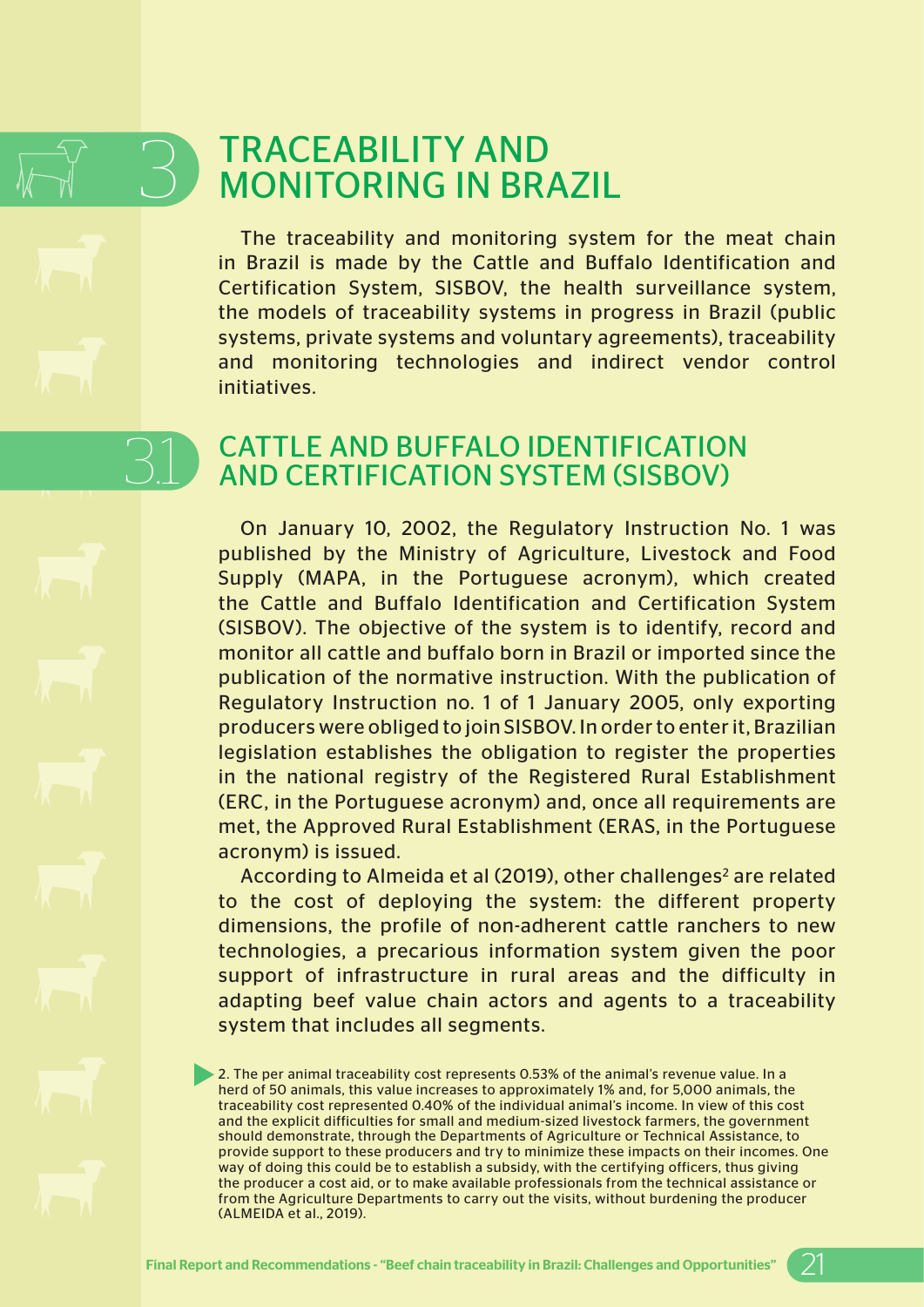3.2

3.3

### THE HEALTH SURVEILLANCE SYSTEM

Both the federal and state health inspection systems, SIF and SIE, account for the large part of the animals slaughtered to serve the domestic and external markets. The SIF certifies with a stamp the product that complies with strict hygiene and health standards described in the Regulation of the Industrial and Sanitary Inspection of Products of Animal Origin (RIISPOA, in the Portuguese acronym). These procedures also fall within the international export criteria (AMIGOS DA TERRA, 2013). In this case, the traceability system is required for meat suppliers to be registered in SISBOV. In 2006, by Decree No. 5741, the Brazilian System of Animal Product Inspection (SISBI, in the Portuguese acronym) was established, and it is part of the Unified System of Attention and Agricultural Health (SUASA, in the Portuguese acronym).

The animal health surveillance system and the Animal Transit Guide (GTA, in the Portuguese acronym), a document accompanying the animal throughout its displacement, even on its way to the meatpacking company, are the controls that demonstrate the animal health and origin information.

GTAs are issued by state animal health control agencies, they are mandatory documents that prove good sanitary status for the batch being transported.

States and municipalities have structured their inspection services; however, in general terms, they are still far from providing the necessary inspection. Similarly, evidence was found that, in some states, these same establishments circumvent control measures imposed by the Federal Prosecution Service or the federal government, as is the TAC case, of the embargoed areas in relation to Amazon deforestation and to the list of companies charged with exploiting slave labor provided by the Ministry of Labor and Employment (AMIGOS DA TERRA, 2013).

#### TRACEABILITY AND MONITORING OF VOLUNTARY AGREEMENTS

The traceability and monitoring of voluntary agreements showed advances, as well as points of improvement and adequacy. During the 10-year existence, and according to the audits results, adjustments and renewals of the commitments between beef value chain agents involved in the agreements are required.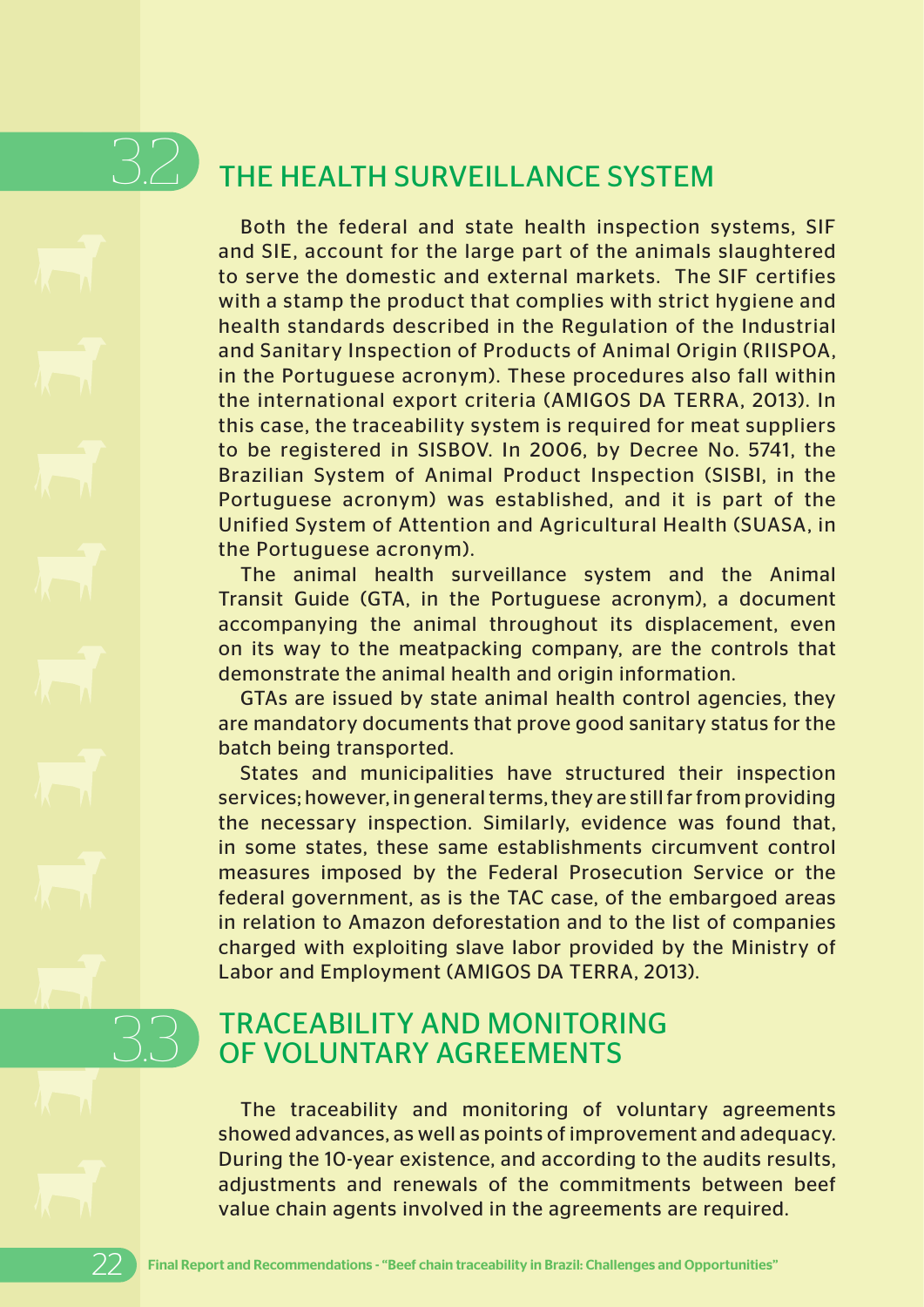The agreements are related to the Legal Amazon, especially the states of Pará and Mato Grosso. Recently, a monitoring protocol was defined for livestock suppliers in the Amazon that is part of a complete MRV - Monitoring, Reporting and Verification - system. This protocol was agreed in 2020 with actors from the Federal Prosecution Office of the State of Pará and meatpacking companies operating in the Amazon region (MPF; IMAFLORA, 2020).

The Public Livestock Commitment, established since 2009, as reissued in 2020, defines 11 criteria for compliance with the Conduct Adjustment Terms established as a result of the Federal Prosecution Service's action since 2009. The protocol criteria are intended to identify irregularities in the supply chain of animals for slaughter. Several control models involving databases, analyzes of geographic and polygon positions, enabling or disabling criteria for certification, technical criteria and legal information crossing on areas and cattle displacement are considered. The following summarizes the main points of the 11 criteria set out in the public livestock commitment:

- 1. Illegal deforestation
- 2. Indigenous lands
- 3. Conservation Unit
- 4. Environmental embargo vector IBAMA (Institute
- of Environment and Renewable Natural Resources)
- 5. Change within the limits of the CAR (Rural
- Environmental Registry) map

6. Environmental embargo (IBAMA and State Environmental Secretariat of the State of Pará [SEMA/PA]) 7. Slave labor

- 8. Rural Environmental Registry CAR
- 9. Rural Environmental Licensing LAR, enforced
- in the State of Pará
- 10. Animal Transit Guide GTA
- 11. Productivity

The public livestock commitment details the criteria for all situations related to the origin of the production areas through the use of information from databases, documents, cross-checking with lists, cross-sector data analysis and other forms of control.

This set of criteria strengthens the Rural Environmental Registry (CAR) as a control instrument through the direct relationship with the georeferencing of the supplying properties and with analysis of the overlapping areas and, in addition, seeks to require the appropriate environmental licenses.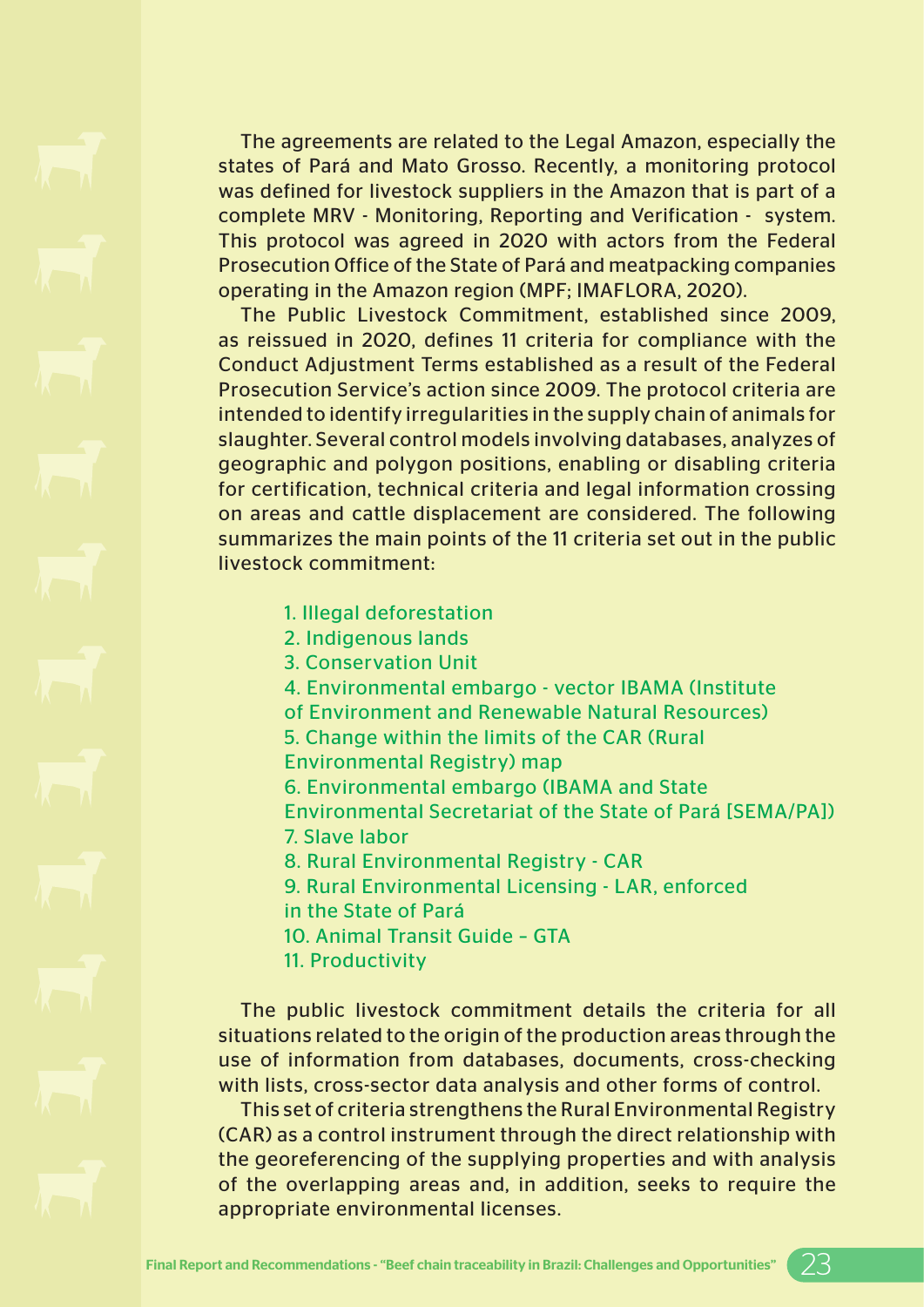Another relevant point is the role of health surveillance, through the technical responsibilities of the companies, along with federal surveillance system (SIF, from MAPA), in relation to GTA and animals unloading clearance in the packing plant.

The analysis of data verification by the Internal Revenue Service, namely Individual/Corporate Taxpayer ID (CNPJ/CPF, in the Portuguese acronym), in order to perform cross-checking of data, is fundamental to identify the irregularities in the cases related to the animals' area of origin. The integration of information between GTA and CAR can be a path for auditing and identifying irregularities without disclosing information and only directing to check-up.

Finally, the productivity criteria that include the producer's selfdeclaration on farm data are aimed at curbing the triangulation of animals from irregular areas.

The protocol also allows better identification of producers who are accomplices in the demands of illegal logging, land invaders and land grabbers. Considering the above, the public authorities will be able to better monitor the compliance of TACs between the agents in the chain. The use of information technology, such as satellite images and other instruments, is a fundamental support for the control and monitoring of suppliers for meatpacking companies, even to improve the tracking efficiency of indirect suppliers.

It is important to emphasize that not all public information necessary to fulfill the commitments is structured and made available by the governmental agencies that supervise it, in order to enable the implementation of systematic monitoring processes in companies, such as official lists of complaints about agrarian violence, information on land tenure regularization, among others (MPF; IMAFLORA, 2020).

## TRACEABILITY AND<br>MONITORING MODELS

There are models of traceability and monitoring systems both in the public and private sector, characterized as optional and voluntary agreements for producers, meatpacking companies and retail networks, as well as other beef value chain public or private agents in Brazil. Among the possibilities, we consider jurisdictional models to be an alternative to achieve traceability and monitoring of the meat chain. In this sense, the REDD+ jurisdictional models and sustainable meat supply are alternatives that must be analyzed, as demonstrated in the last item of this report.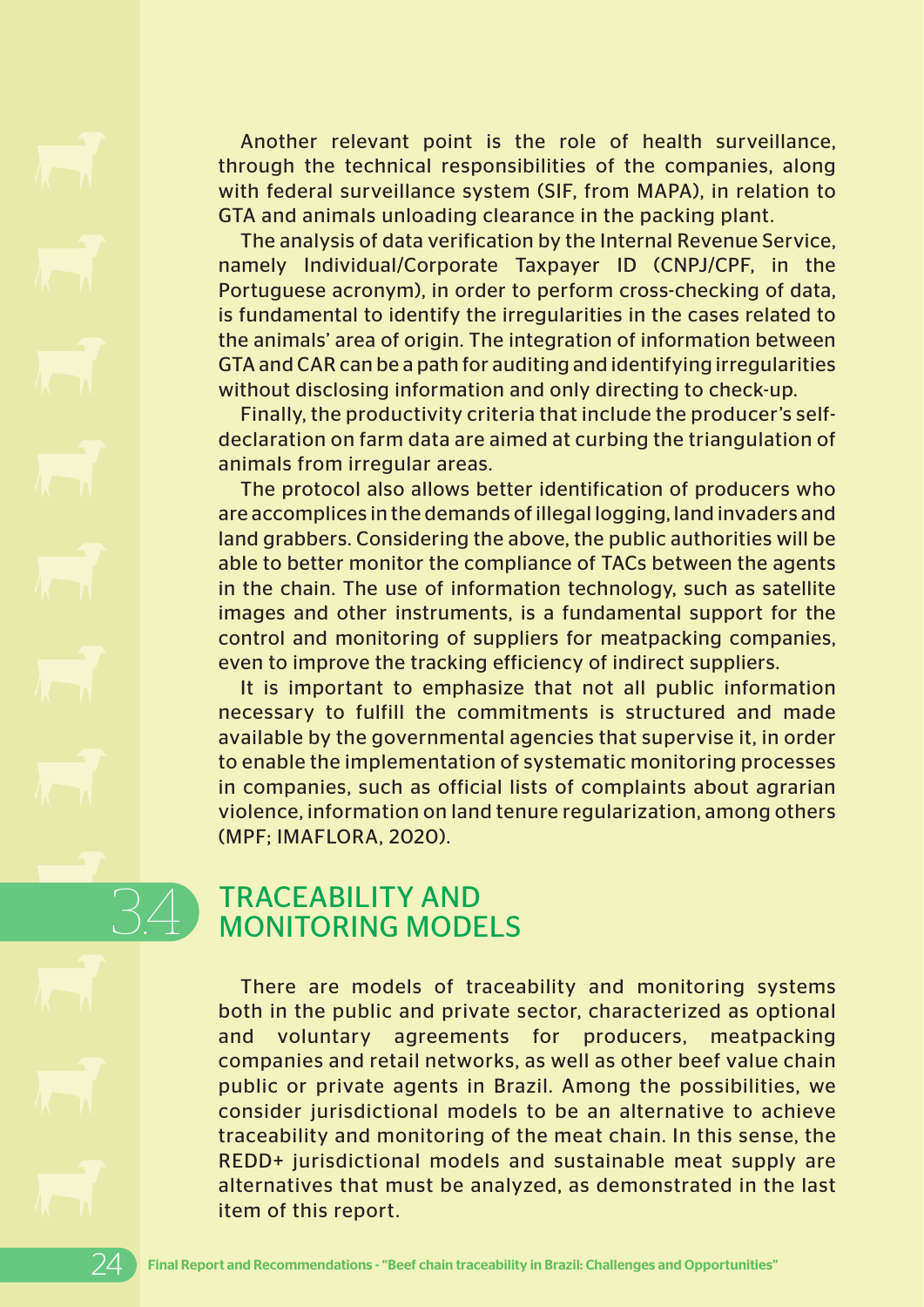In the public layer, in addition to SISBOV, the model of Law No 10,831<sup>3</sup>, of organic production and beef traceability, establishes the basis for standardization in the country of organic production. Industry establishments, meatpacking units and companies should be certified to work with organic raw materials (animals) and controls for traceability and monitoring of all stages of the process are required. The requirements include indicators of the animal origin and, at the production stage, individual identification of animals.

 In the private layer, there are several projects supported by partnerships between government institutions or producer associations and non-governmental institutions. These partnerships are usually focused on models fostered in a jurisdiction where the entity involved provides technical and financial support for the implementation and monitoring of performance and the criteria are established between the parties, similar to voluntary agreements, i.e. creation of protocols and documentary controls to ensure traceability and monitoring of the areas of production and the animals. The following are some examples of such models that were established in the biomes of the Cerrado, Pantanal and Amazon.

#### *Box 2 – Mato Grosso do Sul Association of Producers of Young Steers*

**Midwest Region - Mato Grosso do Sul Association of Producers of Young Steers (ASPNP**, in the Portuguese acronym), **State of Mato Grosso do Sul**; Associates need to implement EMBRAPA's (Brazilian Agricultural Research Corporation) Good Agricultural Practices Program (BPA); Young Steer Protocol (PNP, in the Portuguese acronym) - criteria on breeds used, gender, weight, age, finish according to market requirements, nutritional, sanitary and reproductive patterns, meat pattern and cuts.

*Source: Prepared by Agrosuisse.*

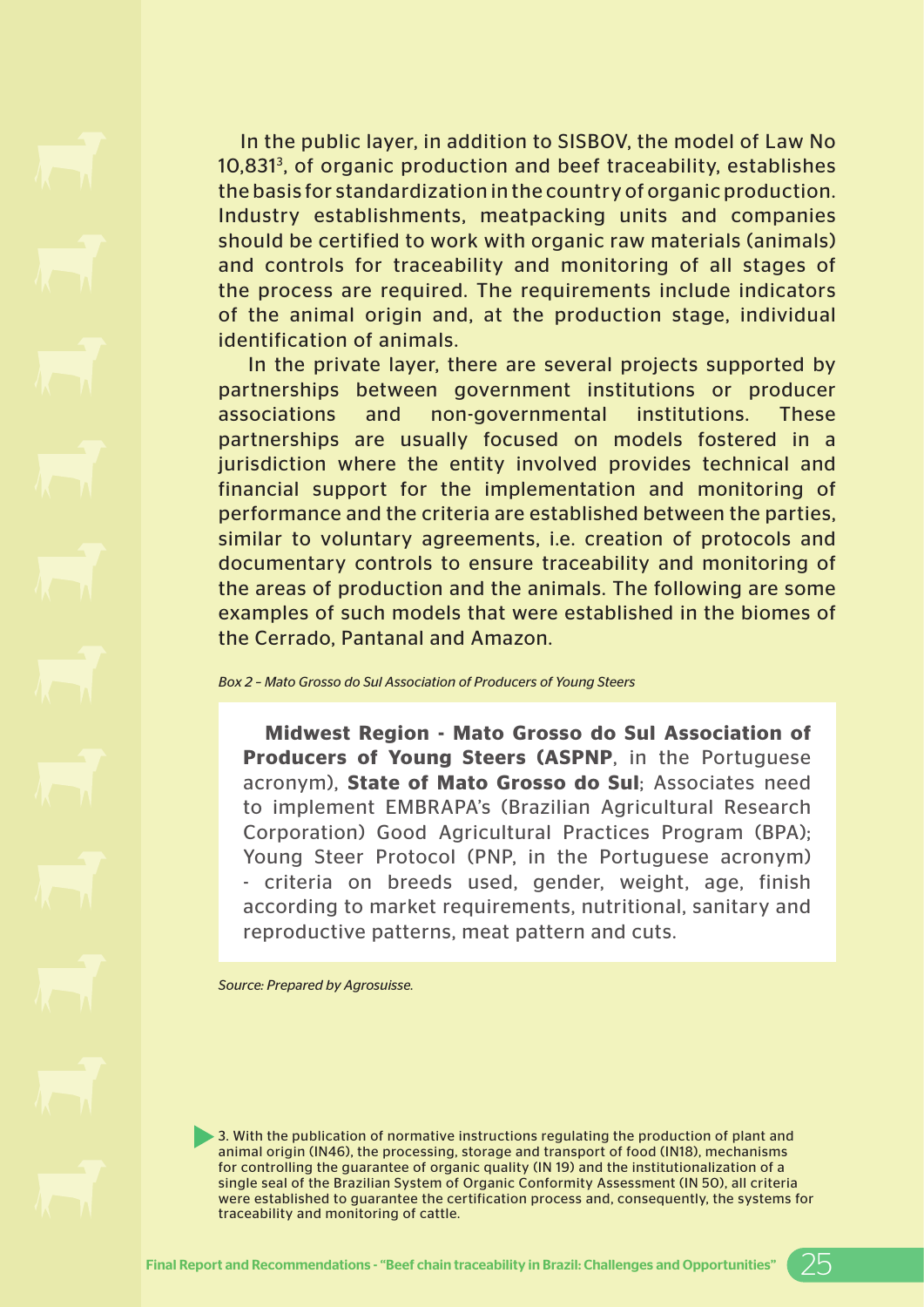#### *Box 3 – Sustainable Livestock in the Amazon*

**Amazon Region - "Amazon Sustainable Cattle Ranching" (Pecsa**, in the Portuguese acronym) **in the state of Mato Grosso**, an investment company in sustainable livestock systems through long-term partnerships with farmers involved in animal breeding, re-breeding and fattening systems; Priority rule that the chain is free from deforestation; project accesses GTA, which informs the displacement of animals, indicating the origin and destination and the name of their owners; identifies whether the property or the owner of animals is environmentally restricted; Control of indirect suppliers monitored by the Life Center Institute (ICV, in the Portuguese acronym) keeps post-2008 deforestation data up-to-date in the region where it operates, producing maps that match recent deforestation and property limits; Ecotrack tool of the *Terras* platform; All cattle commercialized by farms participating in the Pecsa are registered in the *Campo Novo* platform; independent audits carried out based on GTAs data from all farms.

*Source: Agrosuisse elaboration based on Imazon and ICV (2017).*

*Box 4 – Sustainable meat: From the countryside to the table*

**Amazon Region - "Sustainable meat - from the countryside to the table", Sao Felix do Xingu, State of Pará**. 46,000 hectares of land; slaughter of 500 heads per month, 70 tons of meat per month to supermarkets (BAGGIO, 2016); partnerships with Walmart and Marfrig to ensure both slaughter and distribution of meat; Development of methods for the traceability of animals, aiming at ensuring the meat partner companies and consumers that the product does not come from properties with deforestation; shared data from producers in the direct and indirect supply of animals (such as GTA); ear tags or chips in animals and data crossing with GTA and producers with CAR; measures to verify the origin of the animals before they arrive at the fattening farm, i.e. the direct supplier.

*Source: Agrosuisse elaboration based on Imazon and ICV (2017).*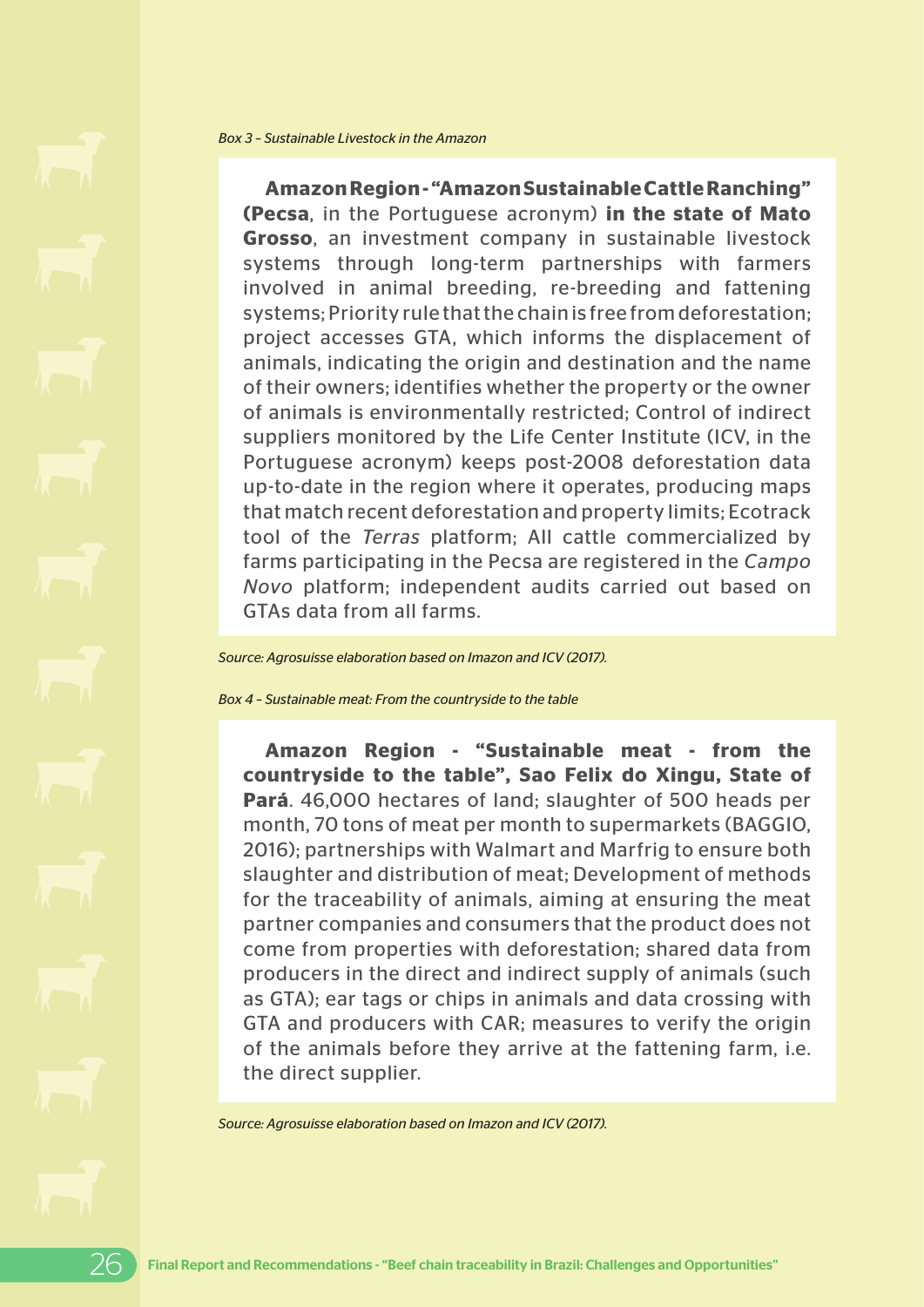#### *Box 5 – Brazilian Association of Organic Producers*

**Midwest Region – Pantanal - Brazilian Association of Organic Producers (ABPO, in the Portuguese acronym), in the State of Mato Grosso do Sul;** A protocol of social and environmental responsibility that guides the associated producers in improving the living and income conditions of the populations that depend on livestock activity, and also on the conservation and protection of the natural resources and biodiversity of the Pantanal; Protocol with organic quality standards established by Law No. 10,831/2003, for production, industry and consumption; requirement to carry out traceability through individual identification of animals, in addition, it seeks to adapt to the SISBOV standards.

#### *Source: Prepared by Agrosuisse based on ABPO data (2020).*

#### *Box 6 – PCI Regional Pact of the Juruena Valley*

The Carrefour Group and the Sustainable Trade Initiative (IDH), a project for the sustainable production of calves in Mato Grosso; the aim is to promote production for more than 450 properties, around 156 thousand hectares, in the areas of the Juruena Valley and the Araguaia Valley; Support for small producers; 11 municipalities, which account for more than 40% of Mato Grosso's calf production; the PCI (Sustainable Production, Forest Conservation and Social Inclusion) Regional Pact of the Juruena Valley was formed, including new partners such as Marfrig and defining the protocol of traceability and monitoring.

*Source: IDH-based Agrosuisse elaboration (2019, 2018a)*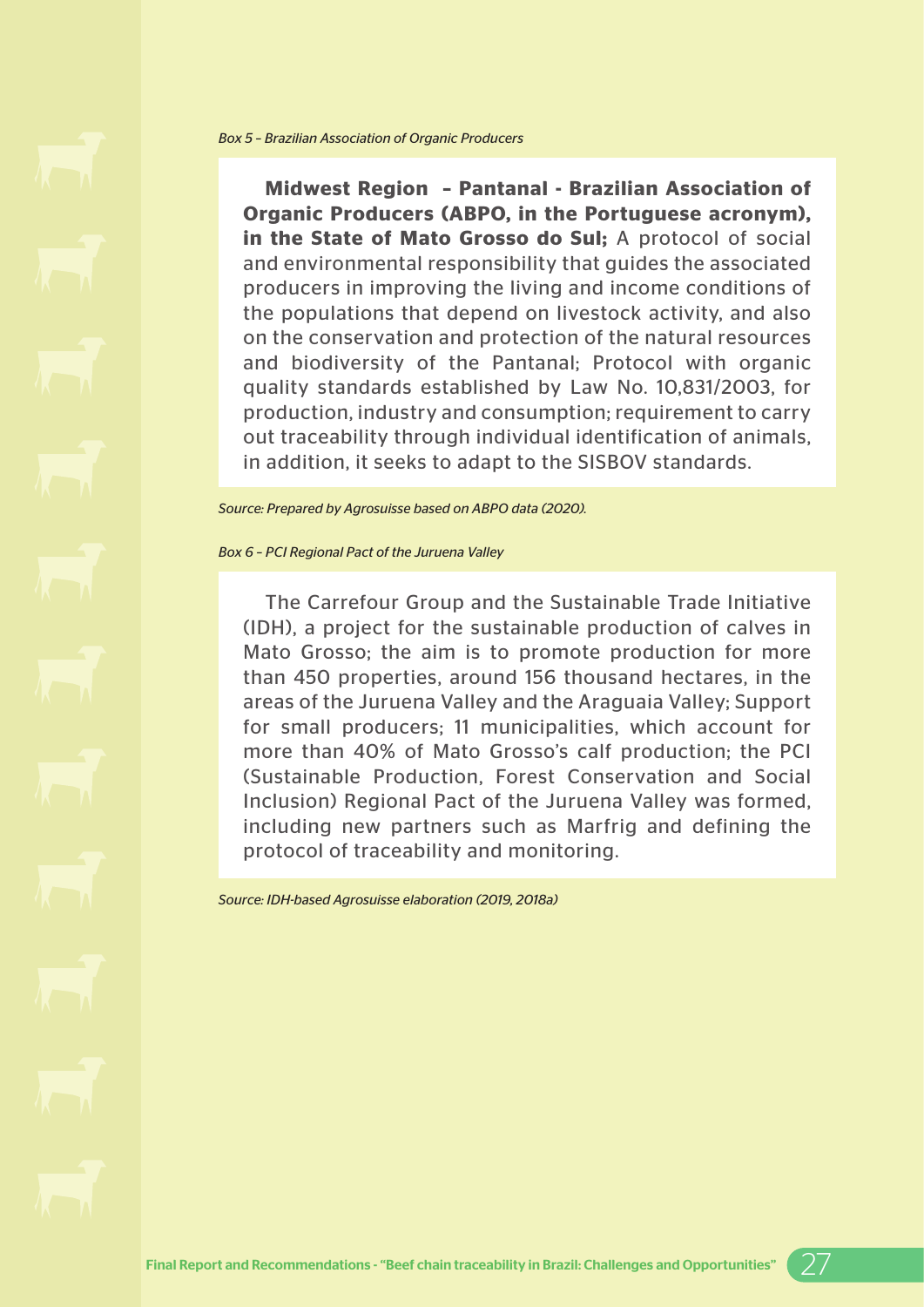## TECHNOLOGY AND<br>3.5 TRACEABILITY SYSTEMS

Technology development is relevant because of the great impact it has had on the livestock sector and the whole beef value chain. The technology is inserted in the management of production systems in the farm gate, post-farm gate and in all stages until meat consumption.

There are companies accredited in the MAPA to serve SISBOV and companies providing services in voluntary agreements through territorial analysis. These companies and initiatives work straightly to meet the TAC requirements through monitoring systems.

Other initiatives seek ways to extend traceability and identify the origin of animals by indirect suppliers, given the division between breeding and re-breeding systems.

*Box 7 – Technologies for traceability and monitoring*

**Safe Trace:** Identify an item individually (e.g. a bull) or batch aggregate; all quality and handling data are linked to its identification; each new move, farms/companies are checked for social and environmental criteria; Good practices for animal welfare and production are required and verified in the selection of suppliers who adhere to the Safe Trace traceability seal; all information provided by producers is periodically audited.

**AgriTrace:** Technology launched by the National Confederation of Agriculture (CNA); animal traceability, a computerized system that brings together the traceability protocols.

**Land/Ecotrack:** Tool for farms participating in the company Pecsa – Sustainable Livestock in the Amazon, where the cattle commercialized is registered on the platform, which enables monitoring of the entire chain (direct and indirect).

*Source: Prepared by Agrosuisse.*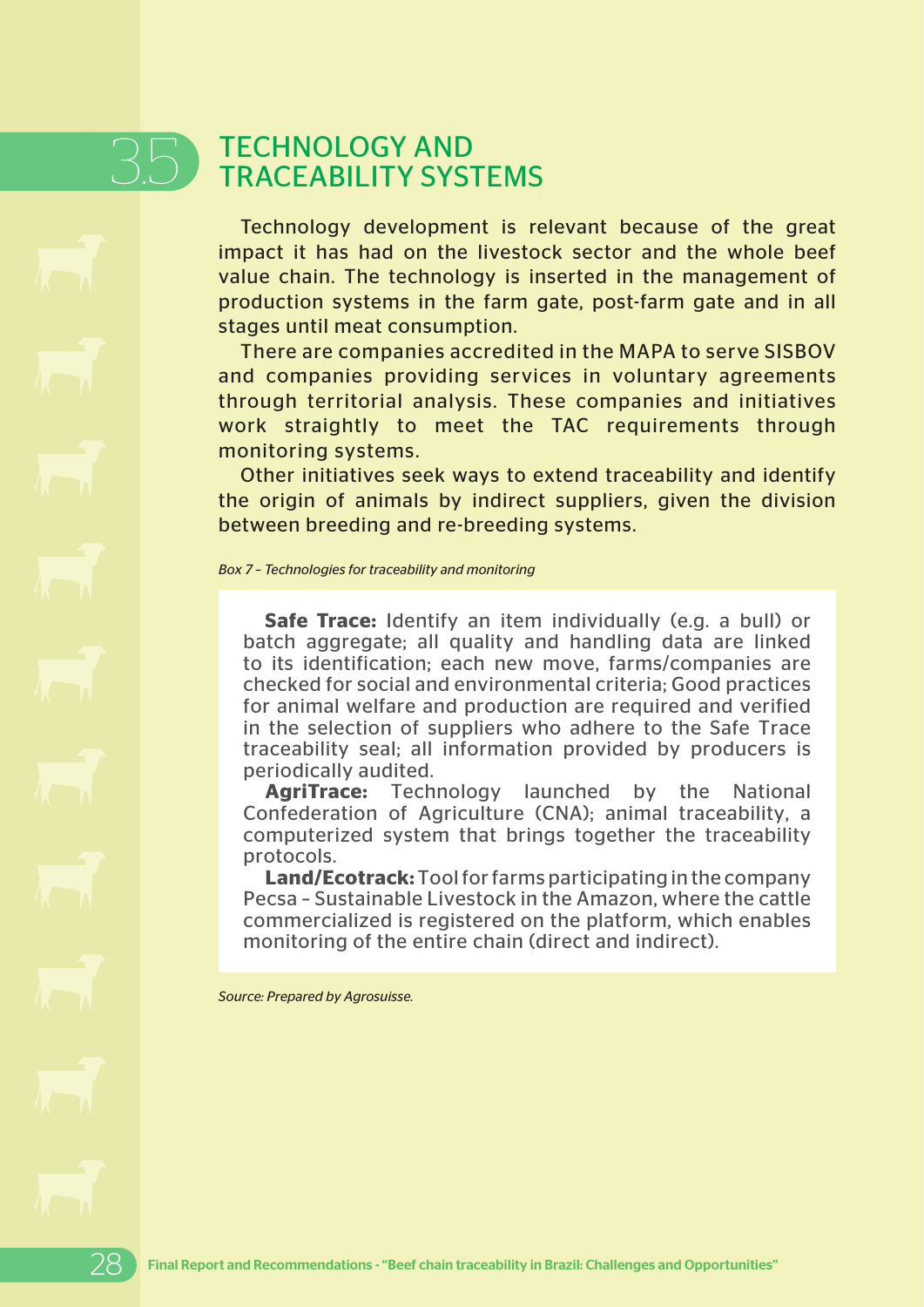#### *Box 8 – Source monitoring technologies*

**Agrotools:** Geographical platform; a tool that allows large companies to understand everything that happens to suppliers and customers across a rural territory; identify the locations of rural properties that give rise to the products consumed and verify the type of social and environmental risk, such as deforestation, slave labor, indigenous lands, embargoed areas, conservation units, and many other criteria.

**Niceplanet:** Supports the selection of cattle-supplying farms that meet the TAC and other legal commitments. They issue reports and information for real-time audits and analyze the social and environmental criteria of purchases made by the industry.

**Visipec:** Traceability tool, works in conjunction with the existing monitoring systems used by Brazilian meatpacking companies; the objective is to improve visibility in the supply chain in the cattle sector and establish more effective deforestation monitoring; it integrates information from public databases and serves to complement existing systems to help reduce the risk of exposure to deforestation in indirect suppliers of meatpacking companies.

**ProForest:** Supply chain mapping, assisting purchasers of leather and meat products in engaging with their suppliers; providing technical support, helps companies develop and implement responsible purchasing policies and guidelines; seeking to integrate the monitoring system with traceability system.

**Boi na Linha Project** (Imaflora): A platform for transparency of the beef value chain that seeks to strengthen the social and environmental commitments of the beef production sector; It seeks cooperation with the meatpacking companies, prosecutors, NGOs and retailers in improving the technical criteria and instruments for monitoring and verifying commitments entered into.

**MoniTAC:** Terms of Conduct Adjustment monitoring; independent platform to monitor commitment of large-scale meatpacking companies by eliminating meat production practices that contribute to deforestation in the Amazon; tool that helps the consumer understand, monitor and pressure this market in favor of sustainability and environmental preservation; the initiative is a partnership of Imazon and the Eco Association, which began at the end of 2019, with the objective of following the commitments made by large Brazilian meatpacking companies to adopt practices that prevent deforestation in the Amazon.

*Source: Prepared by Agrosuisse.*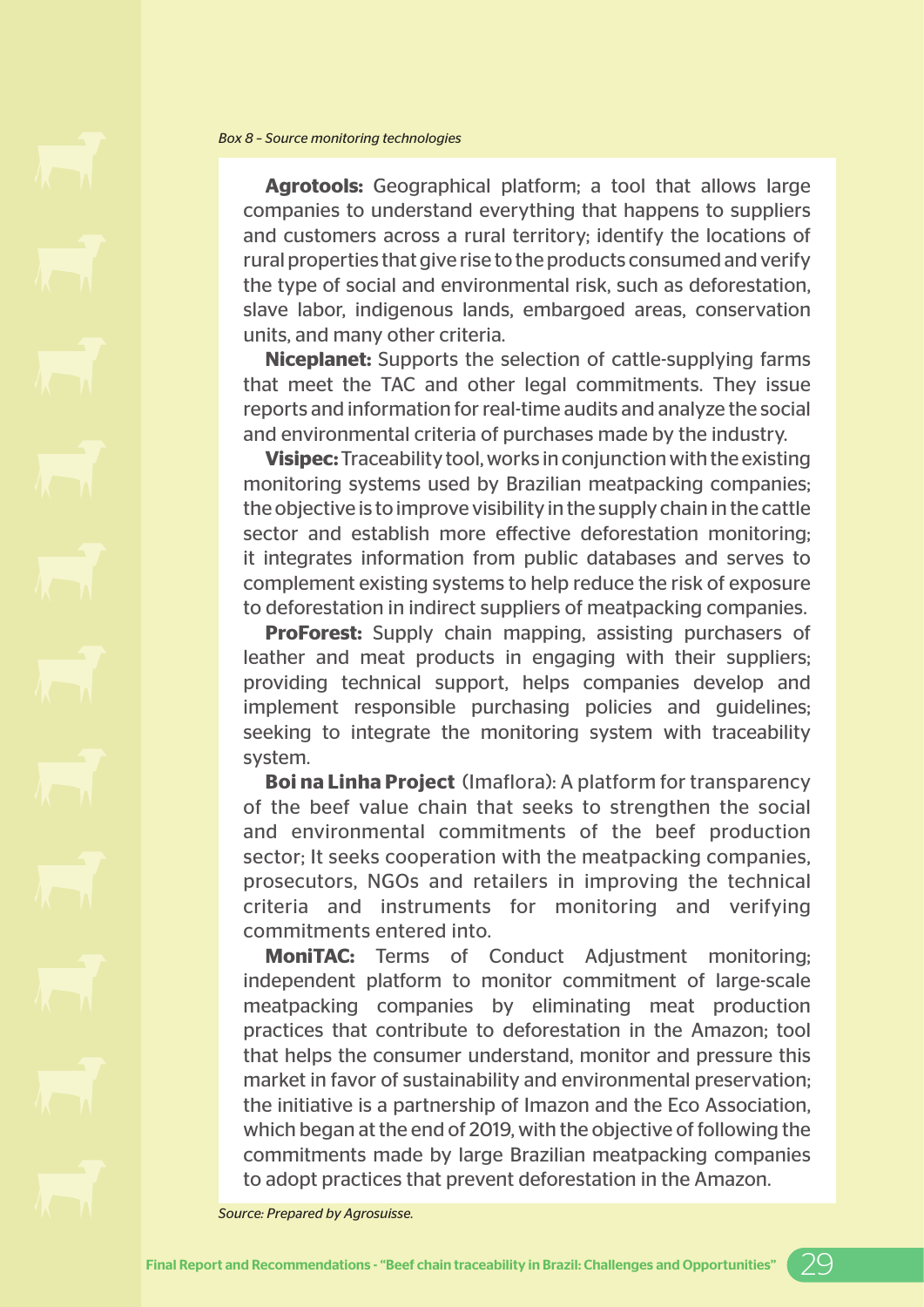### MONITORING<br>INDIRECT SUPPLIERS

Monitoring indirect suppliers is a priority for traceability and monitoring systems initiatives. It is important to point out that, in some initiatives related to chain monitoring, there is a process of technological development that, besides identifying the origin of the animal that reaches the meatpacking companies, also seeks to reach the indirect suppliers of animals derived from other breeding/re-breeding farms.

In addition to the complete lack of information concerning breeding sites and owners the purchased animal has passed by, by limiting to monitoring its direct suppliers and using GTA only, which is sent to them as a guarantee of the last animals' origin, meatpacking companies are subject to purchases associated with practices such as animal triangulation and documents, also known as "animal washing". Triangulation is a simple process by which farms that do not fit into the meatpacking companies' purchasing policies (the so-called "dirty properties") market animals using the GTA of a "clean" rural property and thus their animals become acceptable to buyers (ARMELIN; BURNIER; GROSSI, 2020).

The Indirect Suppliers Working Group (GTFI, in the Portuguese acronym) is formed of several Brazilian and international actors from the beef value chain, led by the USA National Wildlife Federation (NWF) and Amigos da Terra- Brazilian Amazon (AdT) and has been working to offer advanced traceability and monitoring solutions to legitimize the inclusion of indirect suppliers in the formal chain of the livestock sector in Brazil.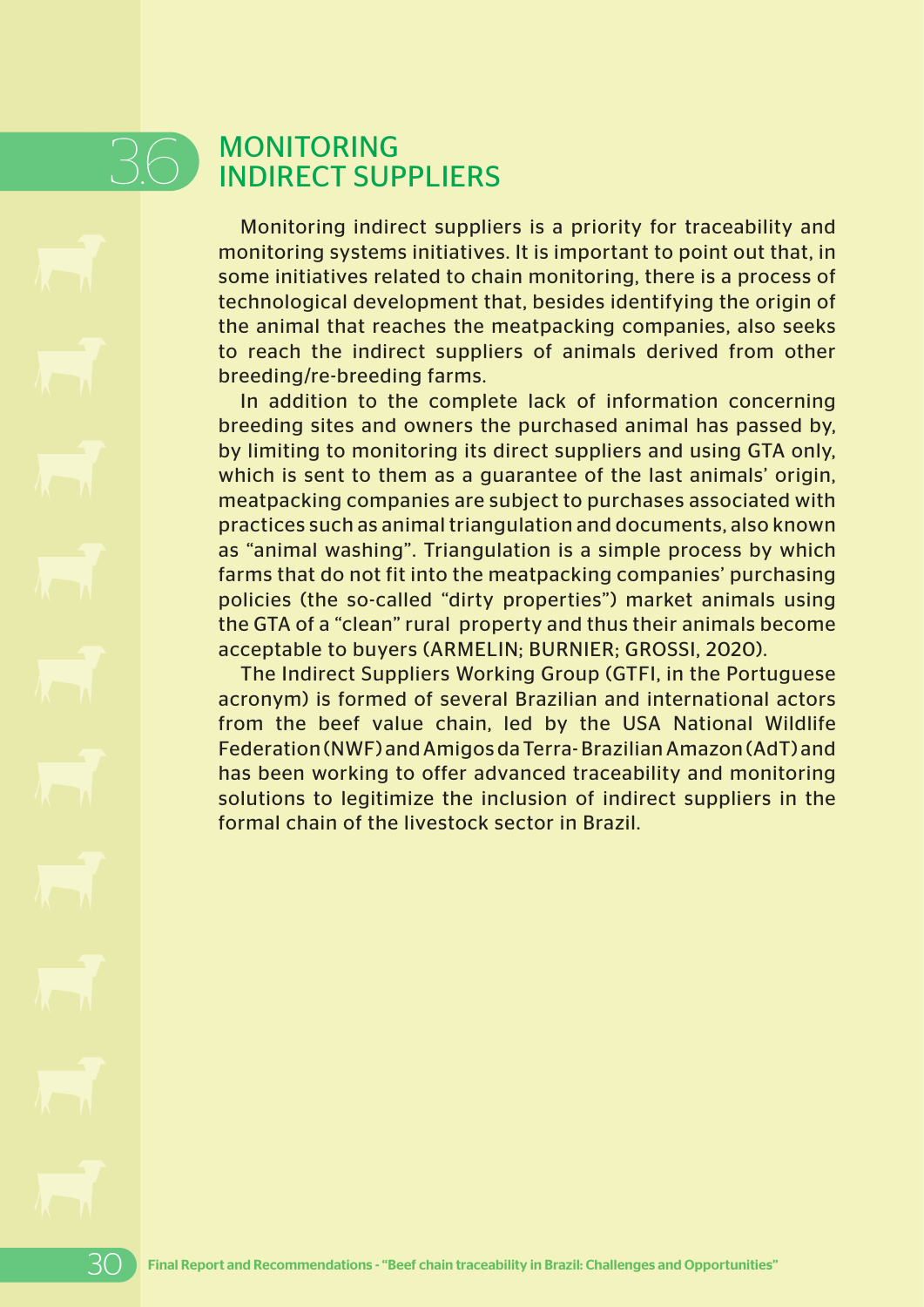## ECONOMIC ANALYSIS OF 3.7 THE TRACEABILITY SYSTEM

For economic analysis of the traceability system, the most common parameter used in the specialized literature is the cost of implementing, at the level of the rural producer, of the official traceability system of Brazil, namely SISBOV.

The impacts of the costs of setting up and maintaining a traceability system vary according to the type and profile of the producer, as well as according to the method of identification and the quantity of animals. The individual cost of animal identification with ear tag and button was lower than all methods of electronic identification (LOPES; SANTOS; AMADO, 2008; Chart 3).

| <b>Reference</b>                  | <b>Results</b>                                                                                                                                                                                                                                                              | <b>Conclusion</b>                                                         |
|-----------------------------------|-----------------------------------------------------------------------------------------------------------------------------------------------------------------------------------------------------------------------------------------------------------------------------|---------------------------------------------------------------------------|
| <b>Mendes (2006)</b>              | • State of Santa Catarina - 23 animals<br>• Cost that ranged between R\$19.20 and R\$<br>24.76 per animal. In the second year, the cost<br>ranged from R\$ 33.64 to R\$ 36.81 per animal.                                                                                   | Indicates economic<br>unviability                                         |
| Lopes, Santos and<br>Amado (2008) | • State of Minas Gerais - 67<br>animals monitored:<br>• Cost between R\$ 6.39 and R\$ 6.43 per animal;<br>• Additional revenue per tracked animal from<br>R\$15.00 to R\$30.00, as most meatpacking<br>companies pay R\$ 1.00 to<br>R\$ 2.00 per arroba per tracked animal. | Indicates economic<br>viability                                           |
| Ferrazza et al. (2013)            | • 13 ERAS properties in SISBOV -<br>economic survey of 3 certifiers and 1<br>meatpacking company;<br>• The cost of R\$ 4.34, the difference in the value<br>of the slaughtered cattle for the European Union<br>was R\$ 10.73 an arroba.                                    | Indicates economic<br>viability                                           |
| Colussi (2013)                    | • State of Rio Grande do Sul<br>• 4,500 heads tracked for six years,<br>earning R\$100.00 per head;<br>• Average herd (1,000 heads) costs<br>R\$ 6.40 per animal;<br>• Average herd (500 heads) costs<br>R\$ 8.80 per animal.                                               | Economies of scale:<br>unfeasible for small<br>farms                      |
| Almeida et al. (2019)             | • Cost represents 0.53 % of revenue;<br>. For 50 heads, cost of 1% of revenue:<br>• For 5,000 heads, it represents 0.4%<br>of 1 animal's revenue.                                                                                                                           | Economies of scale:<br>unfeasible for small and<br>viable for large farms |

*Chart 3 – Summary of SISBOV's economic analyzes of traceability systems*

*Fonte: Elaboração Agrosuisse.*

"One of the advantages is tax, currently (ABPO case) the seller of an animal for slaughter, that is in the MAPA database, gains an average value of R\$ 100.00 per slaughtered cattle (if the value is R\$ 2,700, the tax credit is 3.7%, a significant gain for the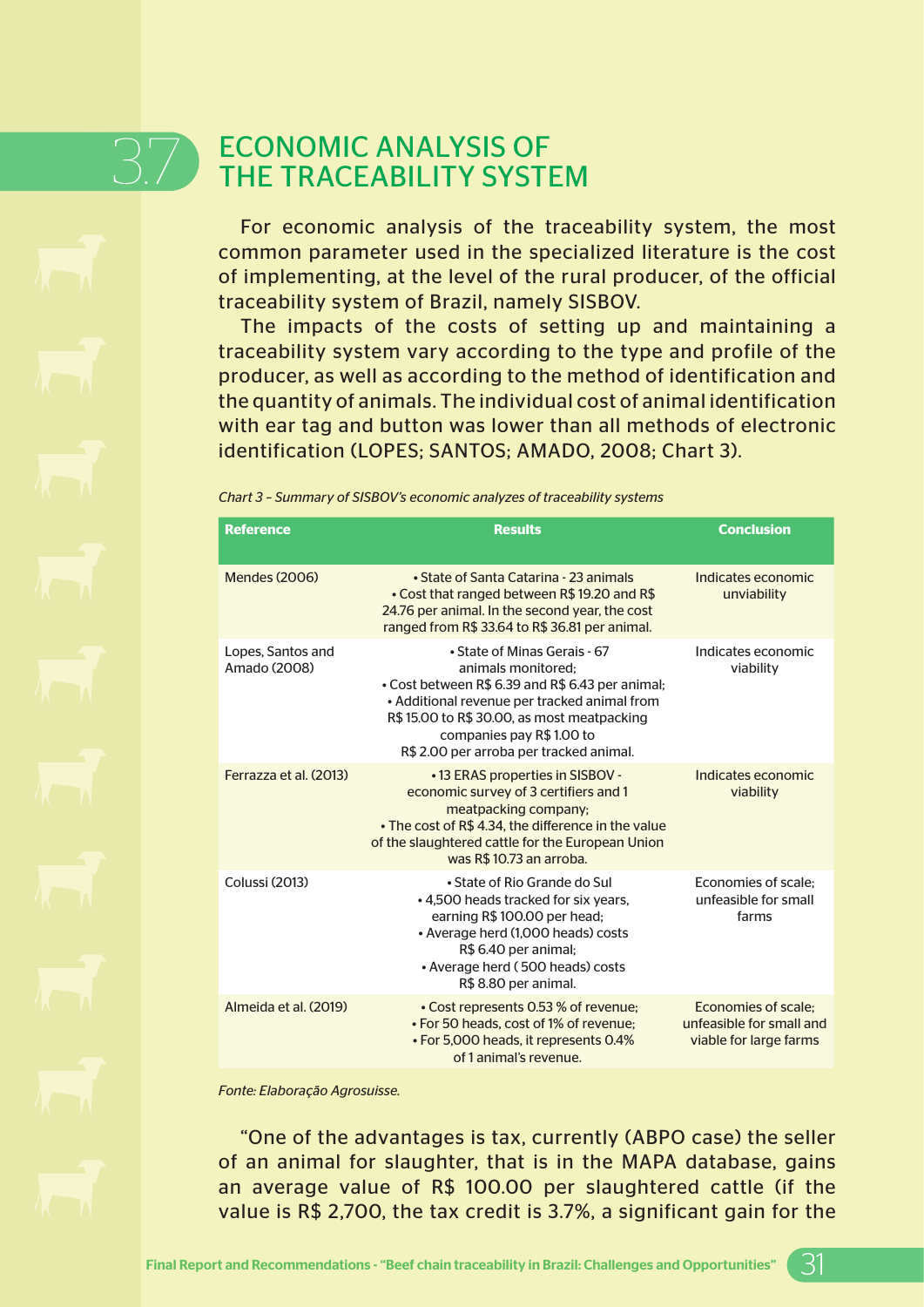producer). When the animal's meat is exported, a record is made to the database and the producer gets the credit. In the case of ABPO, this tax benefit is based on the issues and requirements of maintaining the Pantanal biome, then the argument of crediting the farmers producing cattle of the Pantanal was created. ABPO is growing with this, since farmers want to profit and enter the market" (Interview, 2020).

In the case of cattle breeders that have achieved production capacity and technological level, the economic viability of the traceability system can be reached by the direct cost and revenue ratio when the meat destination is export.

SISBOV has a per animal average cost (including certification + ear tag) of R\$ 5.00 per head and receives a differential of up to R\$ 2.00 per arroba. For 20 arrobas, one has R\$ 40.00, a gain of R\$ 35.00, i.e. the producer will win for sure. These values are valid for the external market (Interview, 2020).

The highest quality, certified, markets are niche. Certification itself is a challenge. Few producers have a scale that supports certification cost. The solution is to offer incentives to provide information that allows for added value (Idem).

The lack of technical assistance to the producer, mentioned in the interviews as one of the main limitations for the improvement in livestock production systems, should be considered in the analyzes of the technical and economic viability of the traceability systems. Technical assistance and rural extension are key for the producers to be aware of the benefits they can obtain from the implementation of control systems in their herd. This principle fits into any typology and producer profile, whether small or large; the adoption of control systems in the livestock sector is still low in both profiles.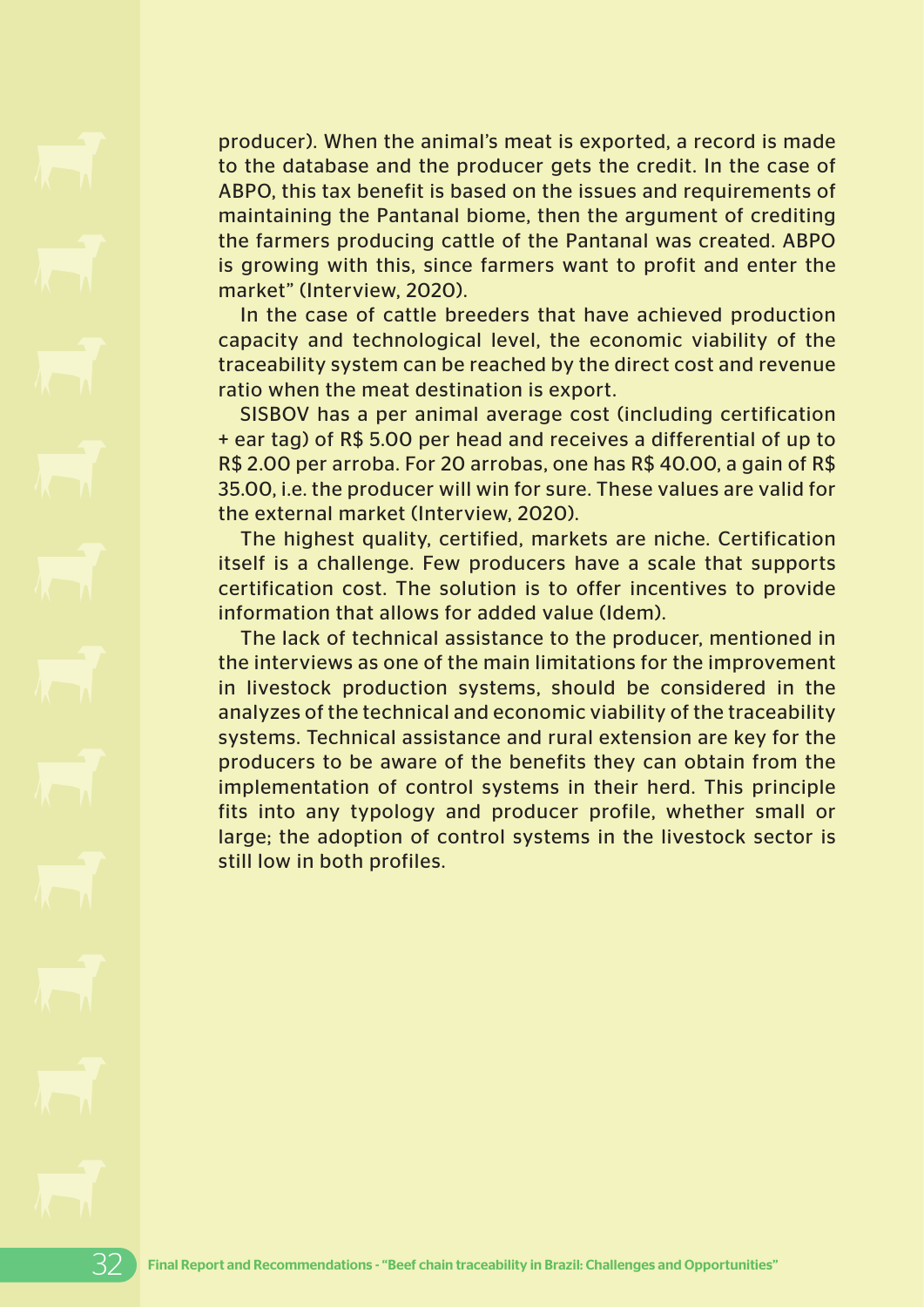#### COMPARATIVE ANALYSIS OF TRACEABILITY AND MONITORING SYSTEMS

4

The analyzes of the beef value chain in Brazil for traceability and monitoring systems include an overview of countries with relevance in this chain and compares them with the official system in Brazil, SISBOV. In addition, an analysis of this is carried out, in the face of voluntary TAC agreements, and a risk and opportunity analysis is presented.

The set of results of the analyzes supported the formulation of recommendations and strategic guidelines for the development of a system of traceability and monitoring in Brazil (chapter 5).

## COMPARATIVE ANALYSIS OF<br>TRACEABILITY AND MONITORING SYSTEMS

First and foremost, the comparative analysis of the characteristics of traceability systems among countries seeks to compare the situation in Brazil to that of Argentina, Australia, Canada, China, the United States, France, New Zealand, the European Union (EU) and Uruguay. For this analysis, the systems surveyed were compared with the official system (SISBOV) in Brazil. We therefore seek to obtain an official X-ray. The characteristics defining the profile and stage of traceability systems in each country and in the EU are considered.

China has not been considered in the comparative analysis for the purpose of assessing traceability systems.

Then, a comparative analysis of the traceability system features in Brazil is performed between the official system, SISBOV, and the voluntary agreements (monitoring), thus allowing an evaluation between both scenarios.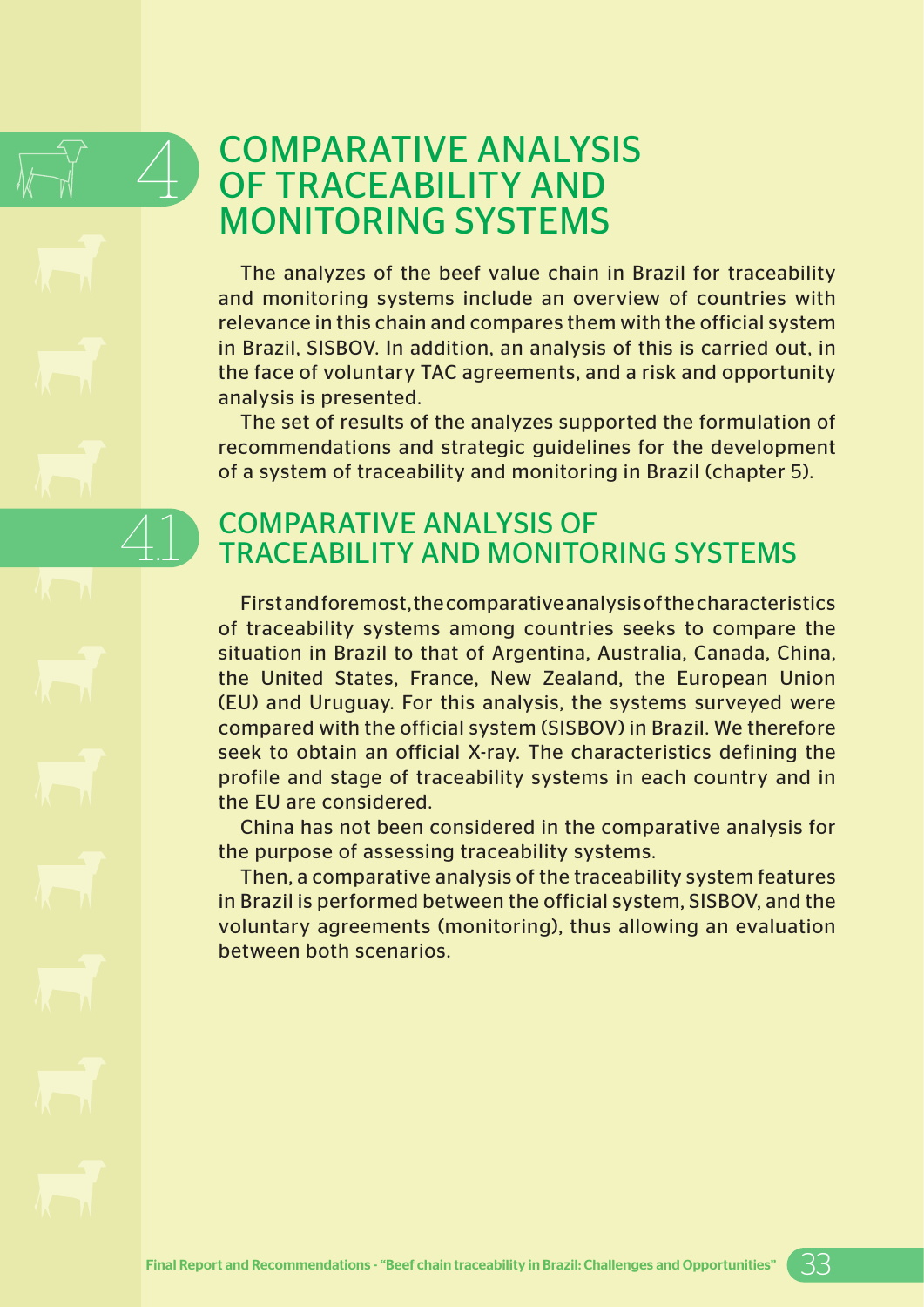#### In the table below, the characteristics used for analysis and a description of the criterion considered are presented:

*Chart 4 – Characteristics and evaluation*

| <b>Features</b>                                                   | <b>Assessment</b>                                                                                                                                                                     |
|-------------------------------------------------------------------|---------------------------------------------------------------------------------------------------------------------------------------------------------------------------------------|
| <b>Creation</b>                                                   | System creation start year, development timeframe parameter                                                                                                                           |
| <b>Source of animals</b>                                          | Obligation to record the location of the sourcing property<br>of the tracked animal.                                                                                                  |
| <b>Individual</b><br><b>identification for</b><br>external market | Whether or not individual identification of animal is mandatory for<br>the external market                                                                                            |
| <b>Individual</b><br>identification for<br>internal market        | Whether or not individual identification of animal is mandatory<br>for the national market                                                                                            |
| <b>Batch identification</b>                                       | Whether or not the identification by batch of animal is mandatory, if not<br>voluntary                                                                                                |
| <b>Handling and</b><br>transport                                  | Monitoring of displacement and transport of animals linked to the system<br>of sanitary control                                                                                       |
| <b>Computerization</b>                                            | The level of computerization of the traceability system, in whole or in part                                                                                                          |
| <b>Central database</b>                                           | Whether or not a public or private database exists with centralization of<br>traceability system data                                                                                 |
| <b>Identification model</b>                                       | Legal obligation of standard or permitted identification models; ear<br>tag, chips, tattoos, intra-ruminal bolus, marking or Radio Frequency<br><b>Identification Devices (RFID).</b> |
| <b>Management of the</b><br>legal process                         | Public and/or private management model                                                                                                                                                |
| Data access                                                       | Whether or not there is access to the data of the systems, whether<br>public or private                                                                                               |
| <b>Subsidies</b>                                                  | Whether public or private subsidies exist for the cost of traceability,<br>directly or indirectly                                                                                     |
| <b>Industry</b><br>obligation                                     | Whether or not there is legal obligation of the traceability system                                                                                                                   |
| <b>Market</b><br>obligation                                       | Whether or not there is legal obligation of the traceability system                                                                                                                   |

*Source: Prepared by Agrosuisse.*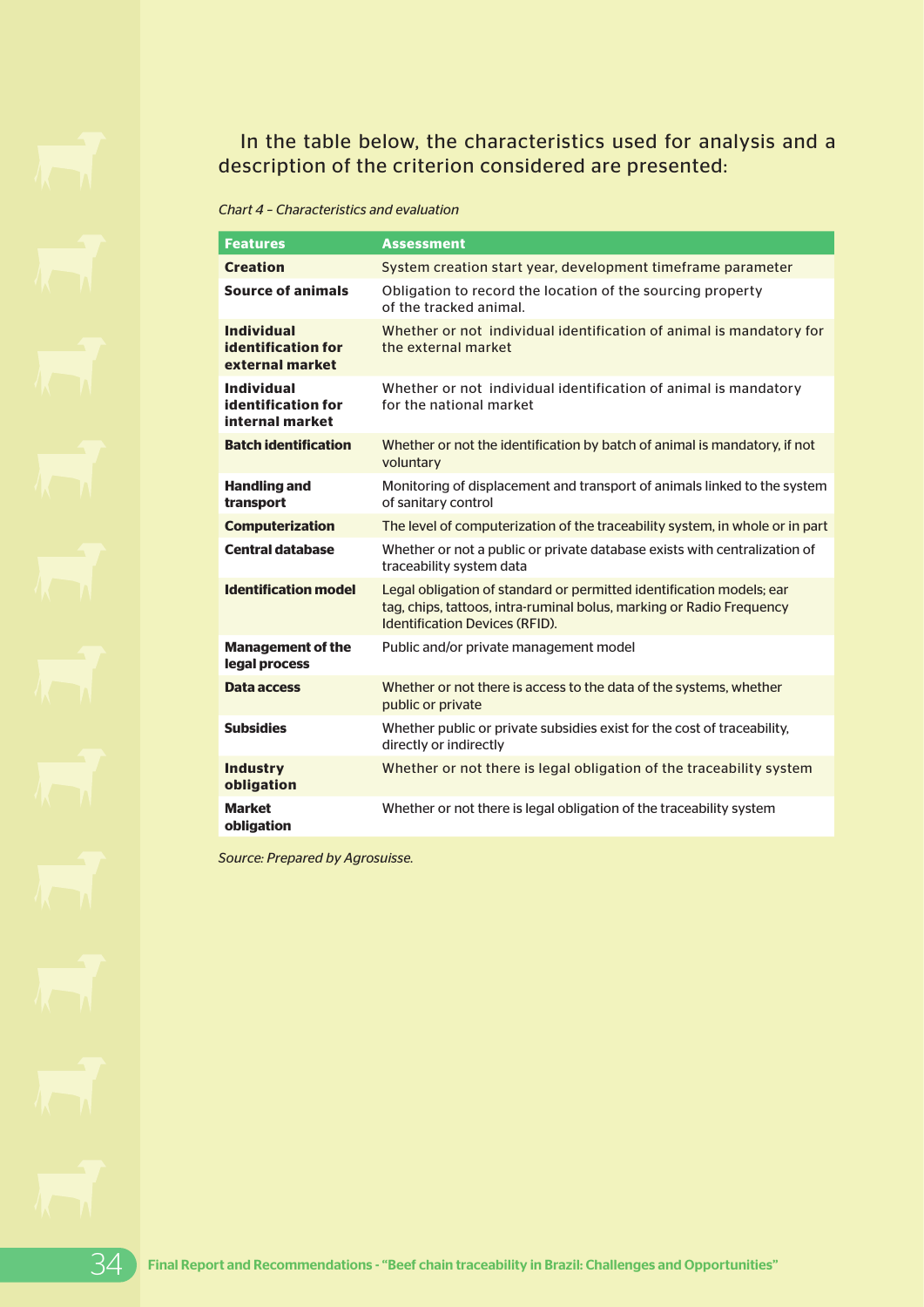*Chart 5 – Characteristics of the traceability systems model by country*

| <b>Features</b>                                        | <b>ARG</b> | <b>AUS</b>         | <b>CAN</b>         | <b>USA</b>         | <b>FRA</b> | <b>NZE</b>         | <b>URU</b>         | <b>EU</b> | <b>BRAZIL</b> |
|--------------------------------------------------------|------------|--------------------|--------------------|--------------------|------------|--------------------|--------------------|-----------|---------------|
| <b>Creation</b>                                        | 2003       | 1998               | 2001               | 2004               | 1997       | 2002               | 2002               | 2000      | 2002          |
| <b>Origin of animals</b>                               | yes        | yes                | yes                | yes/no             | yes        | yes                | yes                | yes       | no            |
| <b>External</b><br>individual<br><b>identification</b> | yes        | yes                | yes                | yes                | yes        | yes                | yes                | yes       | yes           |
| <b>Internal</b><br>individual<br>identification        | yes        | yes                | yes                | no                 | no         | yes                | yes                | yes       | no            |
| <b>Batch</b><br><b>identification</b>                  | no         | yes                | no                 | no                 | no         | no                 | no                 | no        | no            |
| <b>Handling and</b><br>transport                       | yes        | yes                | yes                | yes                | yes        | yes                | yes                | yes       | yes           |
| <b>Computerization</b>                                 | partial    | total              | total              | partial            | total      | total              | total              | total     | partial       |
| <b>Centralized</b><br>database                         | n.e.       | yes                | yes                | no                 | n.e.       | yes                | yes                | yes       | no            |
| <b>Identification</b><br>model                         | yes        | yes                | yes                | yes                | yes        | yes                | yes                | yes       | yes           |
| <b>Management of</b><br>the legal process              | public     | public-<br>private | public-<br>private | public-<br>private | public     | public-<br>private | public-<br>private | public    | public        |
| <b>Data access</b>                                     | yes        | yes                | yes                | partial            | yes        | no                 | yes                | yes       | partial       |
| <b>Subsidies</b>                                       | no         | yes                | yes                | no                 | yes        | yes                | yes                | no        | no            |
| <b>Industry</b><br>obligation                          | no         | yes                | yes                | no                 | yes        | yes                | yes                | yes       | no            |
| <b>Market</b><br>obligation                            | no         | yes                | yes                | no                 | yes        | yes                | yes                | yes       | no            |

Key: ARG – Argentina; AUS – Australia; can – Canada; USA – United States; FRA – France; NZE – New Zealand; URU – Uruguay; EU – European Union; n.e. – not entered

*Source: Elaboration of Agrosuisse from Gregg et al. (2020)*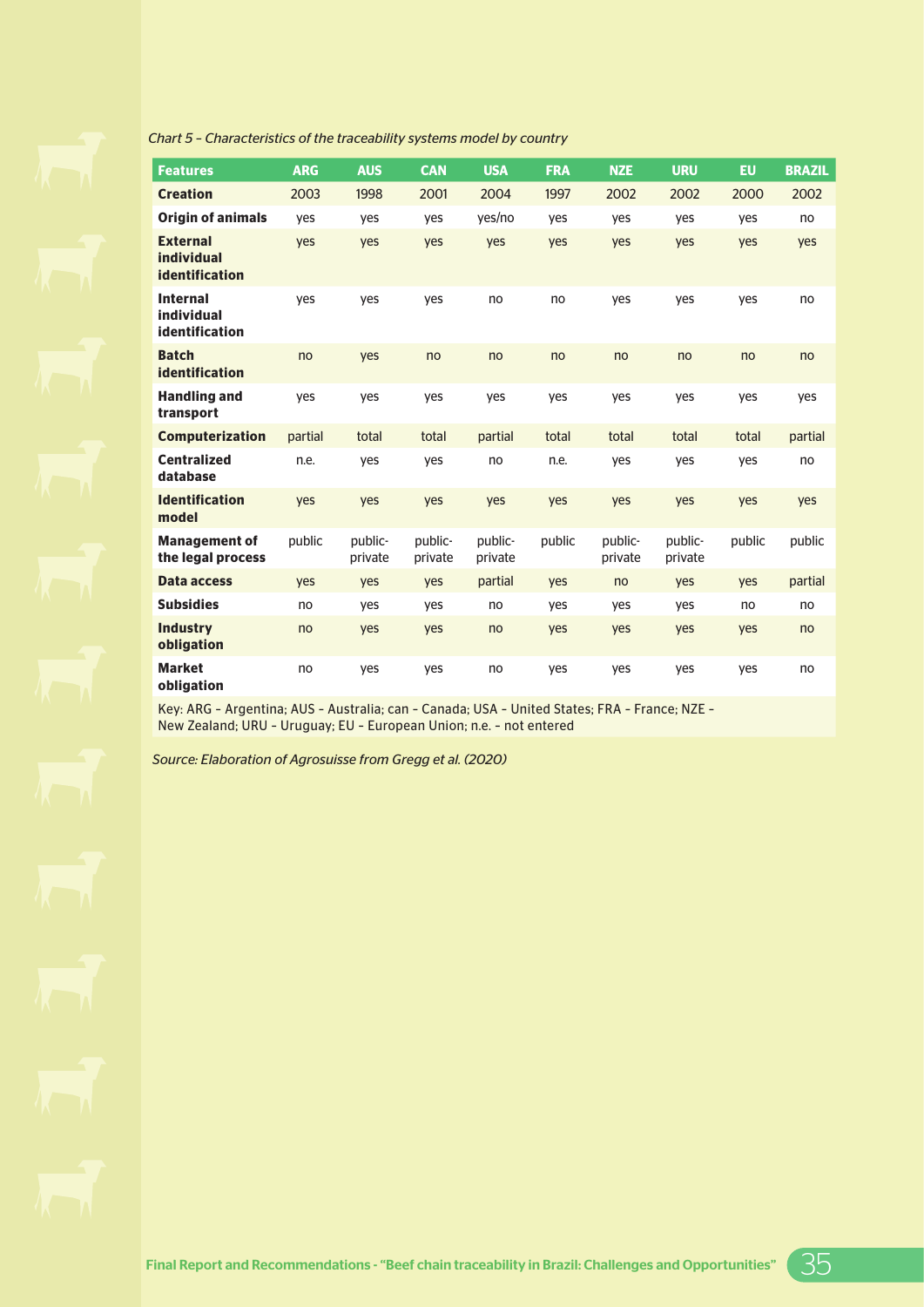*Chart 6 – Summary of comparative Analysis between countries*

| <b>Features</b>                              | <b>Analysis</b>                                                                                                                                                                                                                                 |
|----------------------------------------------|-------------------------------------------------------------------------------------------------------------------------------------------------------------------------------------------------------------------------------------------------|
| <b>Creation</b>                              | Australia and France created their systems before the year 2000;<br>process of creation by stages, permanent and medium/long term<br>adaptations; similar to Brazil-SISBOV.                                                                     |
| <b>Origin of animals</b>                     | All countries, except USA and Brazil, have legal requirements on<br>the origin of animals; in Brazil, the sanitary legislation provides for<br>the use of GTAs.                                                                                 |
| <b>External individual</b><br>identification | All countries have official legislation to meet the external market<br>and their requirements are leveled; in Brazil, SISBOV meets this<br>requirement.                                                                                         |
| Internal individual<br>identification        | USA, France and Brazil do not have any requirements; other<br>countries include a requirement in their legislation.                                                                                                                             |
| <b>Batch identification</b>                  | Australia is the only country requiring batch identification, in addition to<br>individual identification of the animal. In Brazil, this possibility is under<br>discussion.                                                                    |
| <b>Handling and</b><br>transport             | All countries make legal requirements for the movement and transport of<br>animals; in Brazil, this control is carried out through GTA.                                                                                                         |
| <b>Computerization</b>                       | The computerization of the systems is common to almost all countries; in<br>Australia and Canada, the management of the systems is private; in other<br>cases, it is public; in Argentina, Brazil and USA, computerization is still<br>partial. |
| <b>Centralized database</b>                  | Countries make legal requirements and have public databases; in Brazil,<br>the only centralized database is SISBOV, for export purposes, there is no<br>public database in the production and national market movement.                         |
| <b>Identification model</b>                  | All countries have identification models defined by legislation, including<br><b>Brazil with SISBOV.</b>                                                                                                                                        |
| <b>Management of the</b><br>legal process    | In Argentina, France, the European Union and Brazil, management is<br>done by the public authorities; in the other countries, it is public-private.                                                                                             |
| Data access                                  | In the USA and Brazil, access is restricted; other countries demand the<br>opening of public data.                                                                                                                                              |
| <b>Subsidies</b>                             | With the exception of Argentina, Brazil, EU and USA, in all other countries<br>studied there are incentives from the government or private initiative.                                                                                          |
| <b>Industry obligation</b>                   | Argentina, USA and Brazil do not have mandatory legislation;<br>other countries require full traceability until meat leaves the<br>meatpacking company; in Brazil, voluntary agreements define the<br>commitment.                               |
| <b>Market obligation</b>                     | Argentina, USA and Brazil do not have specific market legislation; in other<br>countries there is a requirement for meat sales networks with traceability<br>information, from origin to consumption.                                           |

*Source: Prepared by Agrosuisse.*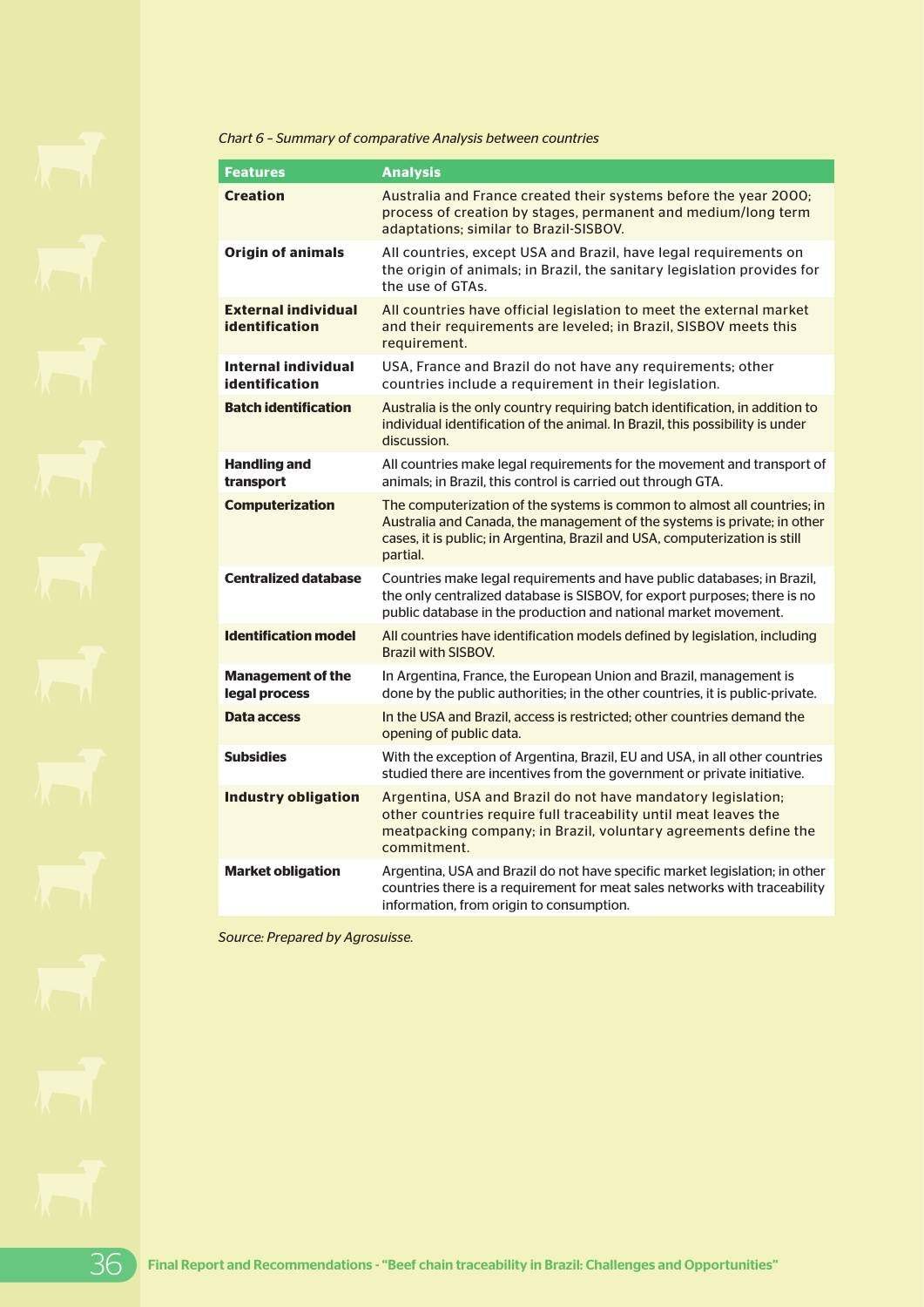*Chart 7 – Comparison of the characteristics of the traceability system In Brazil between official system and voluntary agreements (monitoring)*

| <b>Features</b>                              | <b>SISBOV</b>  | <b>Voluntary</b><br><b>Agreements</b> | <b>Notes</b>                                                 |
|----------------------------------------------|----------------|---------------------------------------|--------------------------------------------------------------|
| <b>Creation</b>                              | 2002           | 2009                                  | Date of first agreement between MPF<br>and private companies |
| <b>Source of animals</b>                     | No             | Yes                                   | Source of animals required for<br>slaughter (CAR)            |
| <b>External individual</b><br>identification | Yes            | Yes                                   | Required by external markets                                 |
| Internal individual<br>identification        | No             | <b>No</b>                             | Individual identification of<br>animals required             |
| <b>Batch identification</b>                  | <b>No</b>      | <b>No</b>                             | <b>Batch Identification required</b>                         |
| <b>Handling and</b><br>transport             | Yes            | Yes                                   | Displacement document<br>required (GTA)                      |
| <b>Computerization</b>                       | <b>Partial</b> | Partial                               | 100% computerized system required                            |
| <b>Centralized database</b>                  | Yes            | No                                    | Centralized database required                                |
| <b>Identification model</b>                  | <b>Yes</b>     | <b>No</b>                             | <b>Standard required</b>                                     |
| <b>Management of the</b><br>legal process    | Public         | Private                               | Management model - public<br>or private                      |
| Data access                                  | <b>Partial</b> | <b>Partial</b>                        | Access to public and private data                            |
| <b>Subsidies</b>                             | <b>No</b>      | No                                    | Subsidy programs and<br>incentive programs                   |
| <b>Industry Obligation</b>                   | Yes            | Yes                                   | SISBOV and protocol legal criteria<br>according to TAC       |
| <b>Market obligation</b>                     | <b>No</b>      | Yes                                   | Direct requirements per legislation or<br>agreement.         |

*Source: Prepared by Agrosuisse.*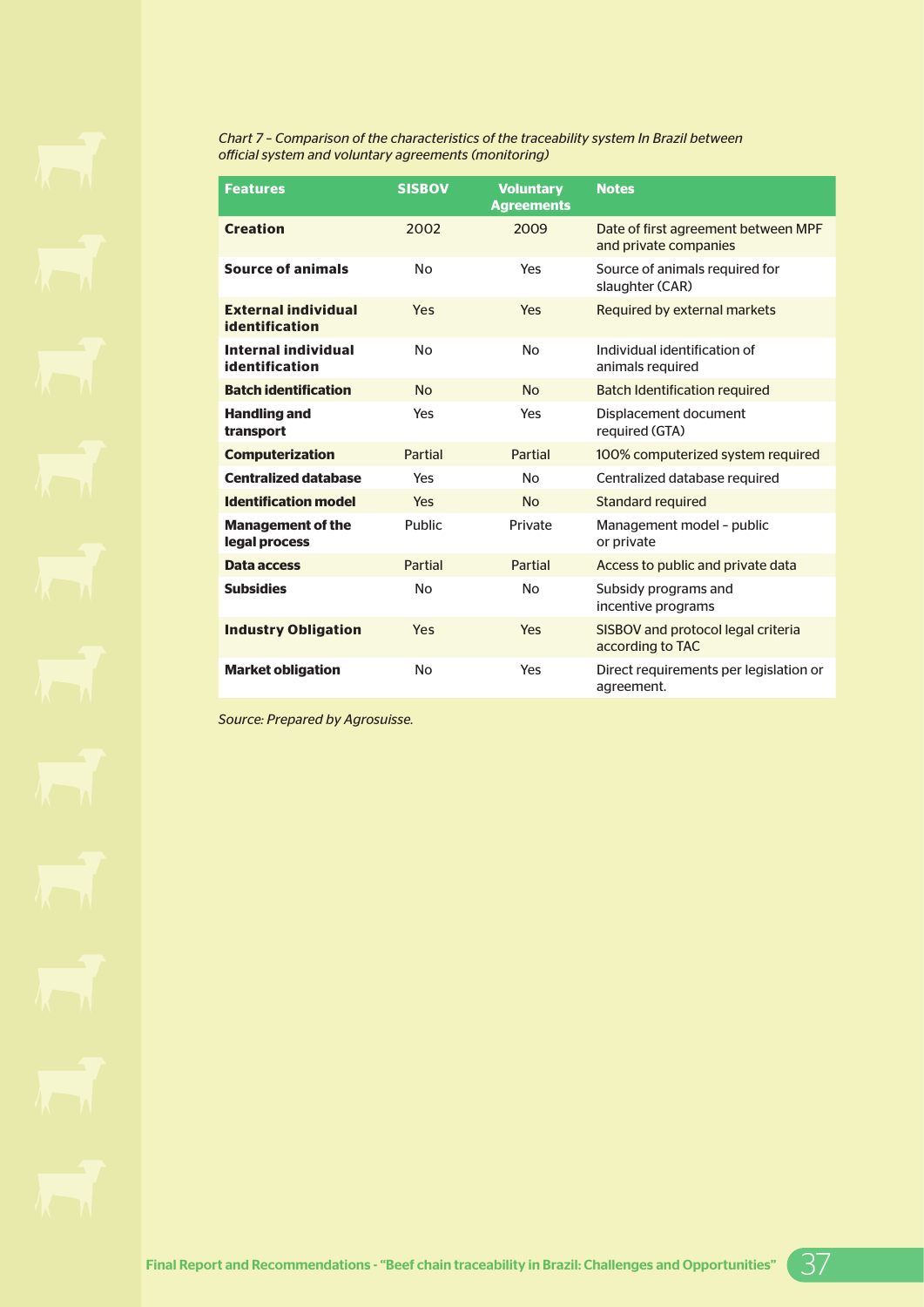*Chart 8 – Summary of the analysis between the official system and voluntary agreements (monitoring)*

| <b>Features</b>                              | <b>Summary of the analysis</b>                                                                                                                                                                                                    |
|----------------------------------------------|-----------------------------------------------------------------------------------------------------------------------------------------------------------------------------------------------------------------------------------|
| <b>Creation</b>                              | SISBOV was created in 2002: until 2006 there were several<br>adjustments and attempts to deploy throughout the national<br>territory. Voluntary agreement signed in 2009, based on TACs<br>between meatpacking companies and MPF. |
| <b>Origin of animals</b>                     | SISBOV has no requirement on the origin of animals for<br>environmental purposes, but on the individual identification of<br>animals. The voluntary Agreement requires environmental legality<br>by crossing CAR and GTA.         |
| <b>External individual</b><br>identification | SISBOV is a must for export; it is imposed on voluntary agreements,<br>that is, those that produce for export are obliged to join SISBOV<br>and can also join voluntary agreements.                                               |
| <b>Internal individual</b><br>identification | The identification of animals for the internal market is not<br>compulsory, nor is it compulsory in voluntary agreements.                                                                                                         |
| <b>Batch identification</b>                  | Identification by animal batch is not required in either model.                                                                                                                                                                   |
| <b>Handling and</b><br>transport             | In both situations, handling and transport control is r<br>equired by the GTA.                                                                                                                                                    |
| <b>Computerization</b>                       | Computerization in both cases was considered to be partial, that is, both<br>in SISBOV and in voluntary agreements, it is clear that there are processes<br>for the deployment of computerized controls, but not broadly.         |
| <b>Centralized database</b>                  | The SISBOV system has the database centralized on MAPA; by the<br>voluntary agreement, the database consists of GTA and CAR, with<br>restricted access to public bodies and to companies providing services.                      |
| <b>Identification model</b>                  | SISBOV requires numbering in MAPA database, but the ear-plug model<br>for individual identification can be defined by the supplier. Voluntary<br>agreements do not require individual identification.                             |
| <b>Management of the</b><br>legal process    | SISBOV management is performed by MAPA. The management of<br>voluntary agreements is shared between the public authorities and the<br>private actors party to the agreement.                                                      |
| Data access                                  | In SISBOV, it is restricted to registered users and organs the processing<br>for exports. Voluntary agreements, access to private data is exclusive to<br>contractors and public data are controlled by the responsible bodies.   |
| <b>Subsidies</b>                             | No credit programs and/or subsidies have been identified for<br>any of the traceability cases.                                                                                                                                    |
| <b>Industry Obligation</b>                   | Industry has obligations in the SISBOV system and voluntary<br>agreements from the time of accession to TACs.                                                                                                                     |
| <b>Market obligation</b>                     | The market segment has no obligations in front of official traceability<br>systems; through voluntary agreements, the retail sector has made a<br>public commitment to eliminate deforestation in its supply chains.              |

*Source: Prepared by Agrosuisse.*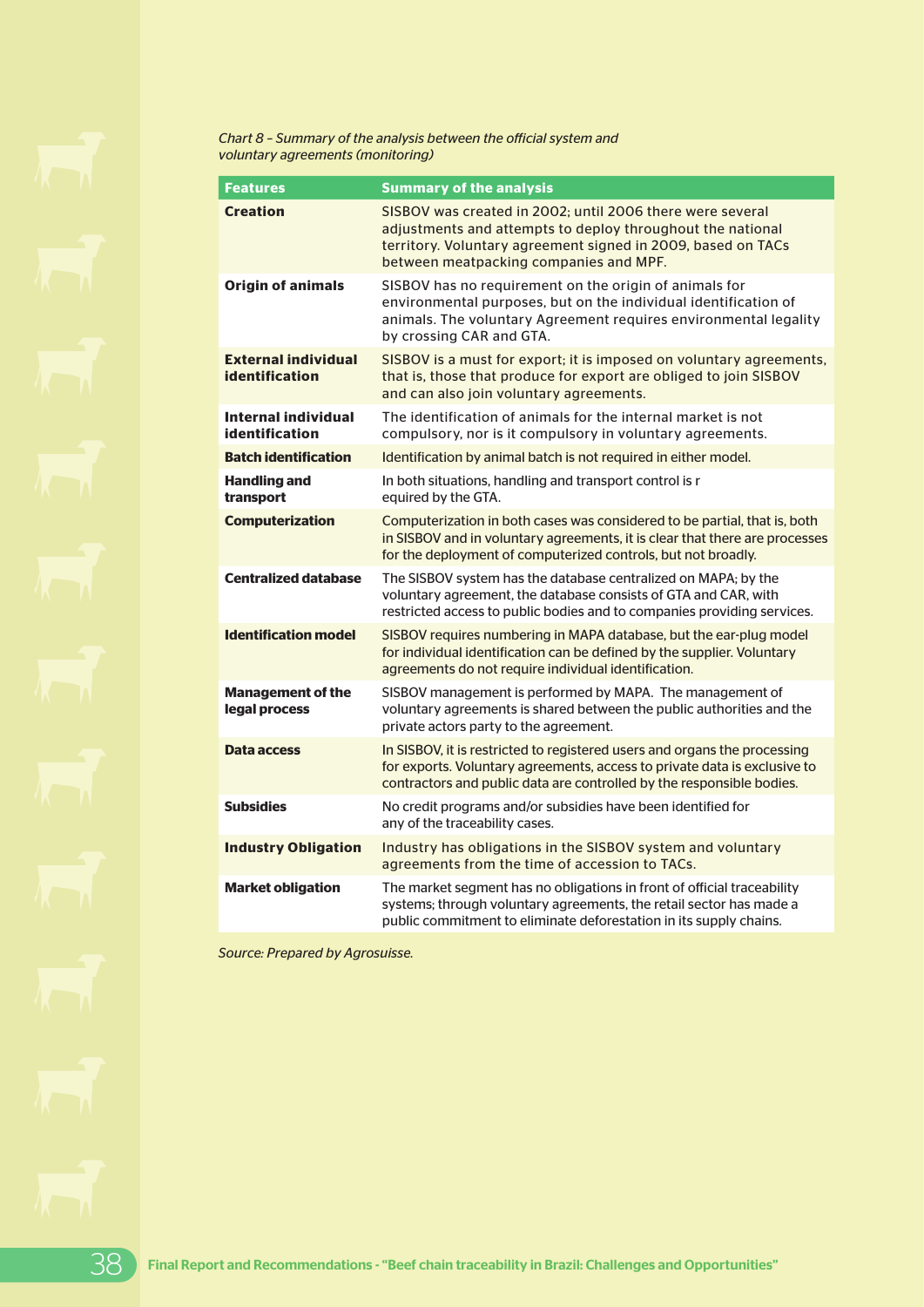### COMMENTS ON **COMPARATIVE ANALYZES4**

Comparative analysis among countries showed that there are similarities in the features of traceability systems. Most external market requirements are common to all countries, demanding equivalence in their traceability systems. What we observe is that countries with beef value chain tradition are able to meet the requirements of this market, including Brazil.

The differences are related to the characteristics of each country in terms of territorial size, producers' typologies, industrial park profile, government performance in health control management, environmental legislation, related requirements and other particularities. These differences are evident in certain stages of the development of traceability and monitoring systems.

One challenge is due to the capacity of individual identification for animals and control from source through meatpacking companies. Brazil is faced with numerous limitations to implement zootechnical controls and individual identification, ranging from the lack of technical capacity of the producers to the cost of implementing the systems, since there are no specific credit lines and subsidies targeting this.

The dynamics of the beef market are in full transformation worldwide, the growth of China consumption and imports may be a key factor towards developing the beef value chain in Brazil in the coming years. This movement has to do with increased exports and, possibly, the increase in meat production in Brazil, which can be a factor of improvement in efficiency (productivity by more sustainable production technologies) and/or a factor of pressure in the issue of increasing production areas (Risk of increased deforestation since the livestock frontier is the northern region, the Amazon region).

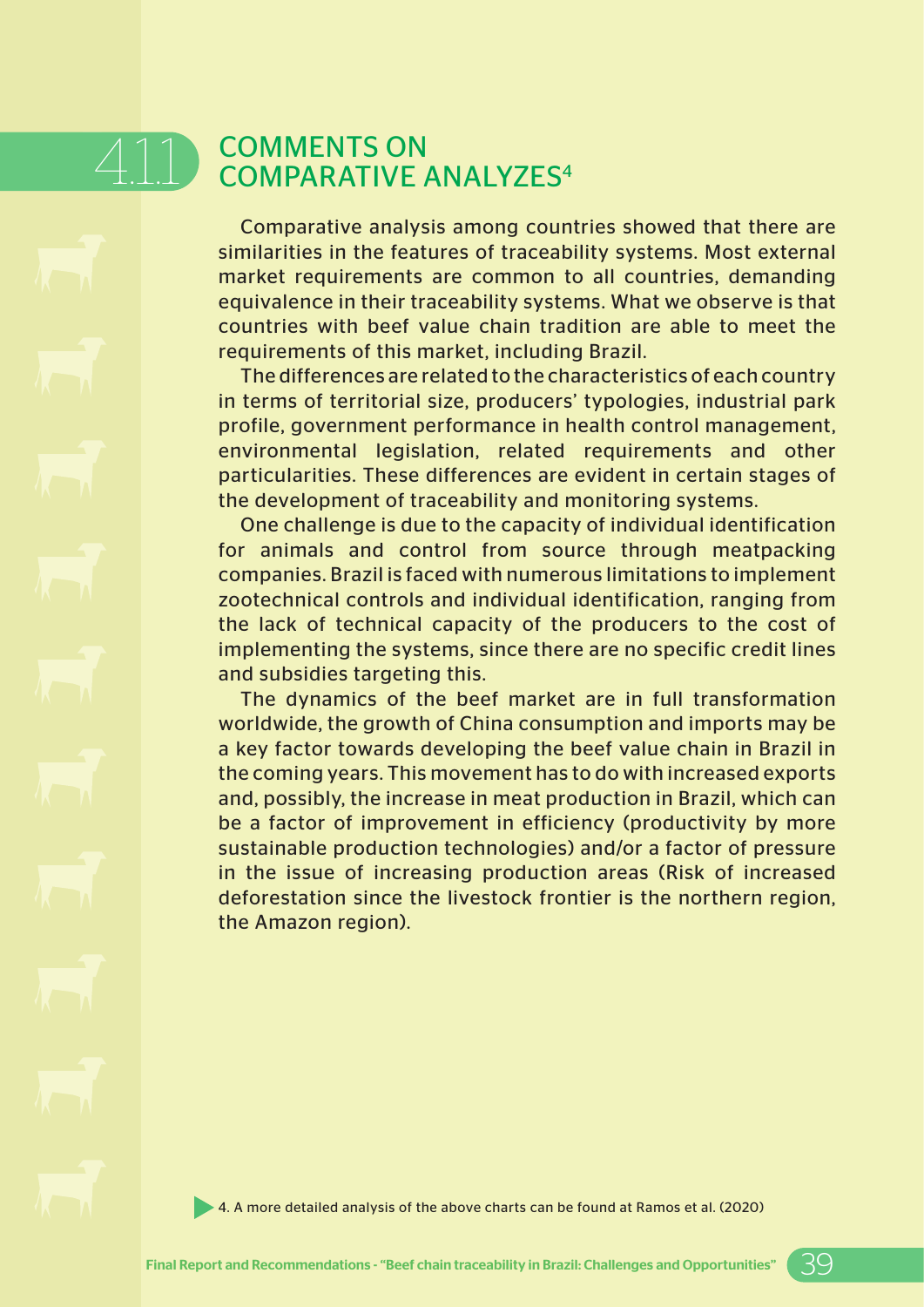By analyzing the traceability systems' models in Brazil, we have on one hand the official system that is aimed at the export market and, on the other hand, the voluntary agreements between public authorities and private companies that need to comply with TACs. In common, there is a lack of a single system of traceability to ensure that the whole beef value chain is put in place and that it will meet not only the requirements of the external market, but also those of the internal market, since most of the meat produced is consumed by the domestic market. The question is whether the country should opt for the lowest or the highest common denominator, or maintain a double system, which raises concerns.

The efforts of both public and private authorities are focused on promoting new initiatives, based on systems of tracking and monitoring technology, with integration between agents from multiple chain segments that can generate short-term results.

The initiatives raised during the present study can be represented by the recent positioning of meatpacking companies and the retail networks that are seeking new initiatives, projects and programs to suit all legal requirements and voluntary agreements.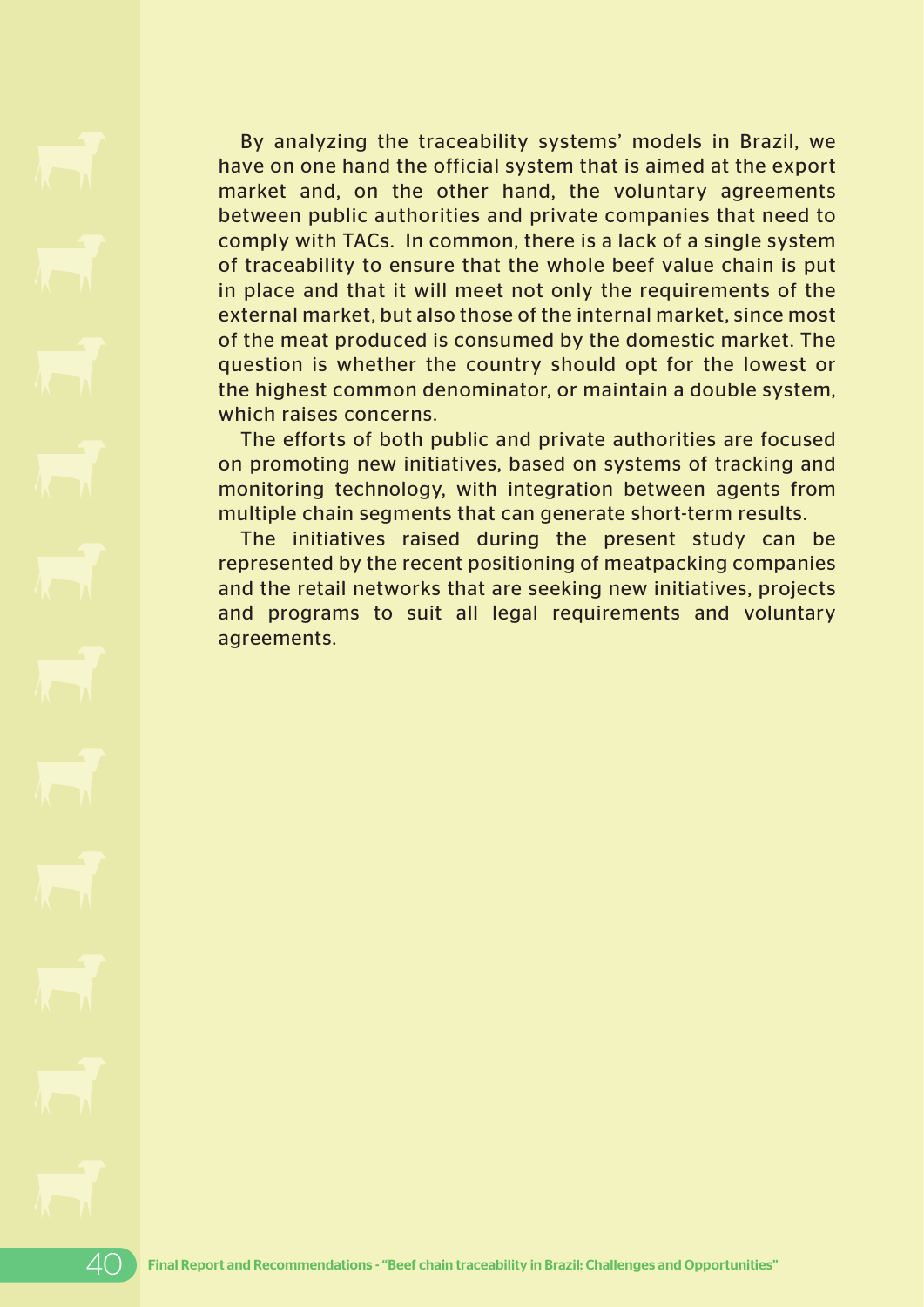# RISK ANALYSIS AND<br>OPPORTUNITIES

The risk and opportunity analysis provides a synthesis of the information gathered throughout the research, whether by interviews or in the vast bibliographies on the subject. The interviews gave rise to the SWOT analysis presented on the next page (see Chart ), in accordance with the procedure set out in Figure 8. Later, the information collected in the interviews was compared with the bibliography consulted. The SWOT discussion on the next pages aims to show this debate.



*Figure 8 - Interviews Analysis process. Source: Prepared by Agrosuisse.*

Two calls of invitations were made to 76 meat chain actors in Brazil to schedule interviews between June 21 and July 31. These calls resulted in 35 interviews. The number of interviews performed represents 46% of the total number of invitations sent. The respondents represent the majority of the links in the meat chain identified at the beginning of the work and have their relevance due to their involvement and their respective institutions in this theme in Brazil.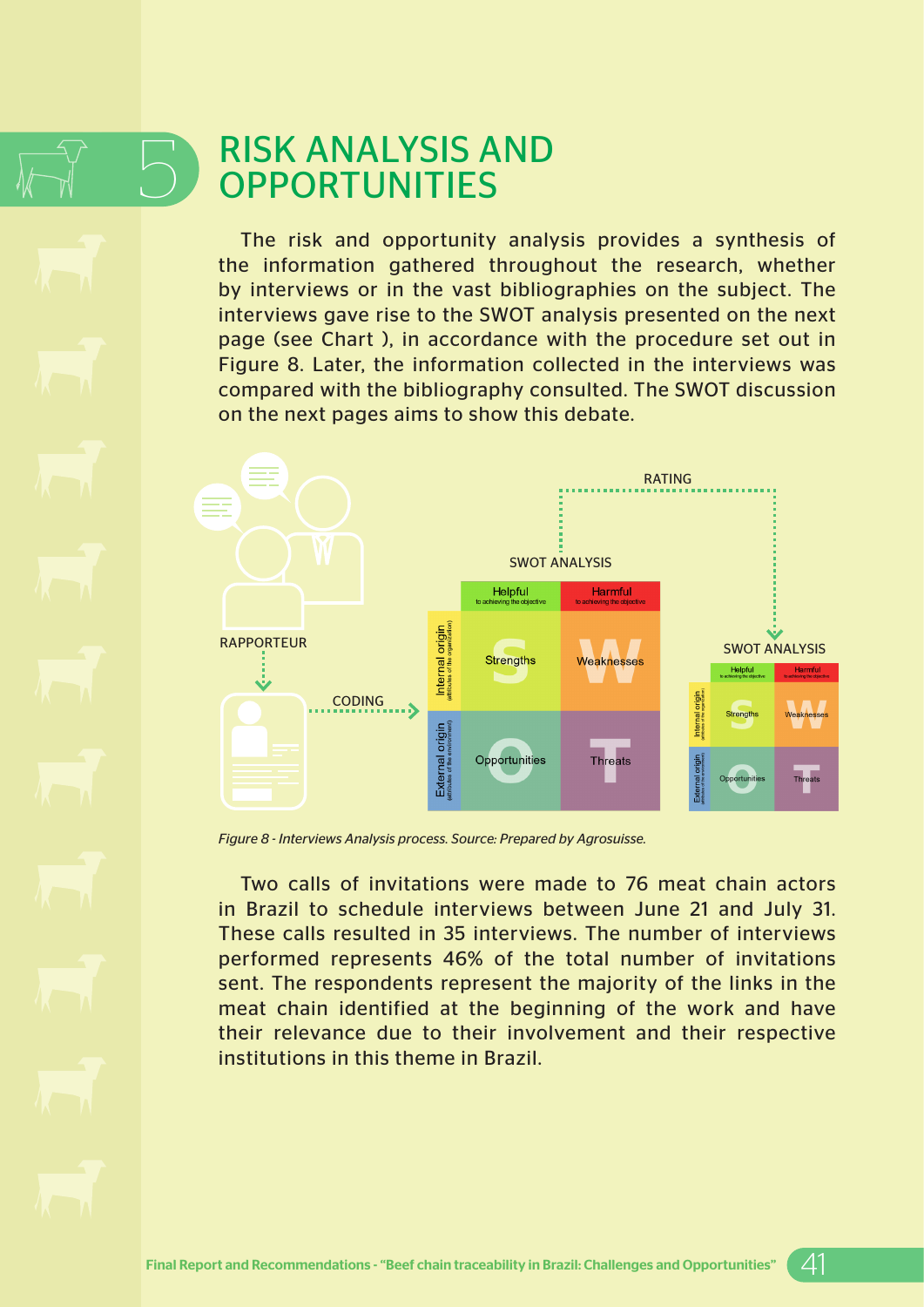#### *Chart 9 – SWOT Matrix*

**1.** CAR + GTA are efficient in batch traceability **2.** GTA is well implemented **3.** Distortions in CAR can be corrected with current technology **4.** Consulting the GTAs, via *blockchain*, if implemented, ensures data confidentiality. **5.** SISBOV works and is an integral system **6.** Individual traceability contributes to good herd management **7.** SISBOV, in the process of privatization, can become more agile **S TRENGTH<sup>S</sup>**

**1.** GTAs are not public **2.** The use of irregular GTA for environmental traceability creates risks for health traceability **3.** SISBOV is pricey in smaller herds **4.** SISBOV requires technical capacity for implementation **5.** SISBOV does not track the animal since its origin **6.** Traceability can lead to exclusion, despite stopping deforestation **7.** 100% traceability pressure represents an obstacle to its implementation necessarily gradual WEARNESS

**1.** Big buyers put pressure on traceability **2.** There are pressures for incorporating technology into farms **3.** New chain arrangements can stimulate traceability **4.** There are funding schemes or sustainable livestock farming **5.** Traceability gives access to higher-value markets **<sup>O</sup> <sup>P</sup><sup>P</sup> <sup>O</sup> <sup>R</sup><sup>T</sup> <sup>U</sup> <sup>N</sup> <sup>I</sup>T<sup>I</sup> <sup>E</sup><sup>S</sup>**

- **1.** There is no internal consumer pressure through traceability **2.** Traceability of production is lost at the
- meatpacking unit.
- **3.** The productive model is very extensive **4.** The chain is disorganized, with some big actors and multiple small ones
- **5.** The meat value chain hasmany intermediaries
- **6.** The chain is guided by mutual distrust
- **7.** Demand for quantity is stronger than demand by quality
- **8.** Environmental traceability is not a political priority **9.** Access to finance for small and medium-sized cattle **T H REATS**
- ranchers is limited **10.** There is no technical assistance for the system
- implementation

The first joint analysis of the interview reports aimed to determine the SWOT analysis object. For the interviewees, there are traceability models in Brazil that have two systems that work in parallel. SISBOV, the first system, was created to take account of the pressures of the external market, particularly the European Union. As will be discussed, its complexity has prevented it from becoming more widespread in the country, and the law provides for it to be compulsory only for those animals that are destined for export. More recently, from the voluntary agreements, a model has appeared based on the crossing of CAR data with the GTAs.

We then re-read the reports to identify the key ideas of each interview and codify them as Strengths, Weaknesses,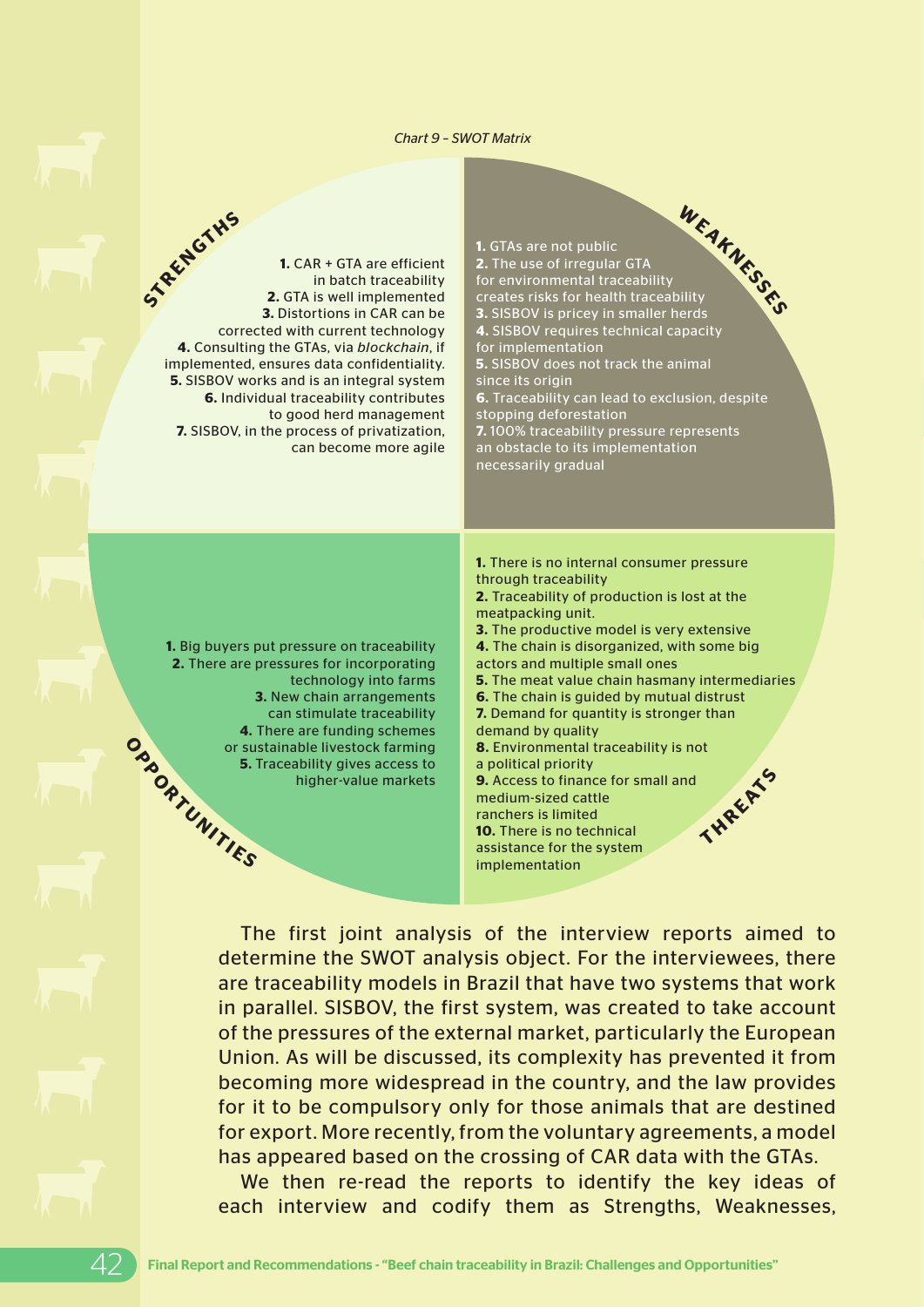Opportunities and Threats. Next, the various key ideas were classified into themes, thus allowing, on the one hand, to unveil points of convergence between the interviewees and, on the other hand, to present a synthetic SWOT matrix, which allows in one eye to identify all the main results of the interviews.

Finally, the discussion of this synthetic SWOT allowed us to recover both the richness of the interviews and the information collected by the analysis of the secondary information that make up the chapters above.

### FEATURES OF THE PROPOSED MODEL (STRENGTHS AND WEAKNESSES)

The internal context concerns the positive and negative aspects of each of the two systems that make up the Brazilian traceability and monitoring model. It is worth discussing each separately.

#### GTA + CAR: THE OBVIOUS SOLUTION AND ITS RISKS 5.1.1

5.1

The Voluntary Agreements sought to implement a chain environmental quality control system based on existing documents. The Rural Environmental Registry (CAR) is fully in line with the objectives of the Voluntary Agreements: to ensure producers comply with the Forest Code. Remote sensing allows to check whether a certain property is transgressing or not. In turn, GTAs allow tracking of the path the animals have made from the place of birth to the fattening farm. Thus, it is, in theory, a way to verify the CAR of each of the chain links and to exclude from the chain animal suppliers and illegal and/or irregular properties due to illegal deforestation.

Certainly, there are differences among respondents about the feasibility of these initiatives, especially about the reliability of these instruments. Most rural properties are not georeferenced, and only properties with more than four rural modules are required to do so by law. In addition, this registry is made by selfdeclaration. Without public authority validation, the CAR database is not completely reliable.

GTAs, in turn, are well deployed. According to one of the respondents, in a consultation conducted by the Brazilian Certification Service, in 10 million heads, only 3% were identified with GTA-related irregularities, which shows an excellent implementation that translates, in the first place, into the fact that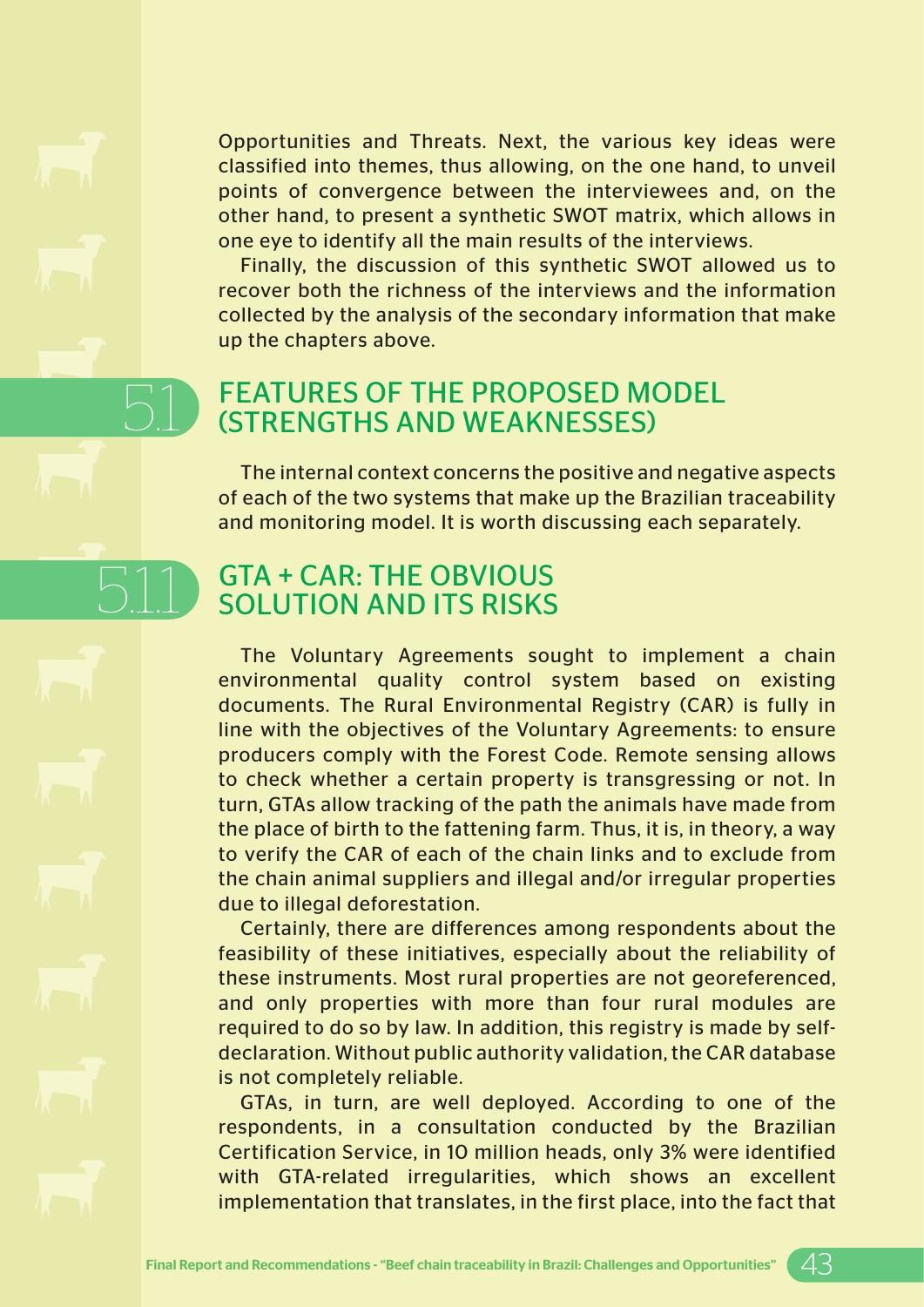traceability can be implemented immediately. Secondly, that the system itself will not create a barrier to small producers entering the meat chain.

Others, however, highlight the existence of gaps in GTA issuance. For example, there are reports of cases of producers selling two or three animals for which they do not issue the GTA. On arrival of the cattle at destination, the GTA is issued on the basis of another producer's stock who makes the information available and who is in the local health surveillance agency database. Such exceptions can grow with the use of GTAs as a tool for monitoring deforestation. Some respondents pointed out that if they are used to exclude producers from the chain due to deforestation, there may be an increased number of GTAs fraud, thus endangering health traceability.

As noted in previous chapters, GTAs do not contain information open to public domain. Thus, access was, in emblematic cases, forbidden to those interested in using them to monitor the origin of the meat in the environmental aspect<sup>5</sup>.

Finally, the GTAs access model determines the depth of this traceability system, which can be strengthened by the integration of CAR code information, which is related to the ability to monitor indirect suppliers. The approach of the Indirect Suppliers Working Group (GTFI), which counts on the voluntary delivery of the GTAs of direct suppliers, relative to the animals bought by them, reaches only one depth level. However, according to GTFI (2019), most deforestation (89%) occurs in these two bands: 41% in the direct producers' band and 48% in the first level of indirect producers.

Alternatively, Rajão and others (2020) used the Pará Health Surveillance database to access the GTAs. With this centralized approach, they ensured the highest level of monitoring depth.

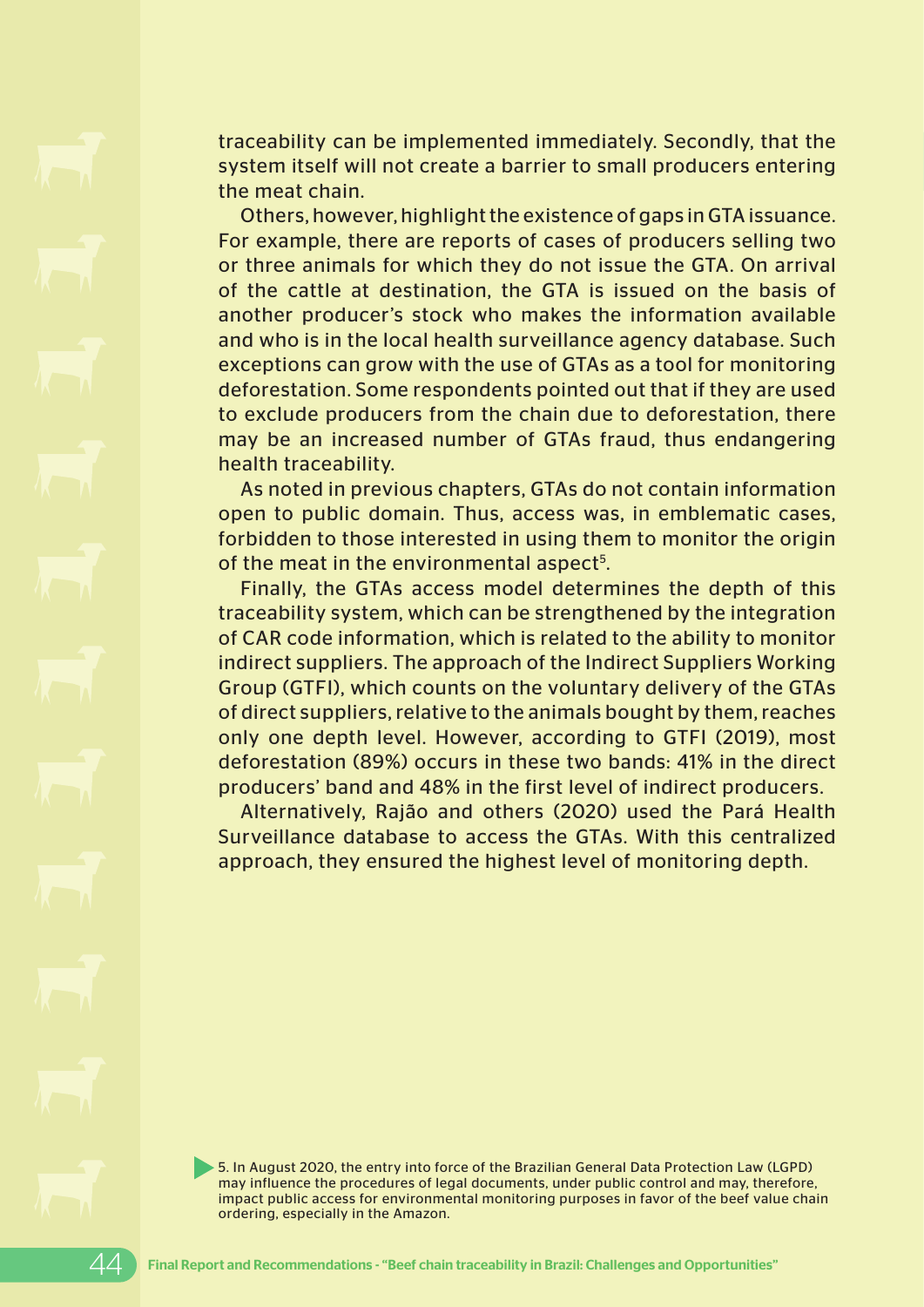### SISBOV: FULL, BUT NOT AN<br>ENVIRONMENTAL TRACEABILITY SYSTEM

SISBOV is perceived by many of the interviewees as a wellstructured system. Created in 2002 to meet the health demands of the European market, it ensures the individual traceability of animals. Its optional implementation, however, removes part of the effectiveness: many animals enter the system only 90 days before slaughter/boarding. While not ensuring the traceability of the animal since birth, it also does not allow the identification of animals bred at the expense of deforestation.

However, SISBOV is hard to implement. Besides having costs that, in part of the respondents' opinion, discourage participation in the system, SISBOV requires the use of a set of tools that many producers do not domain and demonstrate their need to acquire new practices and technologies throughout the chain also perceived in the interviews conducted.

It is true that the reality of livestock farming in Brazil is quite different. In questionnaires given to participants of courses promoted by the Nelore Breeders Association of Brazil, in several states, in 2012, it was shown that 68% of the respondents were already using spreadsheets. The sample does not represent the Brazilian reality – 57% of the participants had college degree. Despite, it shows there is a segment that must require the adoption of stricter animal follow-up systems (cf. PEREIRA; VIEIRA, 2014).

Thus, the brake on the SISBOV expansion is less given to its cost than the producer's capacity to invest in this technology, both due to lack of access to capital and lack of technical assistance. Fiscal support can also be used to unlock the deployment of SISBOV in the country.

It is worth recalling that SISBOV is not designed to ensure the legality of the areas of origin of the animals. And that, in order to do so, it would be necessary to register the animal immediately after birth or, at least, before it leaves the farm where it was born. That does not happen. According to the respondents, in some cases, the ear tag is placed 90 days before the animal destined for export is slaughtered or shipped. Therefore, in order for SISBOV to guarantee environmental traceability, it is first necessary that it extends to the whole chain in order to reach the animals immediately after birth. In addition, SISBOV data must be crossed with other instruments, such as CAR.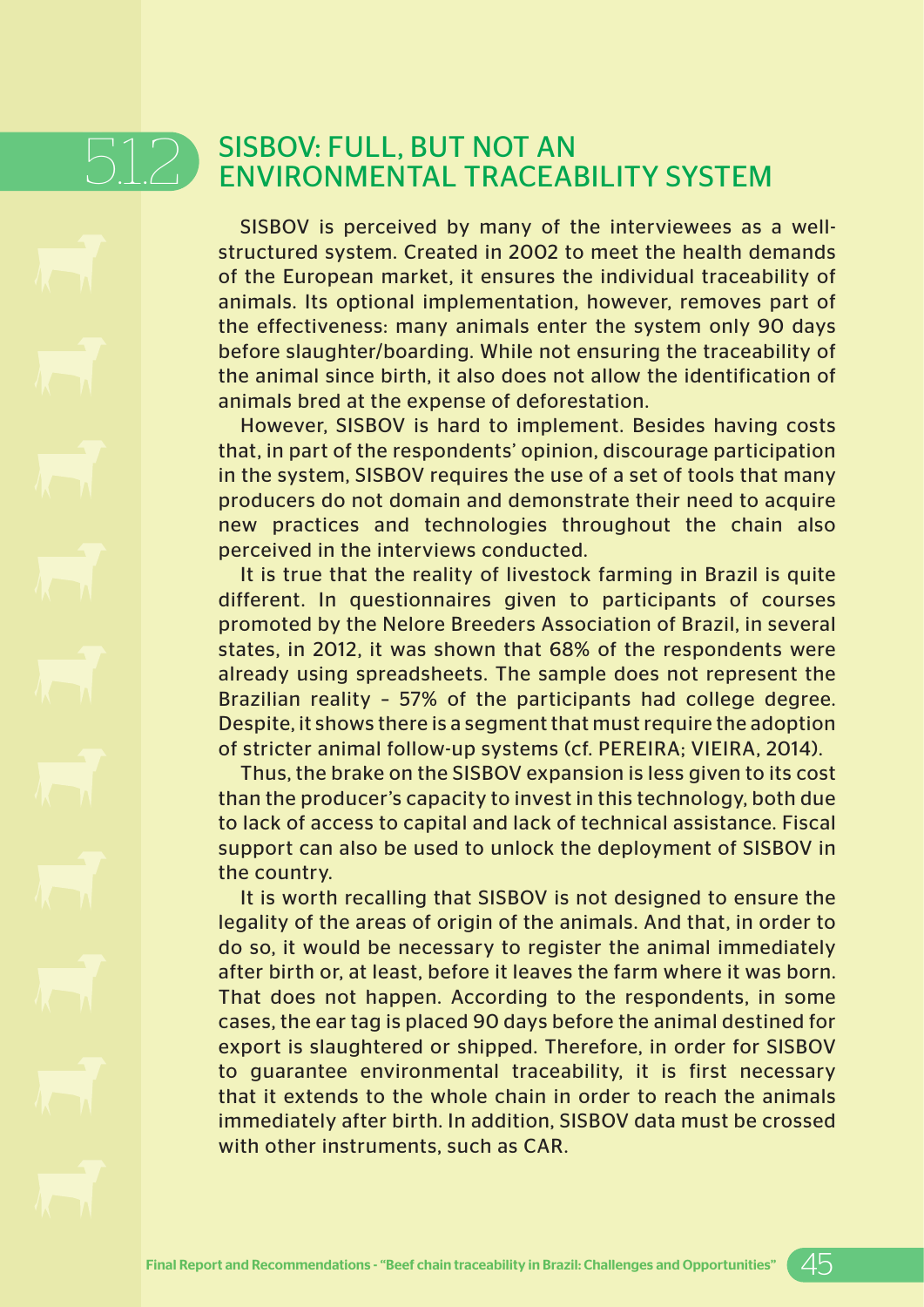#### OTHER CHALLENGES OF THE TRACEABILITY AND MONITORING MODEL 5.1.3

Some interviewees were of the opinion that traceability can, instead of ensuring an end to deforestation, simply exclude large numbers of producers from the chain. Given the complexity, it is impossible to scale the effect of a boycott on cattle ranchers with environmental irregularities. For this reason, the implementation of a system of traceability and monitoring should be accompanied by mechanisms for land tenure regularization of rural producers and irregular areas.

For meatpacking and distribution companies, this scenario may pose a threat to the supply of raw materials, animals, in order to make their businesses viable. So much in recent news (cf. WENZEL, 2019), as noted in the interviews held, there are mobilizations that indicate actions and programs undertaken by the companies themselves, which can contribute to the planning of legalizing producers and allow their identification as well as of those who would be speculators or land grabbers, who are a minority. We will come back to that question further down the document.

#### OPPORTUNITIES AND THREATS

5.2

In the analysis of the context in which this traceability model is applied, three aspects stand out. The first is the cyclical dynamics of these projects, full of optimism and frustration. The second is that the emergence of integrated strategies to ensure the quality of meat that are not based solely on traceability and/or monitoring. Finally, the chain in general is seeking a quality meat production, despite the efforts made.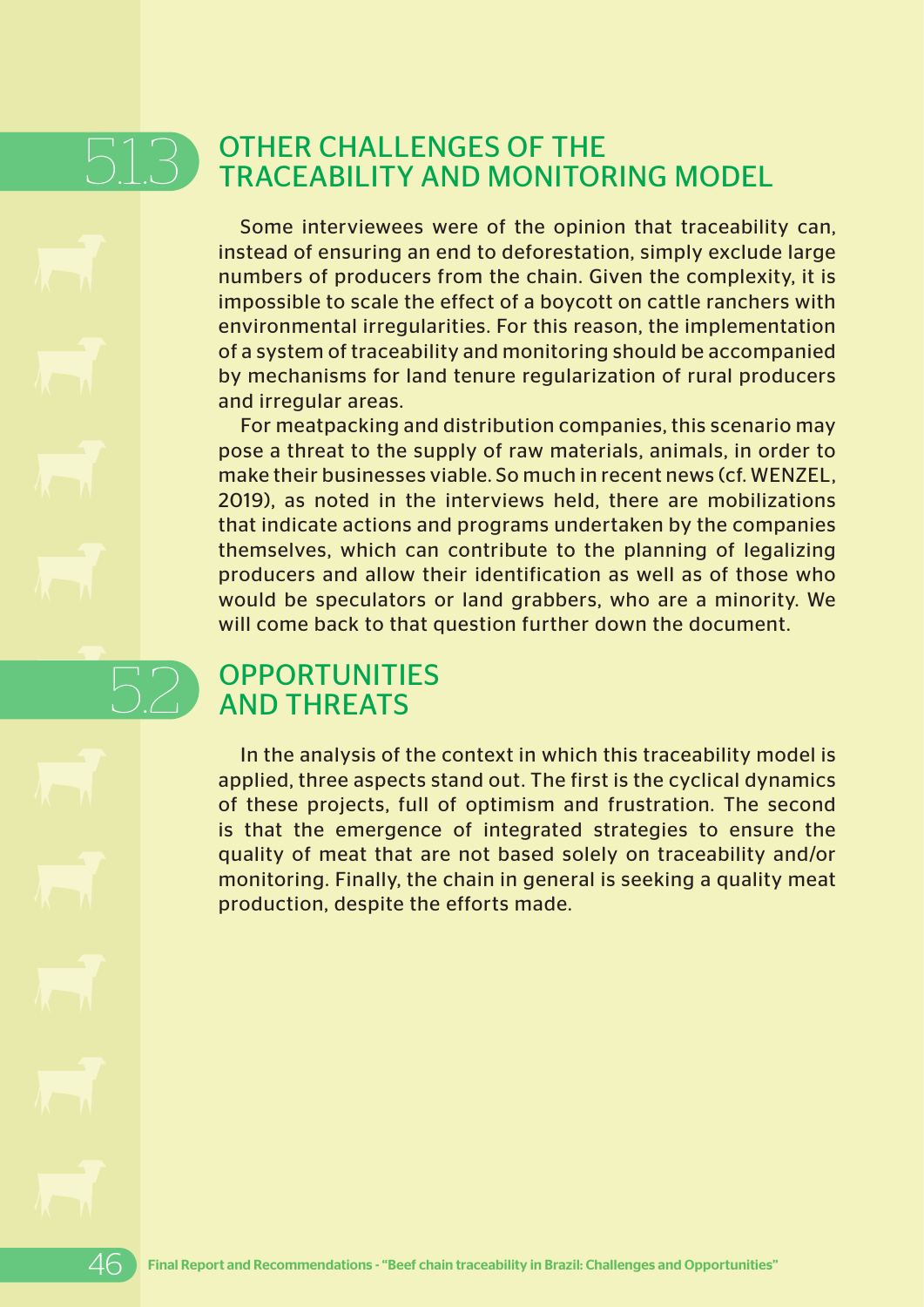## THE CYCLICAL DYNAMICS OF TRACEABILITY PROJECTS

For the respondents, the implementation of an environmental traceability model in the meat chain occurs due to buyers' pressure. In fact, the press has recently reported some meatpacking companies' interest in ensuring traceability of the entire supply chain (CAGLIARI; BRENT, 2020). However, they also report that the discourse is far from practice (CAMPOS et al., 2020). Environmental traceability is also the case. According to the literature, consumers' willingness to pay more for environmentally sustainable meat would stimulate the development of traceability systems capable of monitoring the environmental impacts of livestock production (BURNIER, 2018).

However, the Brazilian consumer, with little purchasing power, tends not to require meat of different quality or source. And, without taking financial advantage of traceability, only in exceptional cases has retail pointed out responsibilities to producers and meatpacking companies for the environmental impacts of the chain. Thus, the pressures for traceability and environmental monitoring of the chain are originally in the external market – the case of SISBOV – or in advocacy work of non-governmental organizations (NGOs) and in actions of the Federal Public Service – case of voluntary agreements.

Despite that, these initiatives are limited in the complexity of the chain, where some major actors coexist with numerous small actors in a country of continental size, where the beef value chain is spread throughout. This is why SISBOV is mandatory only for animals destined for export and is optional for the others. In any case, since there is no difference in the system in question, the adherence of few major actors is sufficient to raise expectations due to the concentration of the chain. For example, although not all companies have signed Terms of Conduct Adjustment (TAC) with the Federal Prosecution Service under voluntary agreements, the signatories represented 70% of the slaughter capacity in the Legal Amazon (BARRETO et al., 2017).

Finally, competition between those who voluntarily adopt the traceability system and those who do not leads to the loss of competitiveness of the former at a future moment. From the perspective of some meatpacking companies, refusing meat from a producer who deforests, in line with voluntary agreements, means only that that producer will look for a meatpacking company that did not sign a TAC, thus weakening the effects of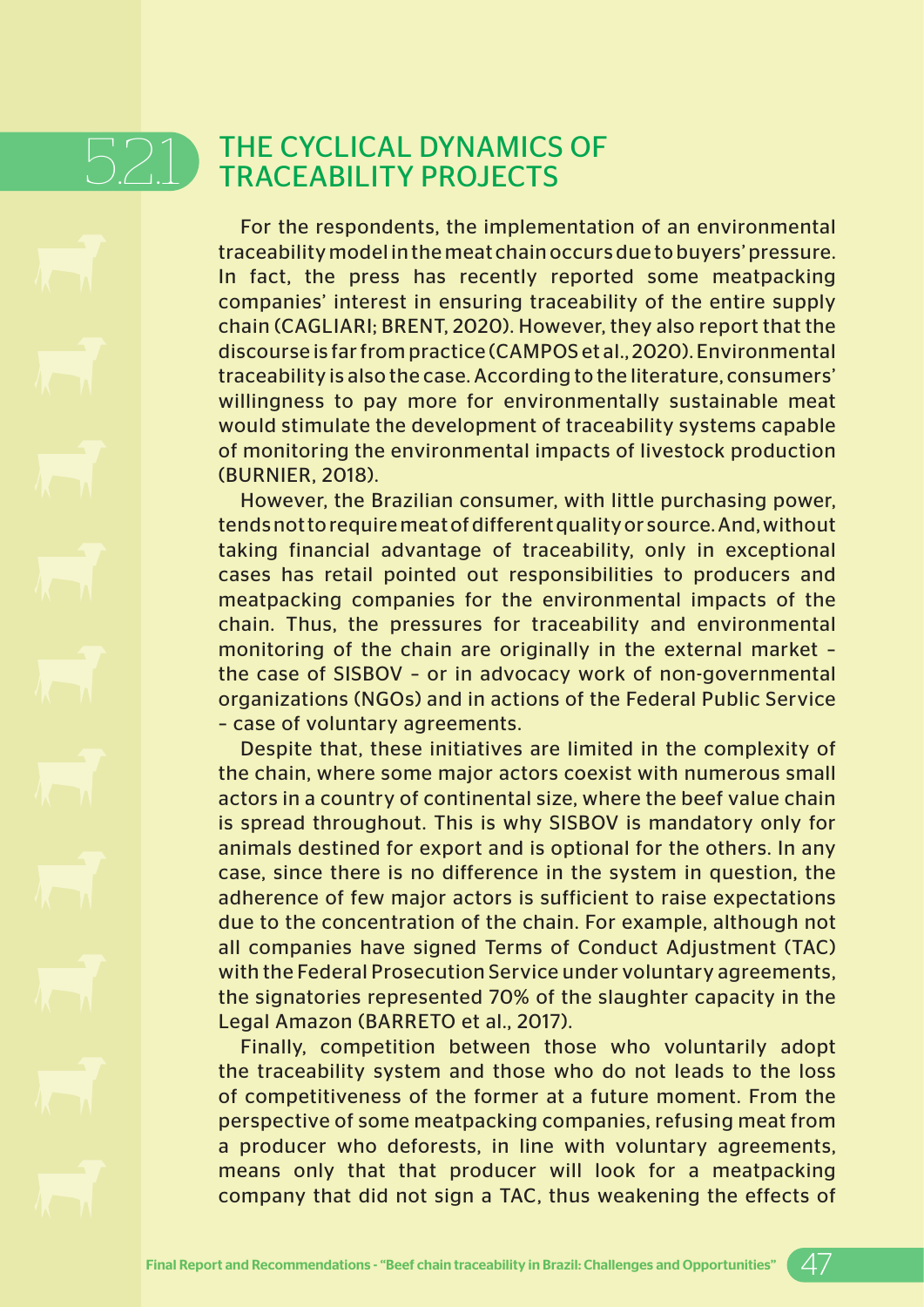the agreements on deforestation.

Therefore, the chain again faces the disorganization in which it already was at the starting point, until further external pressures are felt. The return to the starting point is where the chain is today, considering the impact that the news about deforestation is having on the Brazilian and international media.

There is a common dynamic when it comes to meat quality control initiatives in Brazil, whether health- or environment-wise. They struggle to deal with the complexity of the chain, which is at the root of the lack of quality. This complexity is also why the agreements to ensure quality between the actors throughout the chain are voluntary. Consequently, only the major players adopt these measures and, in a short time, see themselves in unfair competition with the other actors. At the end of the day, even those who initially adhered to the measures eventually abandon or relax their application (see Figure 9).



*Figure 9 – The cycle of implementation and abandonment of quality control measures in the meat chain in Brazil. Source: Prepared by Agrosuisse.*

Exceptions to this virtuous circle of standards creation and vicious of frustration and expectations are GTAs and SISBOV for export. This is because the adoption of such standards has been legally imposed on all actors in the chain. It implies that intervention points should also be through the improvement of monitoring and traceability instruments.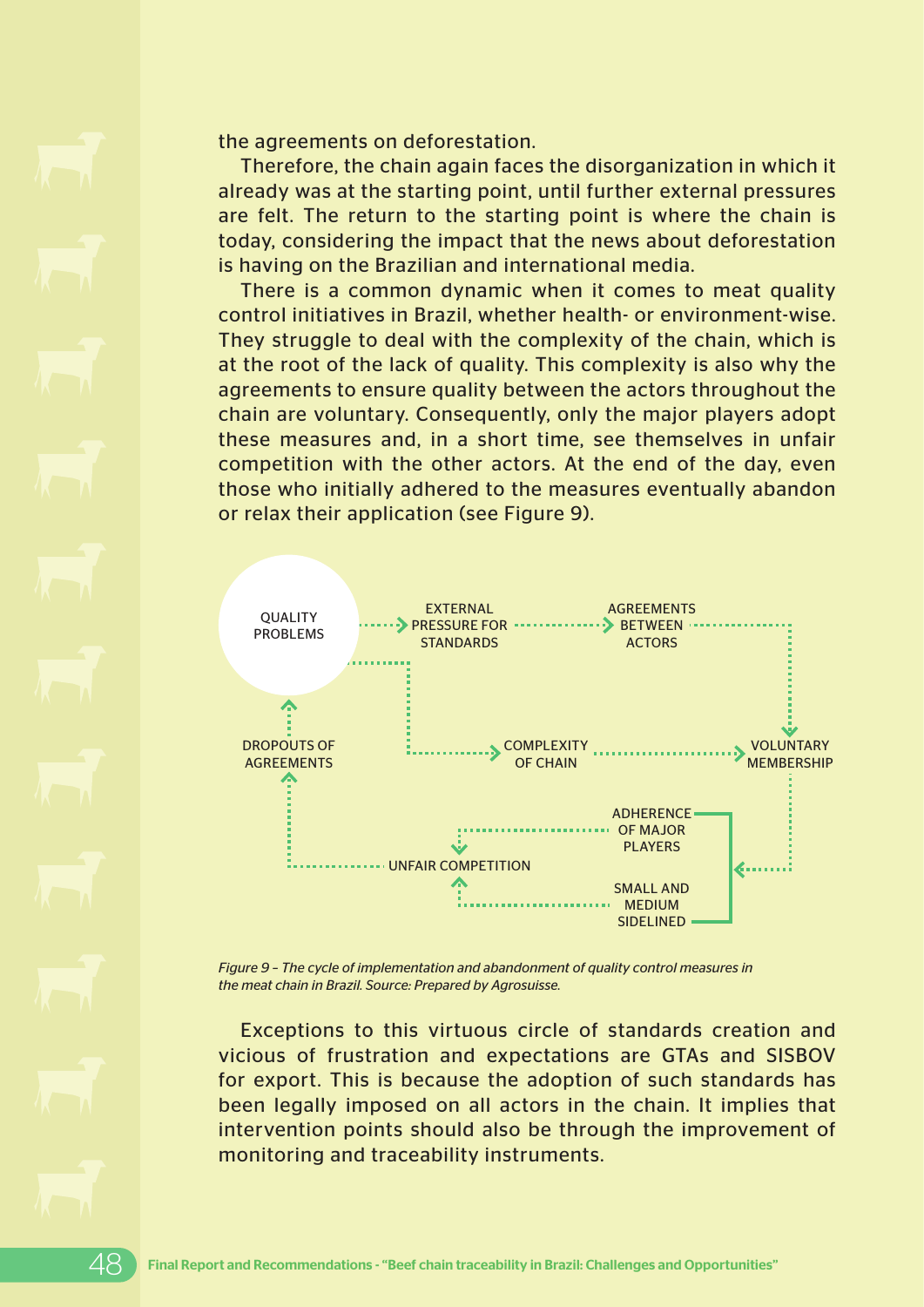### TECHNOLOGICAL DRIVER<br>OF TRACEABILITY

It is true that market pressures for traceability are ambiguous. They are incapable of making investments attractive in order to guarantee the environmental quality of meat unless they are internalized in the price of the product at the farm gate. On the other hand, it seems that these markets are pushing inexorably for the incorporation of technology into farms.

 For example, Brazil's largest meat export market, China, demands younger animals, whose finishing requires more technology. In addition, a projection of the Meat Intelligence Center by Embrapa Beef (Brazilian Agricultural Research Corporation) published in the Valor Econômico newspaper (see WALENDORFF, 2020) indicates that 50% of the cattle ranchers could leave the activity in the next 20 years due to a lack of competitiveness. Respondents noted that small producers are abandoning livestock production in favor of more profitable crops such as cocoa, acai berry, etc.

Traceability is necessary as a good practice capable of enabling new technologies whose employment is demanded by the external market. Without control of the individual productivity of animals on which nutrition and genetic improvement practices are based, producers can be marginalized by the dynamics of competition.

On the other hand, some interviewees observe such a movement as a process of economic exclusion of the most vulnerable – and therefore negative. From the strict point of view of the implementation of traceability systems, the pressures for incorporating technology into production are an opportunity since they demand the traceability of animals within the property.

It is true, though, that the respondents also point out that the starting point is exceptionally low. The creation systems used in Brazil are very extensive and risk-averse – which is a cultural obstacle to the incorporation of technologies. To these observations, it should be added that statistical data indicate that, over the last 10 years, the intensification of livestock systems has been very restricted. As stated in the report of the State of the Art of the meat value chain, the confinement of the herd and the crop-livestock-forest, crop-livestock integration, pasture rotation systems, soil management and restoration of degraded areas are alternative forms of systems intensification. Despite its recent progress, only 2.5% of the effective bovine animal is confined and only 5% of the Brazilian pastures are integrated with trees (EMBRAPA, 2016; cf. ONDEI, 2019).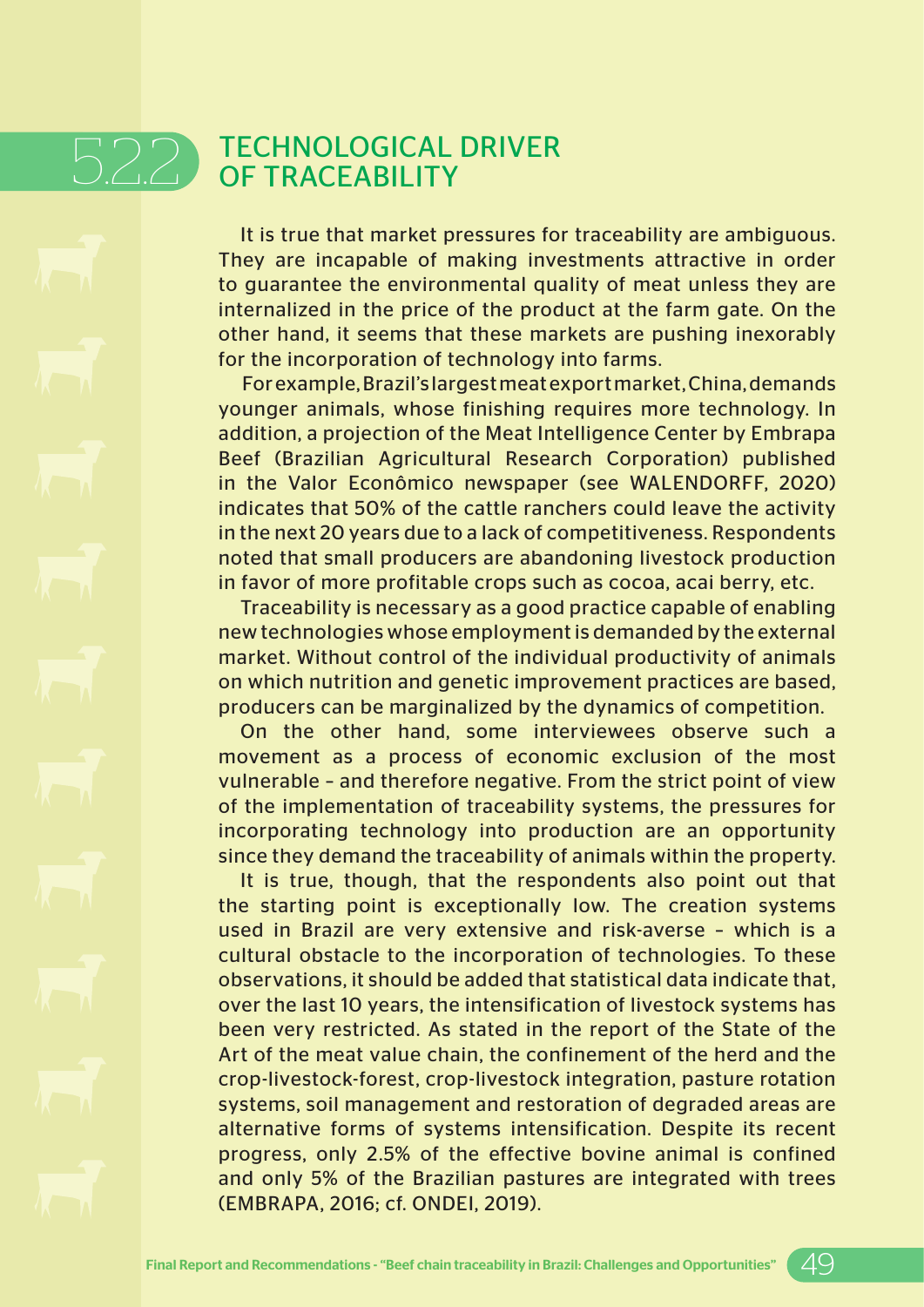This is partly explained by access to differentiated credit among producers. There are several barriers to the implementation of existing credit programs. From the outset, land bonds are missing from those who enjoy it, preventing even a development bank from offering credit to such producers. Despite credit programs announced by public banks, this credit, according to respondents, does not reach the target audience of livestock (small and mediumsized producers), except for access to large livestock farmers.

There is also a lack of technical assistance and rural extension to help producers, especially small ones, adopt these technologies. The absence of technical assistance and rural extension was highlighted by several interviewees. Thus, the adoption of traceability systems appears as a cost to meet market demand, not as a herd management tool. Moreover, the lack of technical assistance limits the adoption of good practices of agricultural and environmental production.

### **VERTICAL INTEGRATION<br>PROJECTS**

One of the great reasons for producers to adopt traceability systems is that they guarantee access to niche markets willing to pay a premium on the value of meat. Organic production is an example, but there are also brand names in the sector such as Beef Passion. It is worth adding the "Low Carbon Meat" stamp proposed by Embrapa Beef (see ALMEIDA; ALVEZ, 2020), still under development. To access these markets it is necessary to ensure individual traceability.

These models, according to some respondents, reflect niche markets and are unable to meet demand on a scale. The processes of certification of these models represent higher costs and a management capacity that most of the cattle ranchers do not own, either because of lack of educational capacity or because of the cultural aspects of how they manage their production systems.

In the same sense, some meatpacking companies and retailers turn to the organization of vertical integration schemes that would be able to secure long-term contracts that can stimulate producers to adhere to traceability systems. For example, Marfrig, in partnership with IDH, is developing a vertical integration program with its producers based on three pillars: Intensification, technical assistance and traceability (MAFRIG; IDH, 2020).

This approach also aims to overcome the exclusionary character inherent in any traceability and monitoring system. So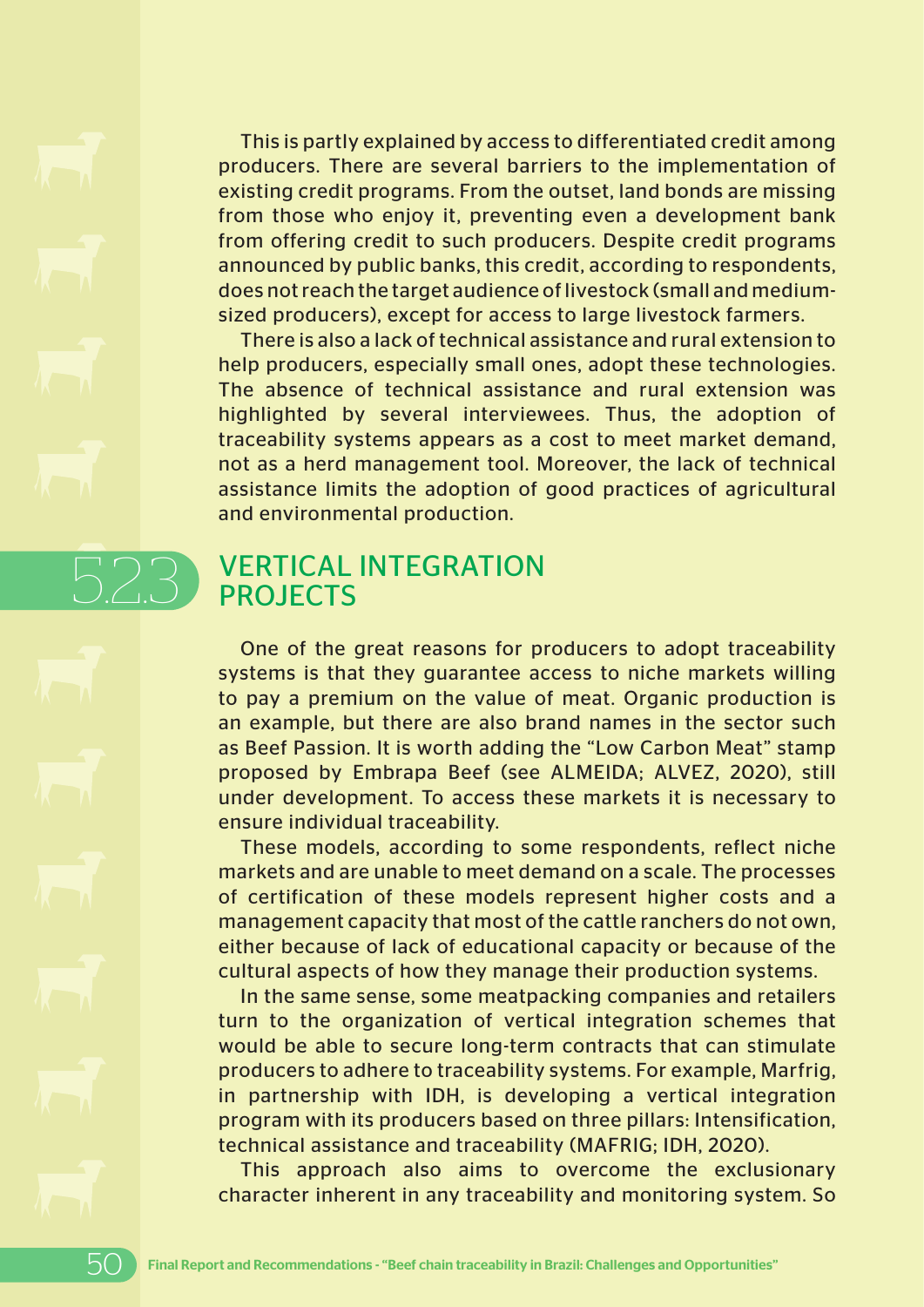far, approaches have been focused on mechanisms for identifying and excluding producers who practice deforestation or other illegality. However, the complexity of the chain allows them to always find buyers for their animals, frustrating the objectives of traceability systems. Moreover, this approach affects mainly those smaller producers, who have more difficulty in adapting to the legislation.

Green financing can help leverage these projects. Several initiatives have been mapped throughout this paper, aimed at projects related to carbon sequestration and intensification of grazing systems. Tax support can also contribute to this leverage. The state of Mato Grosso do Sul has a program that grants a tax credit of R\$ 100 to each animal slaughtered with SISBOV. In addition, mobilizing technical assistance in support of cattle ranchers will be indispensable if they are to meet the design standards of this nature.

To be sure, pilot projects are implemented in an overly complex context, characterized first of all by the disorganization of the chain associated with the presence of some large and many small actors. The situation becomes even more complex due to the growing number of livestock offices that, whether tied to meatpacking companies or not, make the chain even more complex. All of this occurs in an environment guided by mutual distrust between actors. In other words, the challenges posed to vertical integration projects in the chain are huge, but their need is also evident.

#### OTHER THREATS TO TRACEABILITY IN BRAZIL

For the respondents, the pressure for meat quality is much lower than the pressure for quantity. Thus, the mechanisms for controlling deforestation and even the sanitary meat conditions clash due to the need to satisfy the demand for market carcasses. Simultaneously, the bodies of the State without infrastructure and resources are either of little interest or are moving slowly to ensure voluntary traceability.

On the other hand, respondents also indicated that financial speculation is a more important driver than cattle raising for deforestation. Breeding is only one way to justify deforestation of the area and to guarantee possession for its use. In this sense, there is a risk of waiting for traceability systems to provide solutions to problems they are unable to solve.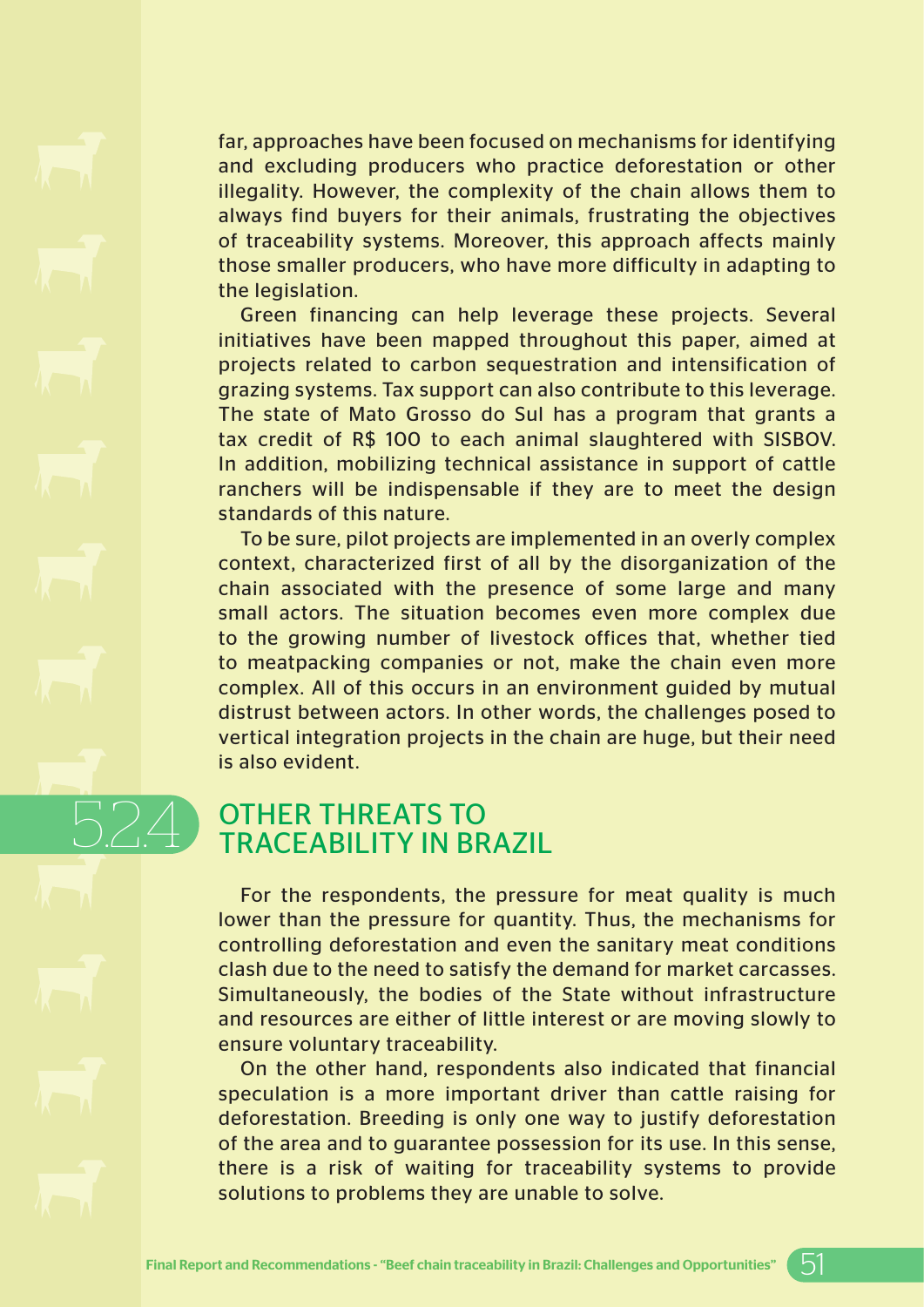Nevertheless, the problems of deforestation due to the meat chain can only be solved if traceability is linked to access to credit and technical assistance from producers. Despite the existence of several rural credit programs that were listed in previous chapters, the interviewees' perception is that this credit does not reach those who need it. The literature confirms this observation. According to the ABC Observatory (apud MAY et al., 2019), there is a general perception of the producers who have experience with the ABC Program, that this is a bureaucratic process, preventing the access of several cattle ranchers, even more in the Amazon biome where there are few credit agreements in the modality.

Access to credit in private banks is even more difficult. Livestock activity operates with narrow margins and is therefore considered a sector to which credit is risky. There are, of course, exceptions: Sicredi is a bank with a tradition of serving small and mediumsized producers, which has large banks as shareholders. But, as a general rule, the producer has funding to adapt through the Safra Plan, more precisely to the ABC Program, as mentioned earlier, and some of the Pronaf (National Program for Strengthening Family Farming) lines, also with extraordinarily little support from the family farmers.

Furthermore, the lack of technical assistance prevents producers from adopting traceability systems. It has already been said that individual traceability, rather than a tool to control the quality of meat for third parties (meatpacking company, consumer, state, etc.), should first and foremost be a tool to measure herd productivity for the producer. Thus, even if SISBOV is not adopted, it is interesting, from the zootechnical point of view, that the producer implements some individual internal traceability system. However, many producers lack knowledge and technical assistance to do so.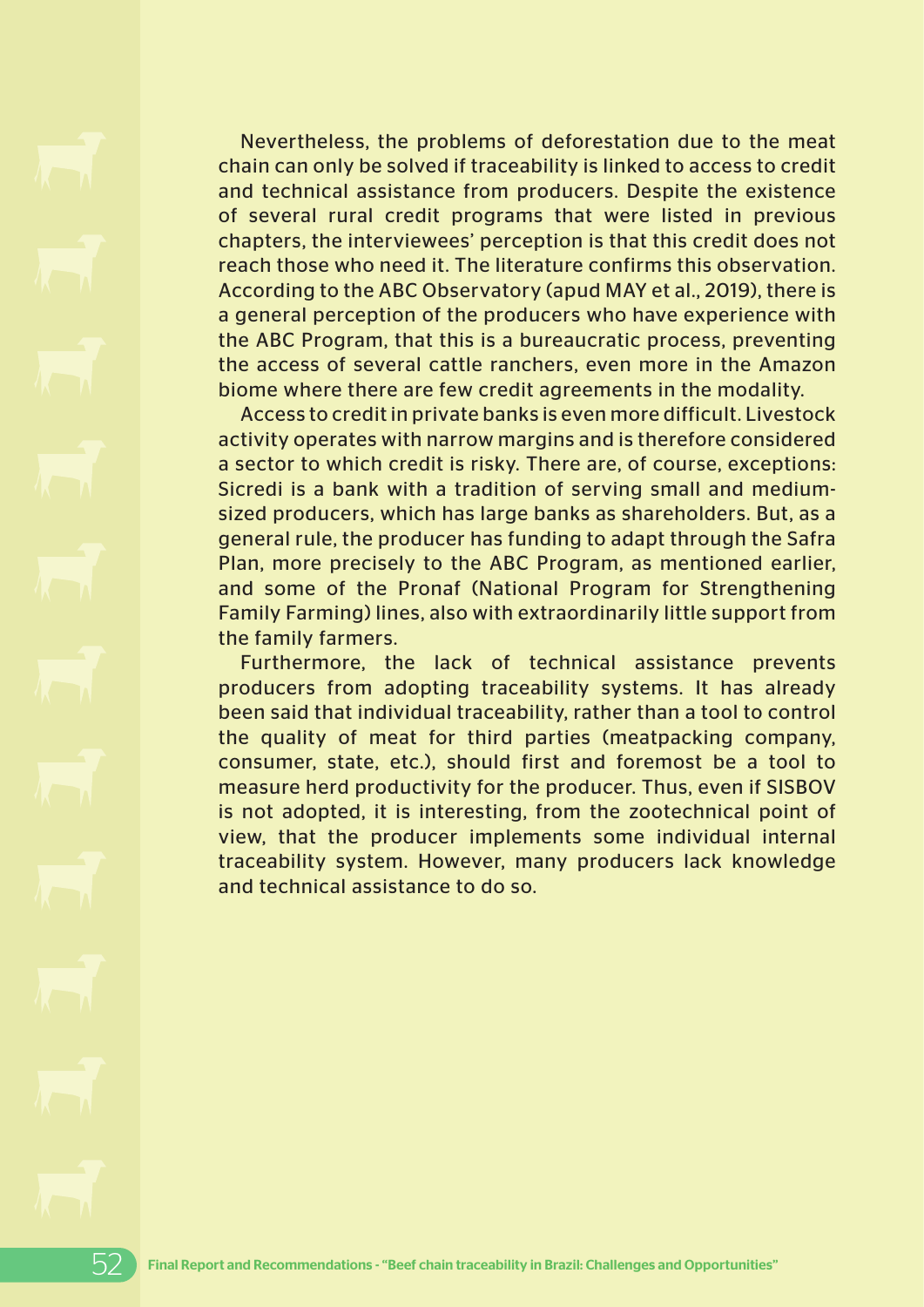

In line with the previous analysis, especially with the hypothesis raised in item 5.2.1 (see particularly Figure 9, p. 47), the recommendations are laid out here in two subsections. The first concerns recommendations for the organization of vertical chain integration initiatives, based on jurisdictional models. We propose that agreements be concluded between meatpacking companies and "premium" cattle ranchers, that is to say, those with the conditions for taking immediate account of the challenges of controlling the environmental quality of meat. These agreements should be concluded in the medium-term between a greater proportion of the chain actors within the territory where these initiatives are implemented, creating a regional standard of quality and environmental commitment.

The second section concerns recommendations aimed at incorporating the control of the environmental meat quality into legislation. In other words, they aim to make private agreements established in vertical integration initiatives as a contribution to adequacy and to impose new public standards by law. Certainly, it is not assumed that all agreements should be put into law or normative instruction, but it will be essential that minimum monitoring and traceability rules be imposed by the state. However, it is worth insisting that only in this way will it be possible to get out of the cycles of enthusiasm and frustration that have characterized the implementation of models of meat quality control in Brazil.

The rationale of the recommendations is presented in Figure 10.



*Figure 10 – Rationale of recommendations, by means of implementing circles and deadlines for the proposed measures. Source: Prepared by Agrosuisse.*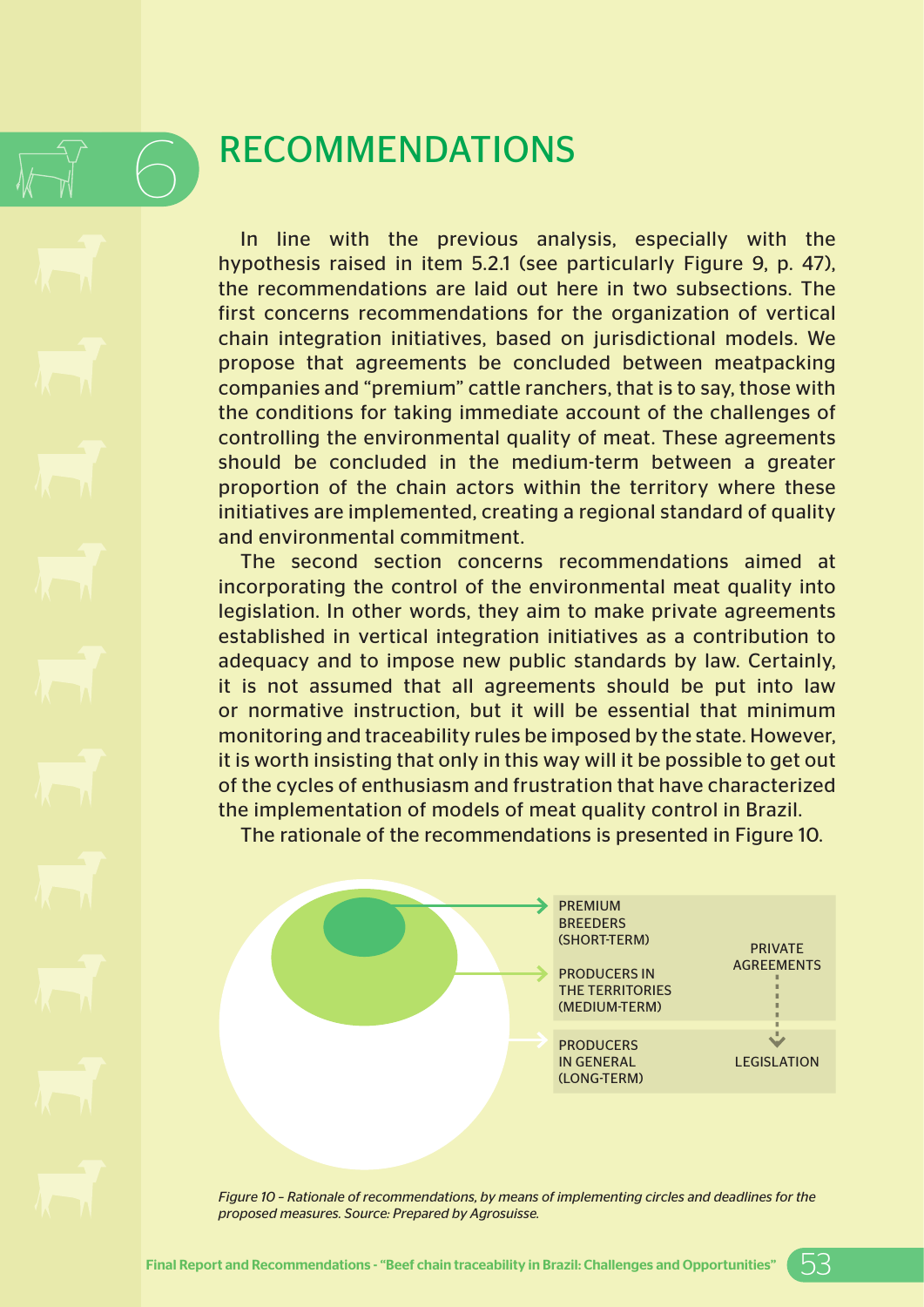The logic of the recommendations is presented by application circles and short, medium and long-term scenarios. According to the advances and improvements in the technological standard of producers, control systems and the results achieved, it will be possible to evaluate the effectiveness of traceability and monitoring systems throughout Brazil.

As is anticipated, the extension of the "premium" producer group rules for all producers in a territory requires negotiations similar to those that will be necessary and develop through state parameters to establish adequate legislation to meet the requirements of the traceability and monitoring system.

## INTEGRATE THE CHAIN BASED ON<br>JURISDICTIONAL MODELS

A new cycle of projects is based on the perceived experience of REDD+/LED initiatives. This approach is called jurisdictional models. They emerged as a critique of the first generation of REDD+ strategies, which aimed to create a regulatory framework at the national level, capable of encouraging sectoral activities aimed at promoting a low-carbon economy<sup>6</sup>. The lack of short- and mediumterm results, common in initiatives that seek to impact from top to bottom through political and legislative decisions, eventually reduced the capacity to mobilize these projects.

Nevertheless, the jurisdictional models still look at legislative changes on a national scale. On the contrary, it is a matter of implementing them in advance on a sub-national scale and in a private/voluntary manner, and thus using their good results as an argument in favor of their constitution as a public policy, initially at the state or regional level.

There are already vertical chain organization experiences. One example is the work of The Nature Conservancy (TNC) in São Félix do Xingu, Pará. In partnership with Walmart, TNC created a sustainable supply program that altered the industry's dynamics of extensive pasture use, degradation due to lack of investment and forest clearing to develop new grassland areas in favor of sustainable intensification of production with the introduction of good practices.

6. The ENREDD+ regulatory framework was created on the eve of the Conference of the Parties in Paris in 2015 by Decree No. 8,576 of November 26, 2015. In November 2019, the current government issued a decree creating CONAREDD+ (see BRASIL, 2019).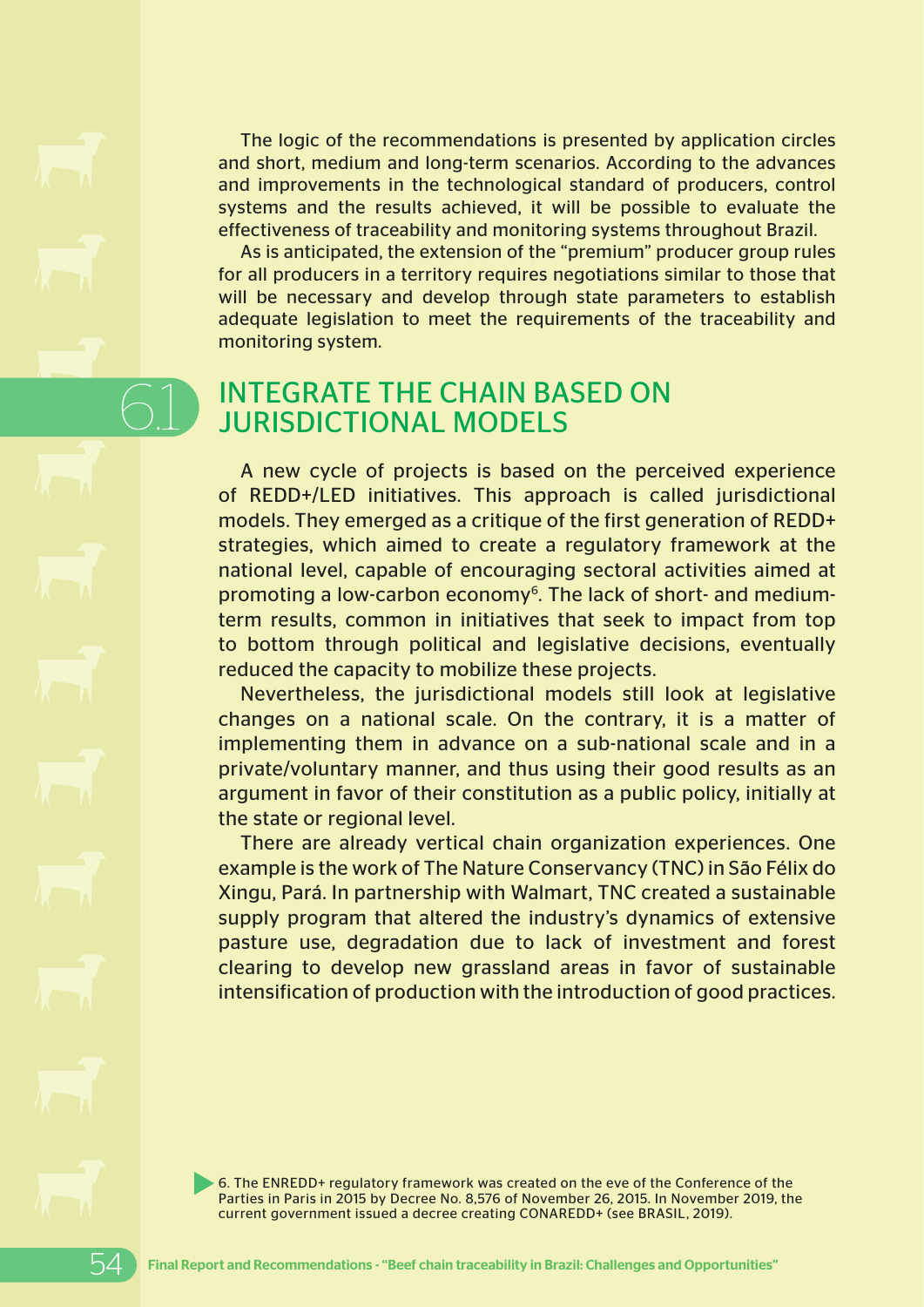In the beginning, the project supported the conversion of 16 farms, with a supply capacity of 70 tons of meat per month. Then, it offered technical assistance to producers interested in adopting the sustainable livestock model in the Amazon. Tax incentives and access to credit were important to encourage producers to modernize their production systems and to regularize their land and environmental situation (BAGGIO, 2016; FISHBEIN; LEE, 2015).

In addition, the new phase of the project also aims to extend traceability. The producers involved began to monitor their suppliers of steers, using data from GTA and CAR, in addition to implementing, in certain cases, individual traceability systems in their herds (BARRETO et al., 2017).

Converting local experiences and private arrangements into laws, decrees and normative instructions capable of scaling incentives targeting the local level to the national level is strategic in the jurisdictional models. Fishbein and Lee (2015) note that the judiciary approach is recent and that these results in the legal/political sphere can only be achieved in the long term. At the same time, the authors insist on the importance of political will.

Having said that, our recommendations are as follows:

1. Meatpacking companies signatories to the agreements should form organizations and groupings of "premium" suppliers with medium-term contracts (1-2 years) combined with technological investment and environmental preservation counterparts with qualified technical assistance defined below and support in gaining access to credit.

2. Producers should adopt Embrapa's Beef Cattle Good Practices Manual (see VALLE, 2011).

Meatpacking companies and suppliers' groups should call interested public and private entities, including retail and consumer representatives, to set out Territorial Councils of Livestock and Forest (CTPF, in the Portuguese acronym) or, alternatively, to acknowledge similar councils such as state and municipal councils that operate in the territories and may have structures and organizations that allow them the ability to meet the proposed points.

Vertical integration should be led by consortia that include industry, production, third sector and retail markets. In territories where this does not occur, we recommend: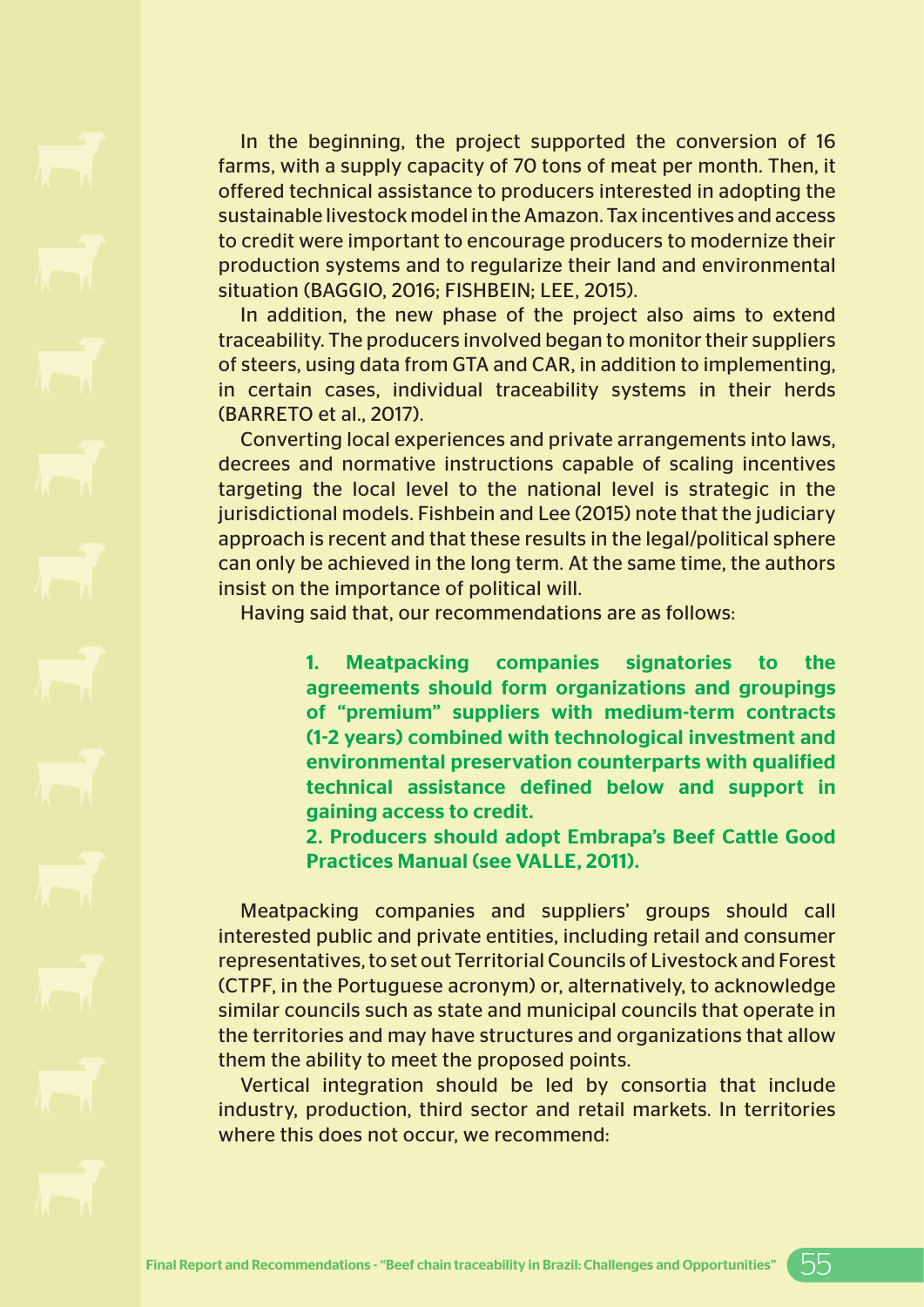6.1.1

3. Civil society and other organizations<sup>7</sup> should call interested organizations to set out Territorial Councils of Livestock and Forest (CTPFs), if they do not exist.

4. CTPFs should start a campaign (advocacy) in meatpacking companies, seeking support in the retail and producers, for their adherence to the process, including the creation of a "premium" supply group.

The formation of groups of premium suppliers (who have control over the origin of the animals, either by adopting the complete cycle or by registering the property of origin) is important, since they can test solutions that will later be extended to the whole chain. The expansion of such solutions will take place in two moments: in the medium- term, by voluntary adoption by the chain actors included in a given territory and, in the long-term, chain organization may improve and create subsidies for public policies or future legislation. For this reason, we consider the creation of these supplier groups to be strategic.

Similarly, it is essential to create CTPFs in cases where there are no equivalent entity. It is these councils that will reflect, discuss and propose the judiciary decisions that will ensure sustainable meat production. Our recommendations are as follows:

> 5. CTPFs or equivalent (similar) councils should put together strategic plans with a reference framework for a given period, no less than five years, according to the recommendations below.

### CONSOLIDATE MONITORING BASED ON GTAS, CAR AND ENVIRONMENTAL LICENSING

Strengthening environmental monitoring implies building a database that allows the purchaser of cattle to know the environmental quality of the meat bought. In the ideal situation, each livestock seller would be identified with a registration number, and based on the Monitoring Protocol for Cattle Suppliers, would receive a code, such as a color code (for example):

 $>$  7. Any actor can lead to set out CTPFs, where they do not exist. There are projects similar to the one proposed that were born as a result of the private investor initiative. For example, in the meat chain in Brazil, the company PECSA is well known to operate, whose investments have helped to articulate the chain around sustainable production models.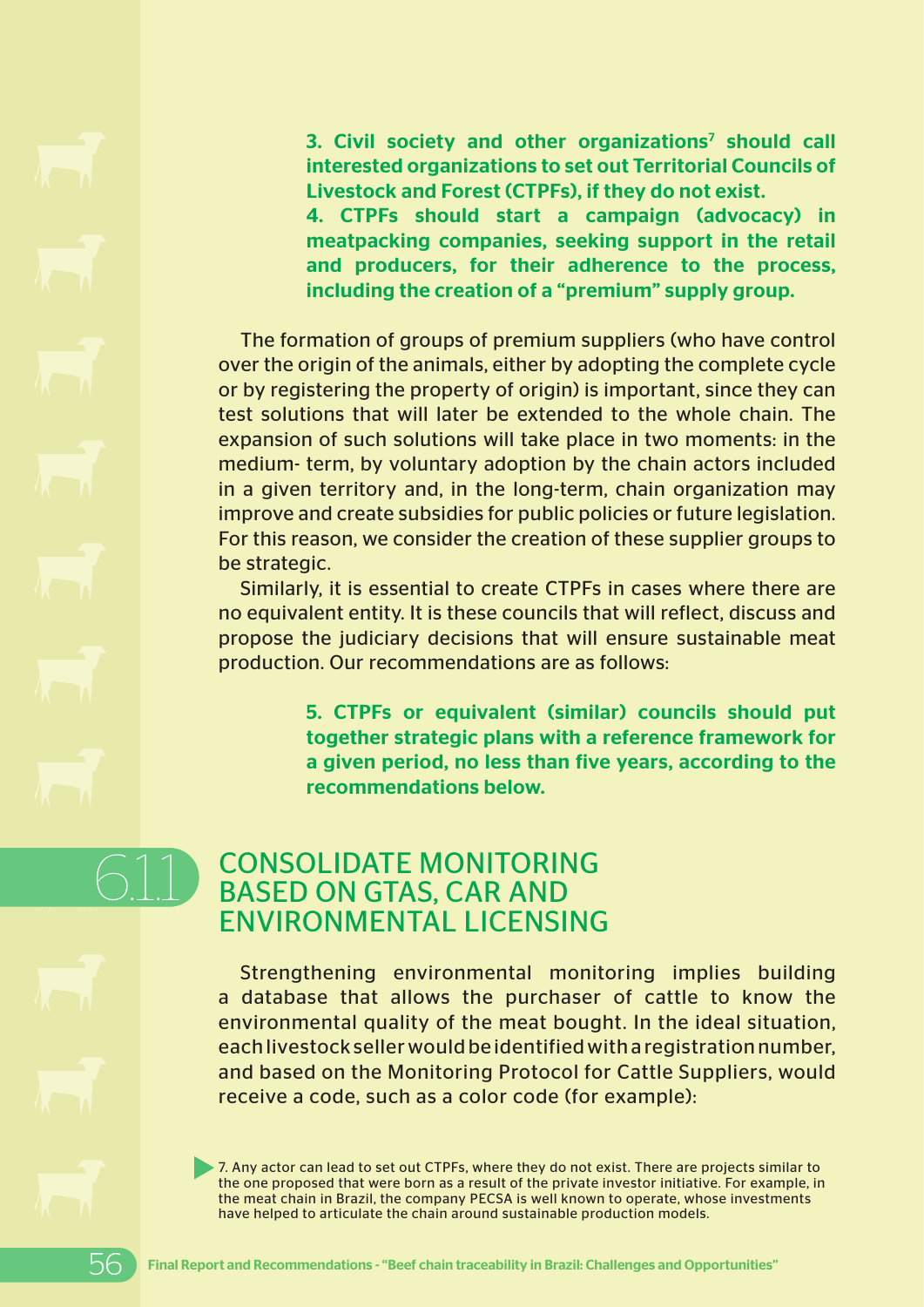a) Red: Unfit for supply, in accordance with the Protocol criteria.

b) Yellow: Fit. However, animals were bought from nonfit calf suppliers.

c) Green: Fit and without record of purchase of animals from unfit producers.

There are many ways this database can be developed, coming from the negotiation between actors in each territory. They can be private, managed by private companies or civil society organizations, or public (with the participation of civil society), managed by state bodies.

The integration of the CAR information registered in the GTA could accomplish the task of identifying the regularity or irregularity of the supplier quickly and safely.

Except for the Brazilian Health Regulatory Agency (ANVISA) database which, through state agencies, registers the issued GTAs, all the information necessary to these databases is already public and freely accessible. Therefore, we recommend:

> 6. State ANVISAs should intensify action to verify that the cattle ranchers are complying with the Supply Protocol established through the database used by the issuance of the GTA, thus becoming an effective control tool. 7. CTPFs or similar organizations should advocate with state governments to included ANVISAs in this process. 8. Producers should include GTAs in these databases, when these are not provided directly by state ANVISAs.

Ideally, a single database could serve all territories, considering that, increasingly, the purchasing radius of calves by fattening farms increases. However, the adoption of a database by an existing territory must take into account the strategy of generating control of the information.

It is worth noting that the use of a common database for direct suppliers of meatpacking companies should be the main way to ensure the monitoring of their indirect suppliers (GTFI, 2019).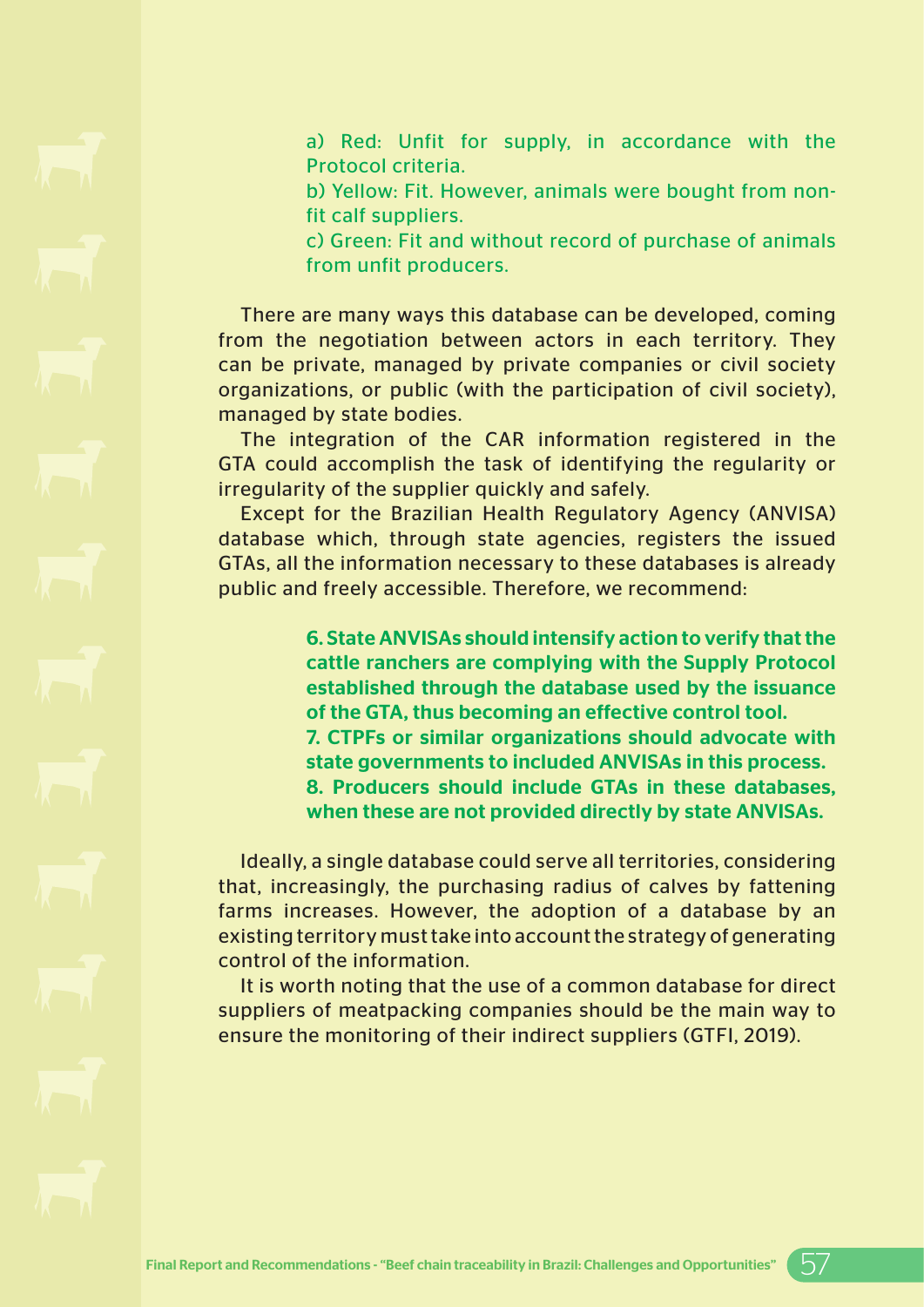Therefore, we recommend:

9. CTPFs or similar should identify and make public bidding of service providers to set out and maintain these databases that should automate the crossing between GTAs and CAR, including the CAR code in GTA (mandatory).

10. Entities that manage the databases should adopt strategies to guarantee the confidentiality of the collected information (for example, with the adoption of blockchain technology ), allowing its users only access to the suggested color code, informing CPF and CNPJ.

11. Meatpacking companies should assign databases which already have or are administered by third parties designated by the CTPFs or similar, as a means of allowing access to all purchasers of cattle.

The database may be divided between the public authorities, private initiative and the third sector, but the organization of the jurisdiction may shape itself in the best alternative, aiming to have information for the control of the process.

It should also be financed privately and paid by users, although the initial creation of financing of federal, state and municipal programs is permitted, allowing international cooperation. For this reason, we recommend:

> 12. Meatpacking companies should adopt this database as soon as available, and require their adoption by their premium suppliers as part of loyalty contracts.

> 13. Meatpacking companies should establish a mandatory adoption period for this database by all their suppliers.

> 14. Meatpacking companies and retail companies should establish a premium in price or privileged access to the market for meat from producers that ensure the environmental quality of meat through these databases. 15. State governments should require by law the adoption of these databases by all purchasers of livestock within a period agreed between the governance of the project or CTPF.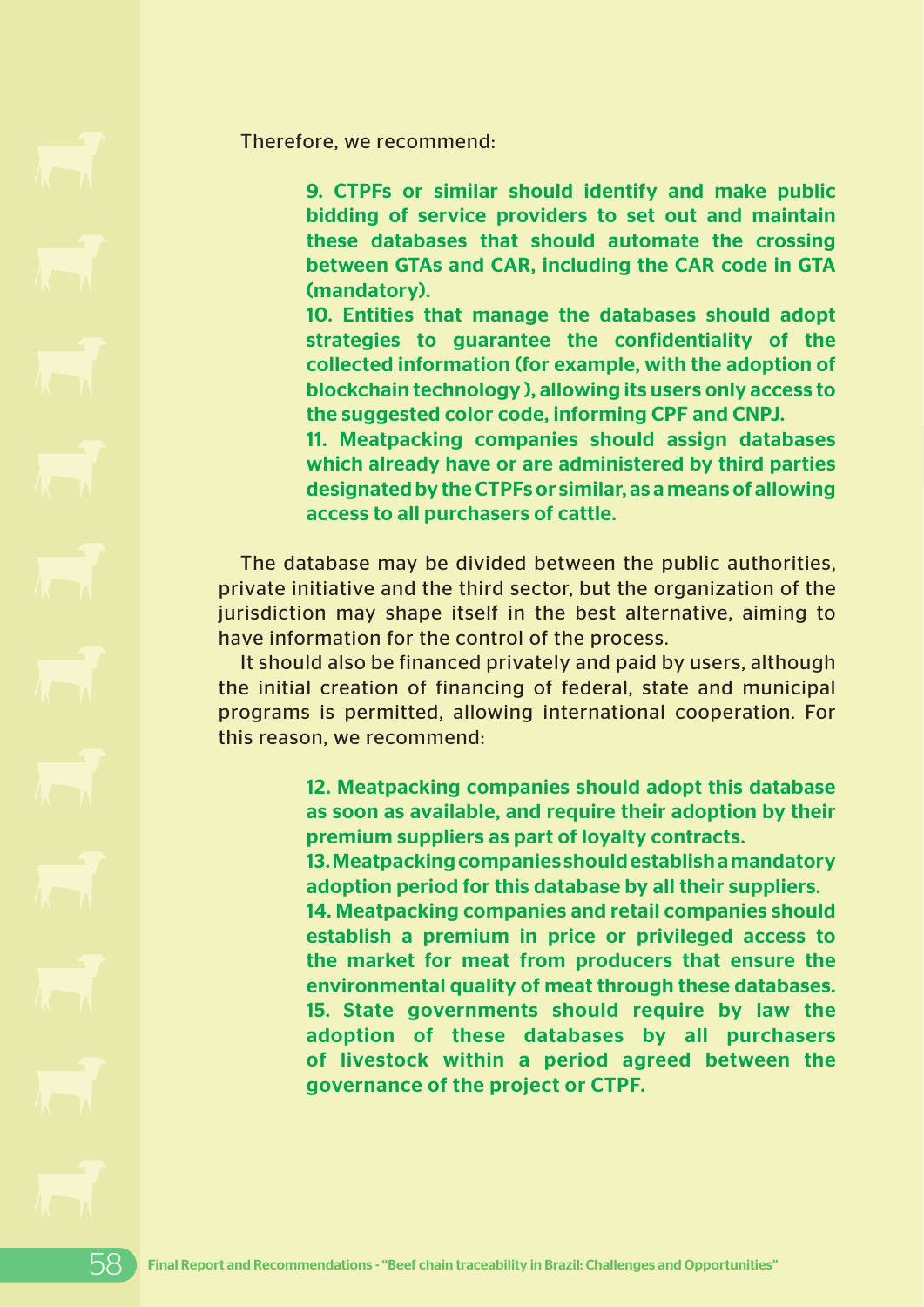The Monitoring Protocol for Cattle Suppliers (MPF; IMAFLORA, 2020) provides for the automatic exclusion of cattle ranchers who do not meet the established criteria<sup>8</sup>. But, competition by suppliers between meatpacking companies forced them to relax the application of such measures. Therefore, we recommend:

> 16. CTPFs or similar should set out deadlines for the exclusion of unfit suppliers in their strategic plan, as well as criteria and means to allow the return and inclusion of these, in a manner articulated with the objectives of sustainable intensification of livestock.

### SUSTAINABLE ENHANCEMENT<br>OF LIVESTOCK PRODUCTION

Monitoring unfit producers should not translate in their mere exclusion. It should be accompanied by a process of sustainable meat enhancement by the adoption of good farming practices and facilitation of access to credit by producers. The latter will not be possible without an intense process of land tenure regularization or, in the case of settlements, agreement by INCRA (INCRA (National Institute for Colonization and Agrarian Reform) or state land institution. Therefore, we recommend:

> 17. CTPFs or similar should call research centers, such as Embrapa or state research centers, ATER (Technical Assistance and Rural Extension) or state and municipal equivalent, state and municipal departments and universities to join the council.

> 18. CTPFs or similar, with the collaboration of the research centers and ATER, should build technological routes of livestock in their territory, which must be stated, with goals and deadlines, in their strategic plan, in alignment with the Beef Cattle Good Practices Manual (EMBRAPA GADO DE CORTE, 2016).

> 19. Producers should adopt technical equipment recommendations through the intensification of livestock production at the respective strategic level.

<sup>8.</sup> Imaflora created the Boi na Linha platform to ensure the transparency of the beef chain and strengthen the social and environmental commitments of the beef production sector. The project seeks cooperation with the meatpacking companies, prosecutors, NGOs and retailers in improving the technical criteria and instruments for monitoring and verifying commitments entered into.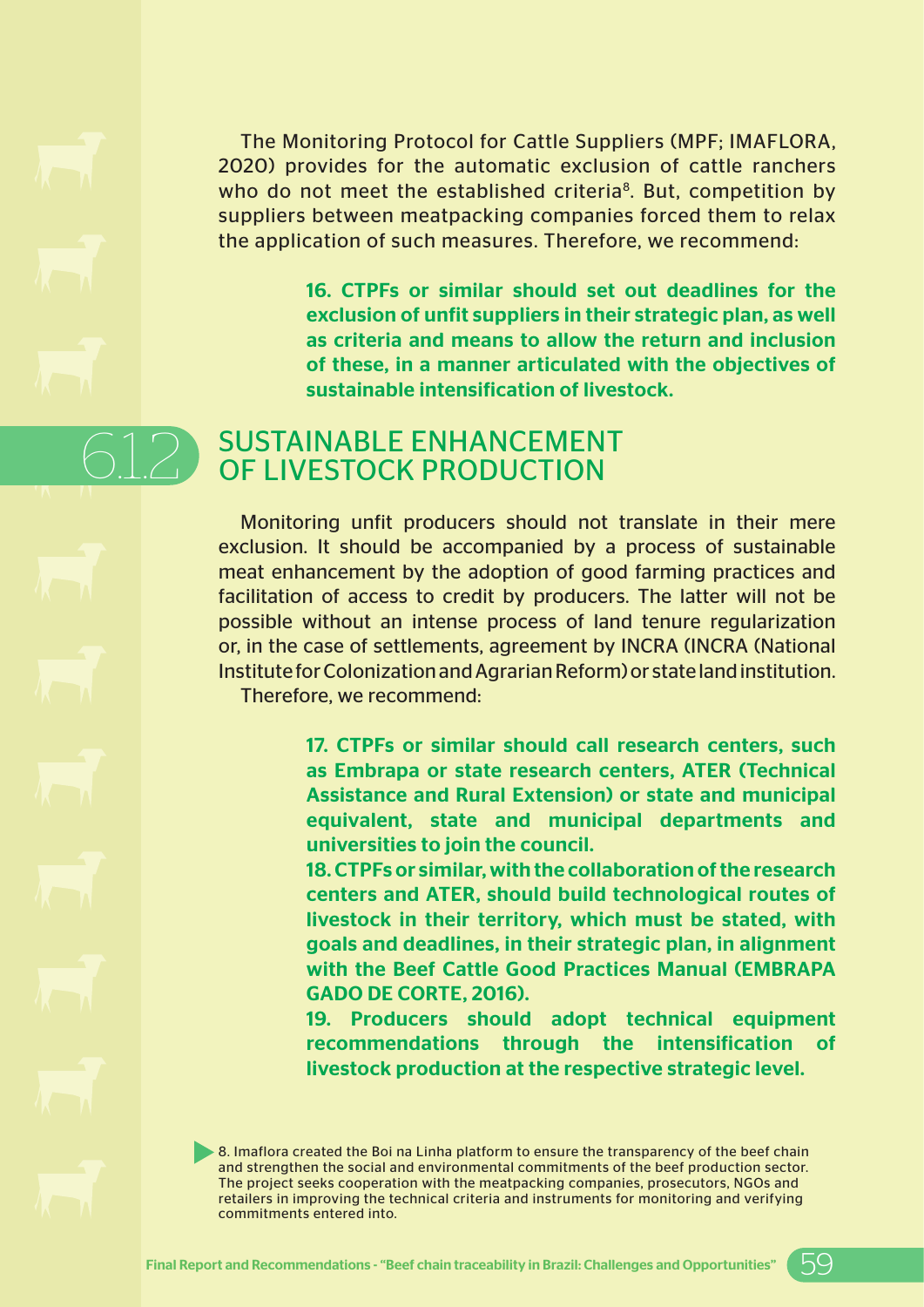20. Meatpacking companies should establish in contracts with their premium suppliers the obligation to adopt the technical equipment recommendations of livestock set out in the strategic plan.

One of the key aspects of production enhancement is the measurement and recording of zootechnical indexes that allow the evaluation of the management decisions adopted. Therefore, a minimum internal traceability system should be included in the longterm productive intensification plans. In the medium-term, private traceability systems should be adopted in territorial scope, as part of the meat health and environmental quality monitoring. Therefore, we recommend:

> 21. Producers should adopt individual identification systems, with ear tag and/or alternative technologies, of the animals and record of their zootechnical indicators, as well as sanitary treatments.

> 22. CTPFs or similar should create traceability systems common to all producers in a territory that may, within a period of five to 10 years, have control systems that allow the tracing of information from direct and indirect suppliers.

> 23. Database management companies should create databases prepared to track the environmental quality of meat for each animal.

> 24. Meatpacking companies should contractually establish the adoption of individual identification of animals with their premium suppliers and establish a deadline for adoption by all their suppliers.

Undoubtedly, these efforts will require investments from cattle ranchers who will first demand technical assistance. For this reason, we recommend:

> 25. CTPFs or similar, in partnership with research centers, should organize training courses for cattle ranchers in the territory, in line with the objectives of their strategic plan; Research centers, particularly Embrapa, should create contributive research programs for technical equipment of livestock aligned in the territories with the strategic plans.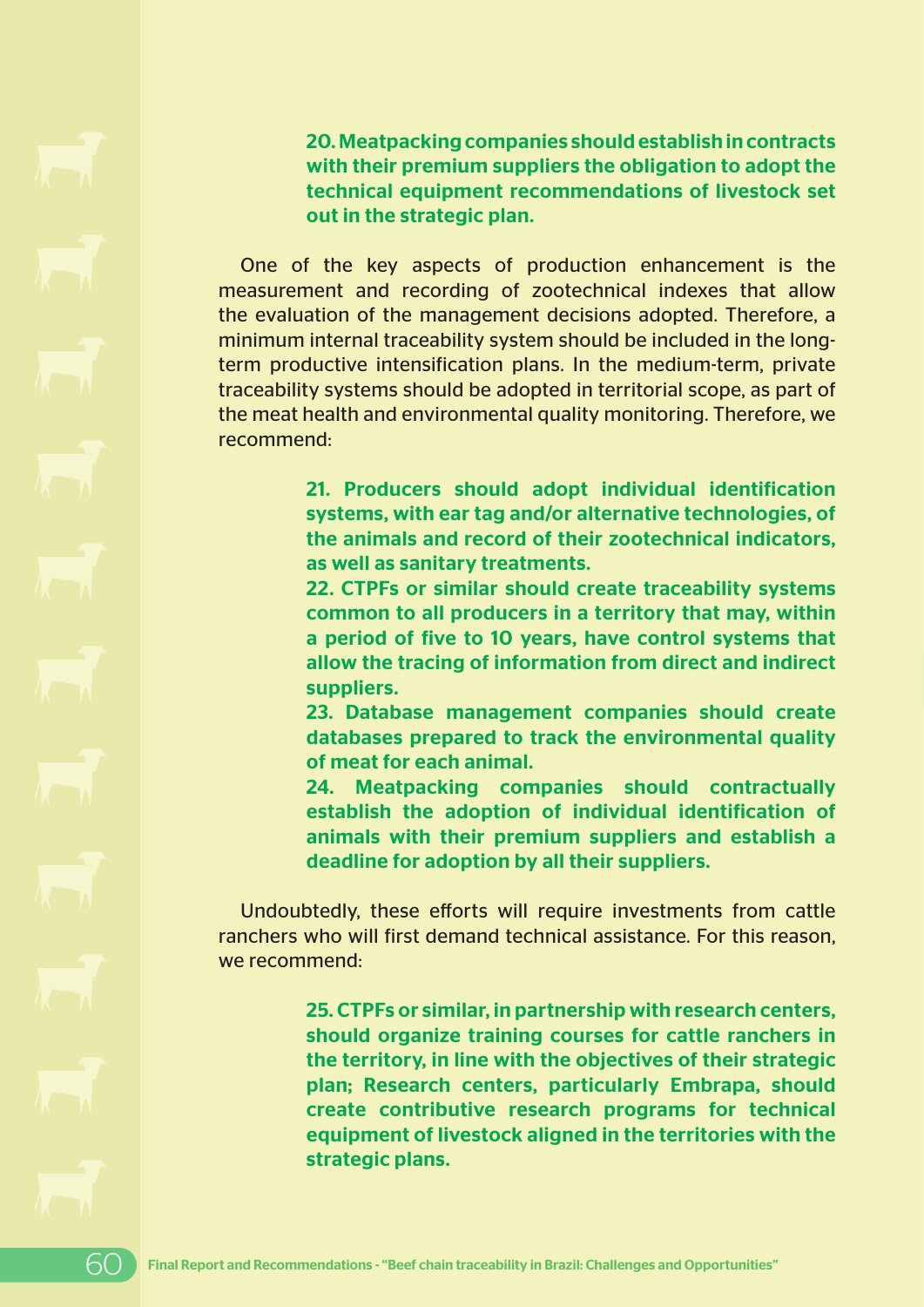26. Meatpacking companies should pay part of the meat price premium with environmental quality or, alternatively to the premium, offer private technical assistance services.

In addition to technical assistance, producers will also need access to credit. Therefore, we recommend:

> 27. Municipal and state public bodies should make efforts to land regularization while prioritizing producers included in vertical integration projects, as well as for farmers in rural settlements and other small farmers in the territory. These credit programs should be adequate and accessible, allowing subsidy for technological improvement.

> 28. Meatpacking companies should mediate the negotiation between livestock farmers and the financial sector, finding mechanisms to approve credit borrowers (for example, by giving contracts with meatpacking companies as collateral).

## VALUE THE ENVIRONMENTAL<br>QUALITY OF MEAT

Our research indicated the lack of interest of Brazilian consumers, who are 77% of the demand for beef, in rewarding the quality of the meat. This is certainly due to the low purchasing power of consumers. However, this observation does not allow us to forget both the existence of high-standard consumers in the country and in other countries of export destination. Therefore, we recommend:

> 29. Retailers should support territorial initiatives with the creation of quality meat brands, by rewarding the efforts to guarantee the environmental quality of meat and fulfilling the mission of direct communication to the consumer with a wide dissemination of the relationship of good practice with the value and environmental quality attributed to meat produced in this way.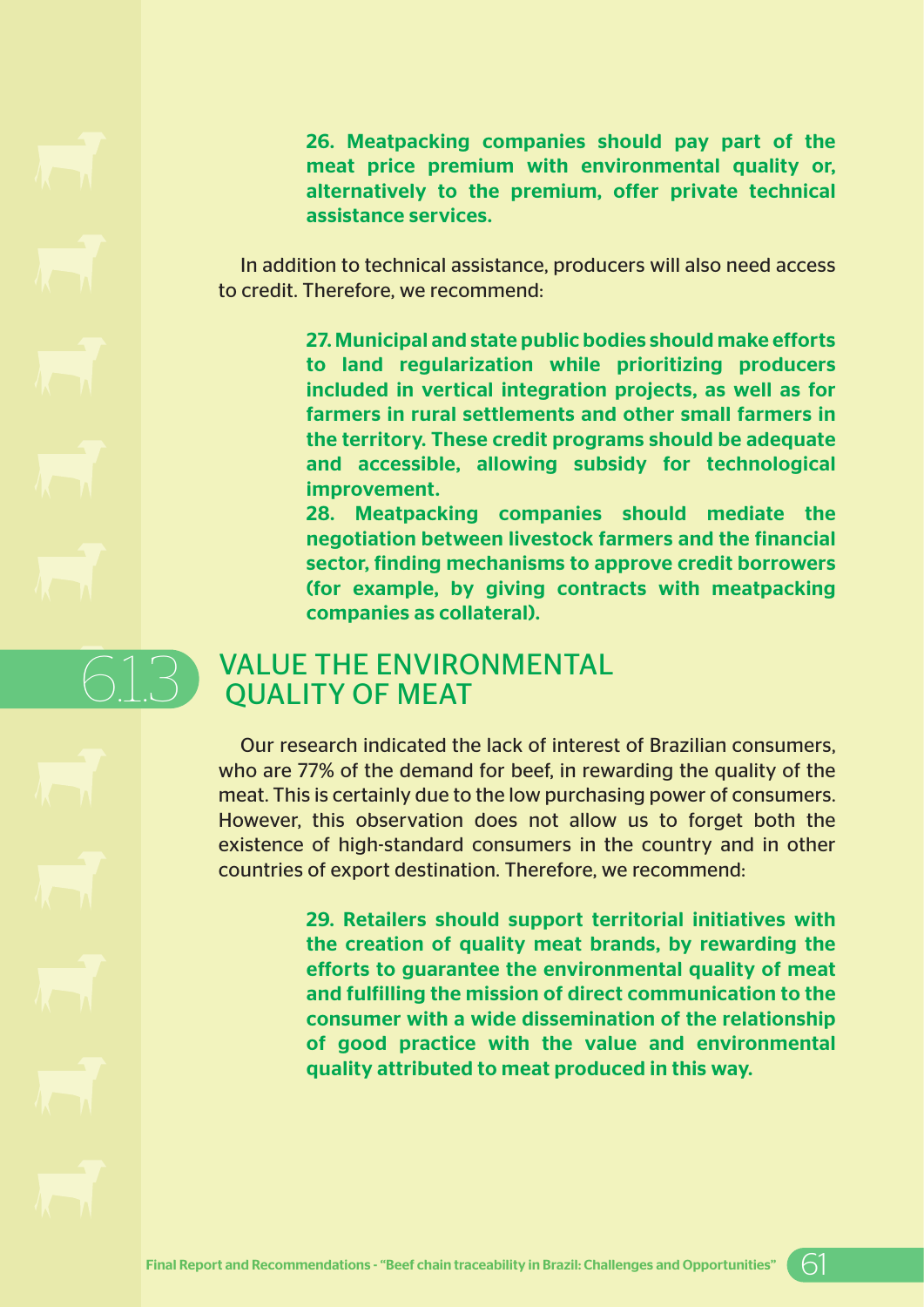30. In this premium context on the efforts to guarantee the quality of meat, there should be mechanisms to pass on the incremental valuation to producers that meet the criteria and requirements of the protocols in relation to quality assurance.

#### SPREAD THE BEST PRACTICES OF VERTICAL INTEGRATION INITIATIVES OVER THE ENTIRE CHAIN

Private voluntary agreements are almost always assumed by only a minority of actors. For this reason, the meat quality control models have fallen short of the objectives of their proponents. In order to emerge from these cycles of enthusiasm and frustration, it is necessary to shed minimum rules of production and quality control in legal obligations.

Therefore, we recommend:

6.2

31. Promotion of common efforts for the adequacy of the meat chain in relation to indirect supply, which may be through the extension of the Indirect Suppliers Working Group (GTFI) to deal with the issue of traceability in an integrated way to jurisdictional initiatives.

The GTFI is creating instruments that allow strengthening the mechanisms for monitoring the environmental quality of meat. However, the relevance of this contribution will be the greater the more aligned it is with the new control cycle the quality.

It is worth noting that the pressure of international investors for the federal government's action in this theme may generate opportunities for strengthening the advocacy by the Brazilian Coalition on Climate, Forests and Agriculture. In this sense, we recommend:

> 32. The Brazilian Coalition should promote a national meeting on territorial and jurisdictional sustainable meat production initiatives in 2021.

> 33. Create an advocacy plan with the Ministry of Agriculture, Livestock and Food Supply in line with the recommendations below.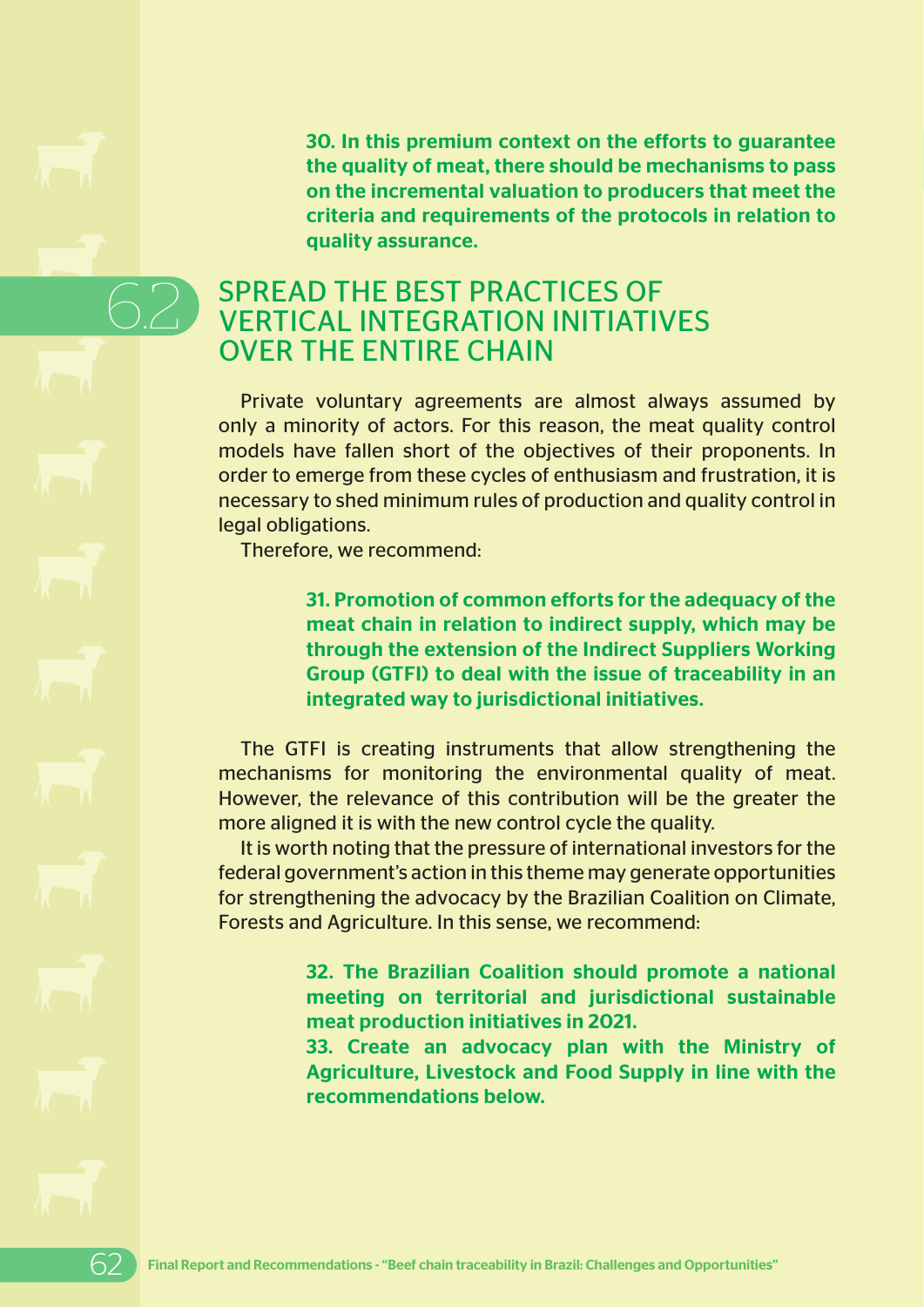# 6.2.1

### ENSURE PUBLIC SUPPORT FOR THE CREATION OF INTEGRATED MEAT CHAINS

Beef value chain financing can be supported by both public and private capital. There are several state and private credit programs aimed at investing and defrayal in the meat chain and the low-carbon economy, including the ABC Program (MAPA, 2020). In this context, there are financing alternatives that come directly from the financial market through private and public funds which are increasingly suited to support agricultural and food chains with social and environmental responsibility. Considering its existence, we recommend:

> 34. BNDES and BASA (Banco da Amazônia S.A.), regional banks, as well as other public credit institutions, supported by MAPA, should adapt their programs, in the short term, to the needs of each territorial or judicial project, by creating territorial sub-programs.

> 35. BNDES and BASA, regional banks, as well as other public credit institutions, supported by MAPA, should adapt their programs, in the medium-term, to spread good farming practices, as tested in these initiatives.

> 36. MAPA should bridge territorial and/or jurisdictional initiatives and private credit entities.

> 37. Embrapa should foster collaborative research in the context of projects for vertical integration of the meat chain.

> 38. State and municipal departments and financial agents in the meat chain, in the territory or jurisdictions, should promote fiscal and tax incentive programs aimed at the environmental quality of meat.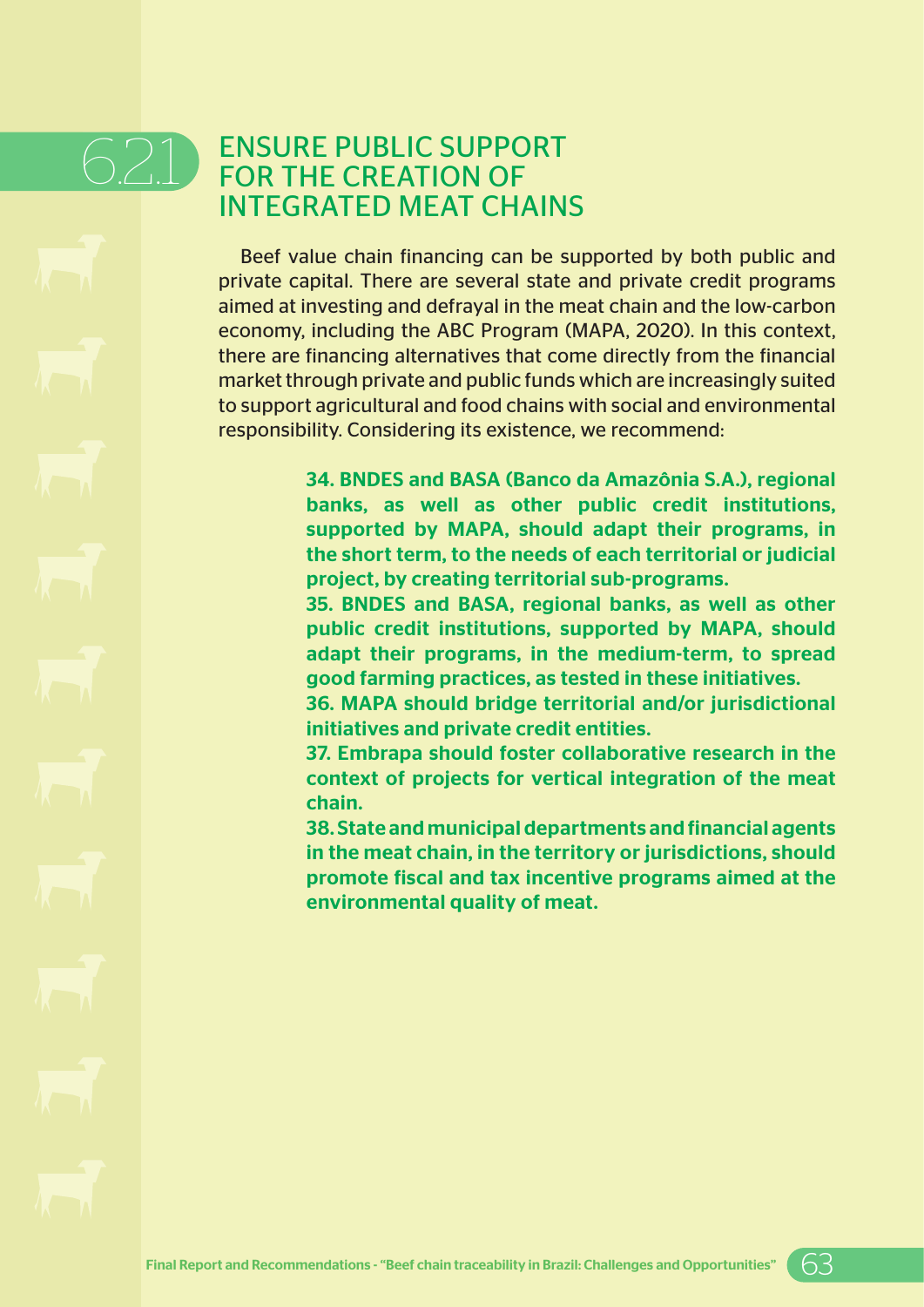## SUPPORT TRACEABILITY<br>AND MONITORING SYSTEMS

It is essential, however, to translate the territorial and national experiences into effective results in the functioning of the meat chain, under the law, and establish subsidies for the adequacy and improvement of legislation.

The recommendations below aim to create conditions, on the one hand, for the consolidation of meat quality control databases at the territorial level (medium-term) and their mandatory dissemination throughout the chain (long-term). For this, we recommend:

> 39. MAPA and state governments should directly steer state ANVISAs to participate in the CTPFs where they exist and ensure access through management institutions of meat quality monitoring databases to the relevant information, while safeguarding the protection of private data.

> 40. MAPA should maintain the SISBOV program and its database, facilitating the adherence of new producers involved in the territorial projects. MAPA should call the actors relevant to the discussion on the creation of a calendar to decide on whether or not it is mandatory, on the individual traceability of animals and on a single national database accessible to all.

> 41. Promote traceability systems in territorial projects aimed at guaranteeing meat quality through certification processes that adopt animal and livestock traceability criteria. Models enabling replication on a viable production scale for the beef value chain.

> 42. Considering the relationships and overlaps between the milk chain and the meat chain, the hypothesis that the individual identification of the calf should start when the breeding farm sells the animal to the re-breeding farm should be discussed. Thus, individual identification will occur when the first GTA of the animal is issued and, in this sense, a price difference for animals with individual identification may be considered.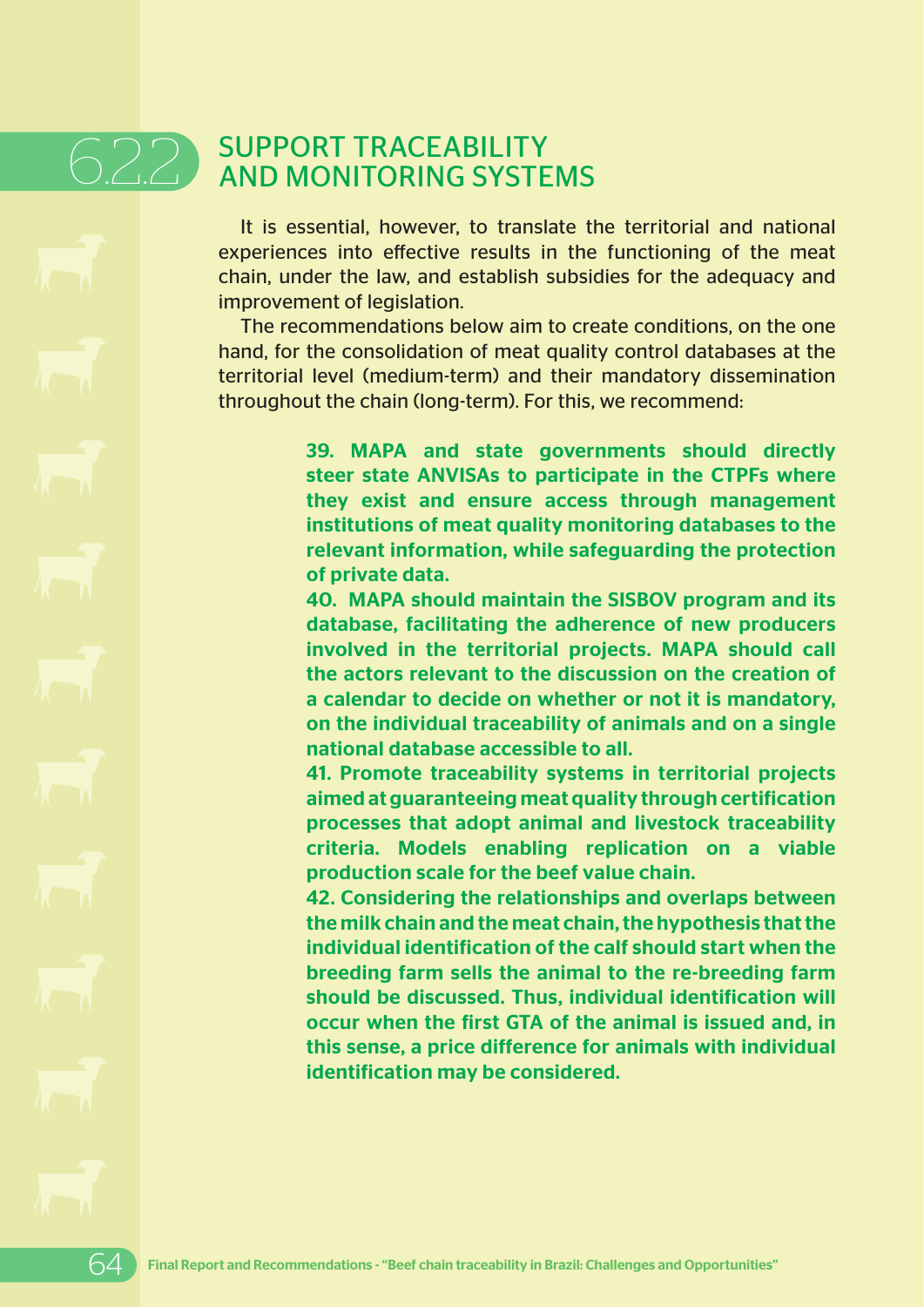### **STRATEGIC GUIDELINES**

The strategic guidelines based on the suggested recommendations present an integrated set of articulations, actions and project development for the beef value chain in Brazil. For an understanding of the dynamics from the recommendations, we present a summarized perspective with visualization of the territorial level of action and the integration between actions in the beef value chain.

Thus, a multiple-territory matrix was built, in which each change is positioned according to these two criteria: Sector = logic/function (column) and territorial level (line). The multiple-territory matrix was created for the first time to elaborate the strategic planning of an association of municipalities in northern Nicaragua (cf. HURTADO, 2005). Later, this methodology was used by ActionAid International in the same direction as was used in the present study on the beef value chain in Brazil (SARMLEL; FERREIRA; HURTADO, 2009). The matrix aims to indicate the responsibilities, the movement of the actors and agents of the chain at the different territorial levels and sectors<sup>9</sup>.

Considering the construction of the recommendations and the complexity of the beef value chain, the proposal on the use of this methodology aims to allow a review of all the recommendations and their targets and deadlines.

In red, the premises of this strategy are presented. The first is the formation of a premium breeders' group, that is, preferably organized producers who enter into contracts for the supply of cattle with meatpacking companies for a minimum period of one year, in return, the guarantee of compliance with the commitments to control the environmental quality of meat and the sustainable intensification of its production system.

The second premise is the adoption of good farming practices, according to the manual published by Embrapa (cf. VALLE, 2011), to steer enhancement investments for sustainable livestock.

▶ 9. For more details on the multiple-territory matrix, see the appendix.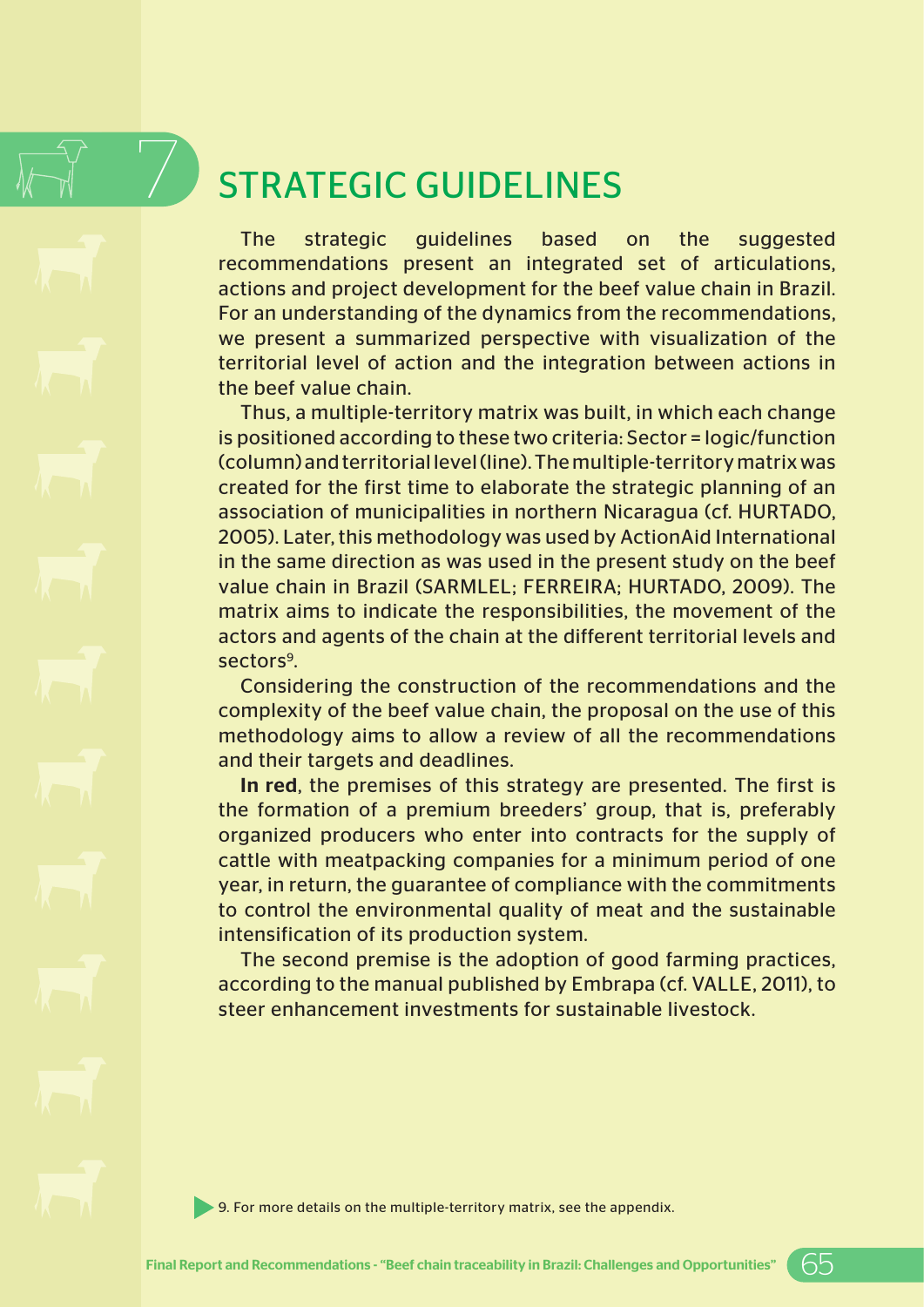

*Figure 11 - Matrix of territoriality of the chain integration strategy based on jurisdictional models*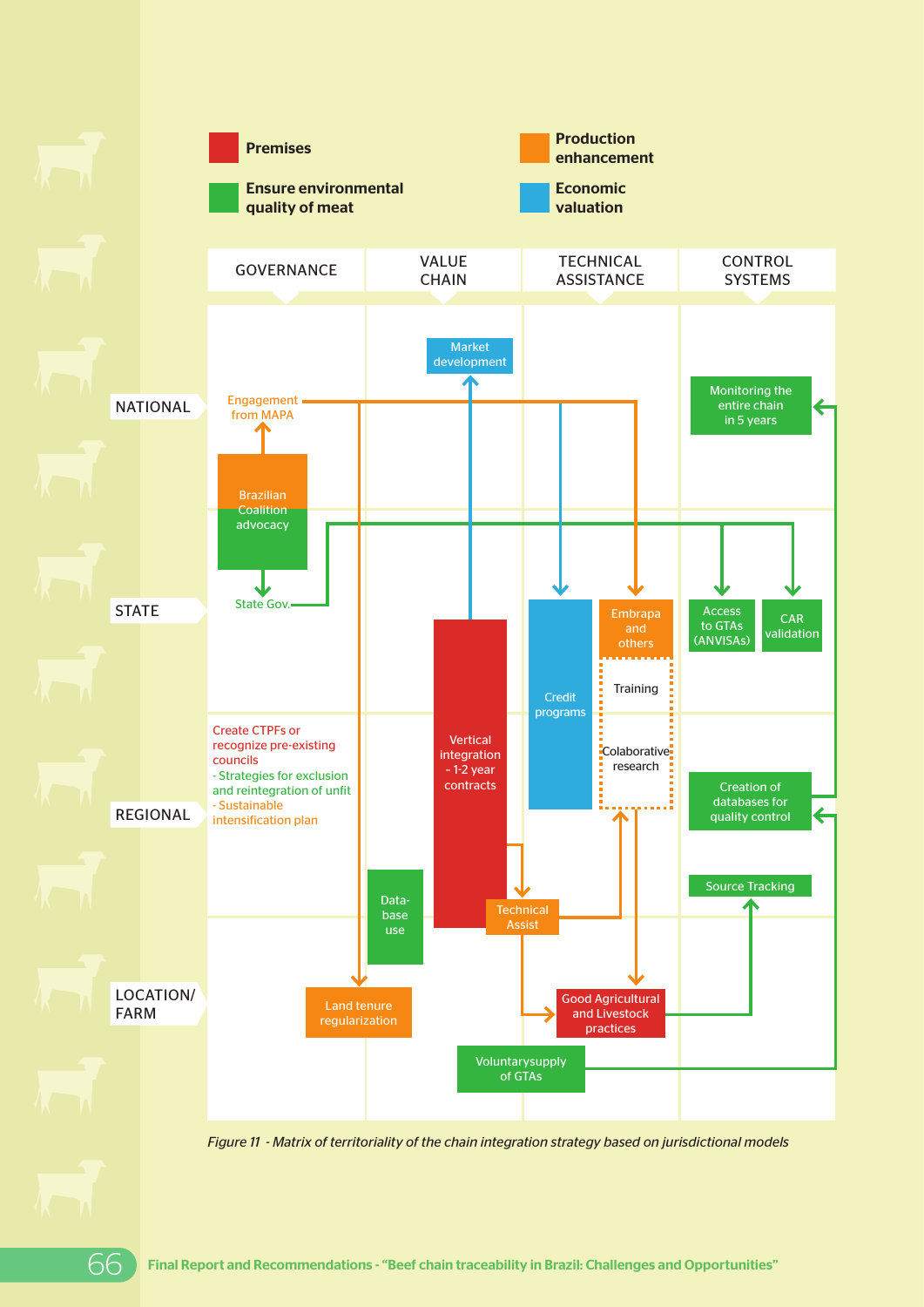The third premise is the constitution of governance, which may be by a Territorial Council of Livestock and Forest or the recognition of similar existing councils. The main task of these entities is to find mechanisms for extending, from the premium producer group to all producers in the territory, commitments to control meat quality and sustainable intensification of production.

A number of recommendations have been made around these foundations. The changes required to ensure the environmental quality of the meat are marked in green in Figure 11. Two of them should be highlighted: i) the consolidation of a database that crosses information from multiple public sources evaluating a particular livestock supplier and ii) the elaboration of a strategy of exclusion and inclusion of inappropriate suppliers.

The database should ensure the privacy of information by using blockchain technology. Only the information to suppliers should be consulted in relation to the criteria set out in the Monitoring Protocols for Cattle Suppliers.

Most of the data needed to structure these databases are of public access. Only GTAs data, as has been stated, are restricted to access. It is therefore necessary to articulate with state governments so that the meat quality control databases have direct access to the GTAs issued databases, managed by ANVISAs, as long as they ensure the confidentiality of the producer's data. In addition, it should also advocate the incorporation of the CAR code into GTA and its validation by the public authorities, followed by information cross-checking by blockchain systems.

The databases should serve all actors in the territory, especially livestock buyers in general, and not just meatpacking companies. Control of indirect suppliers will be much more effective if it is done by direct suppliers at the time of calf purchase. This requirement may be achieved by contracts between the meatpacking companies and their premium producers, then extended to all producers in the territory.

The second key element of meat quality control is the existence of a strategy for the exclusion and reintegration of unfit producers, or with the inclusion of unfit suppliers, according to the Monitoring Protocol criteria. Above, we have made a recommendation to make this territorial decision linked to the strategy for the sustainable intensification of livestock production.

In Orange, in Figure 11, is a summary of the third set of recommendations, aiming at the productive intensification of livestock systems. These strategies must be defined territorially, in dialog with the strategy of exclusion and reintegration of producers who are unfit.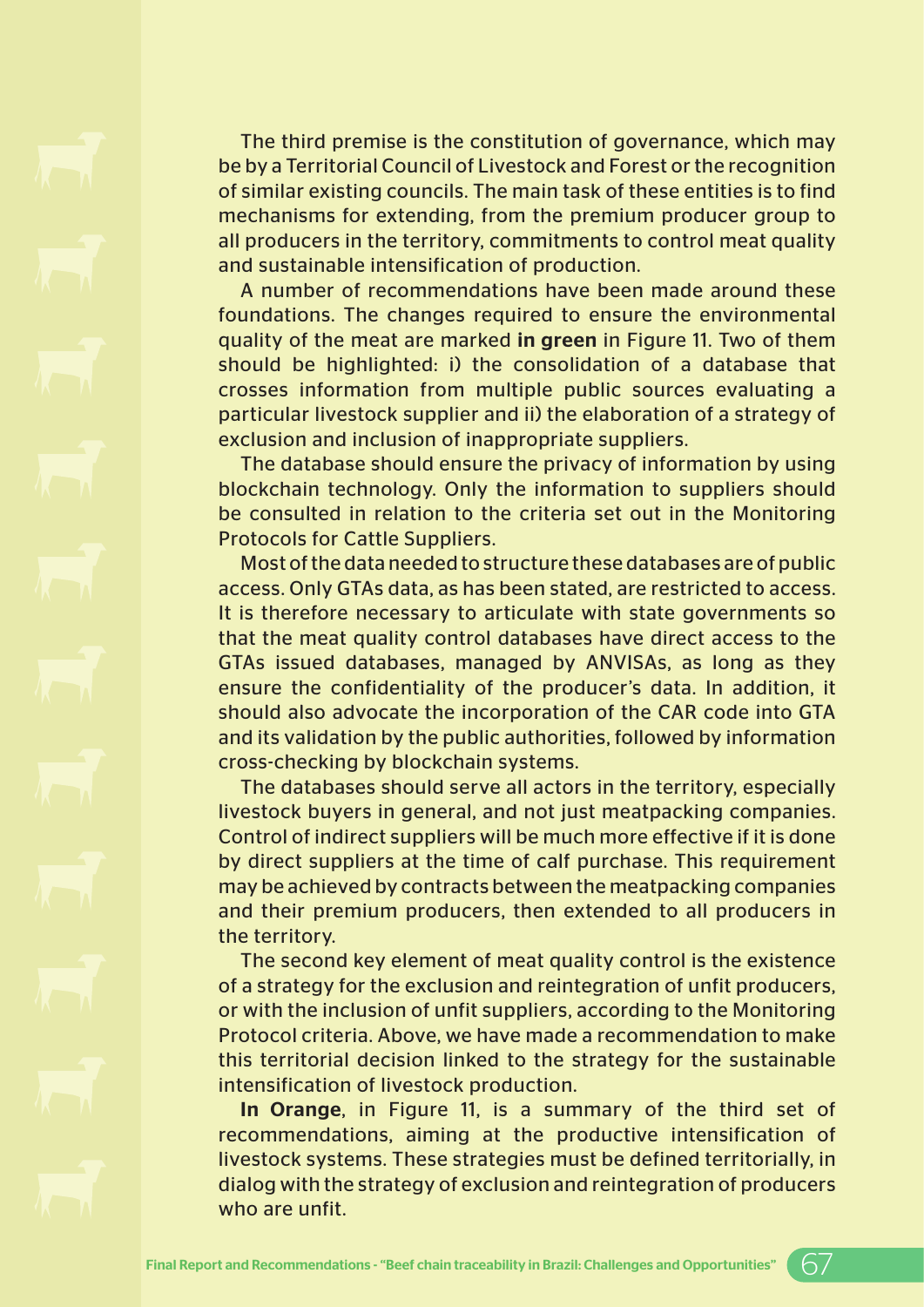In any case, there are required changes that are common to all territories. It is necessary to speed up land tenure programs so that cattle ranchers can obtain credit.

In addition, it will be essential to ensure technical assistance programs in line with territorial strategies. It should be offered by public research institutions and ATER. Simultaneously, contracts for vertical integration between breeders and meatpacking companies should provide for the operation of private technical assistance organizations (whether these companies provide services or civil society organizations).

Monitoring of the origin of animals through GTA/CAR control and animal screening brings together, in an initiative of vertical chain integration, the control of the environmental meat quality and the sustainable production enhancement. Individual internal traceability, with record of the main zootechnical indicators, makes many of the technologies associated with the adoption of good farming practices possible. Once traceability exists due to the producer's need, it should be used in the meat quality control databases, aiming at improving the system.

In blue, the economic valuation flows are marked. The first is credit, which is essential for the sustainable intensification of livestock farming. It will be necessary to align public credit mechanisms with territorial strategies and, where possible, use medium-term contracts between cattle ranchers and meatpacking companies as a credit guarantee.

In this respect, the territorial integration of the chain also creates the opportunity to develop products for high-value markets once the environmental quality of the meat is assured. The development of the internal market with an expansion of brands will be essential to reward the most successful territories for the price.

Figure 12 is a set of long-term changes that summarize the recommendations made above in order to spread the best practices expected to be built in vertical integration projects.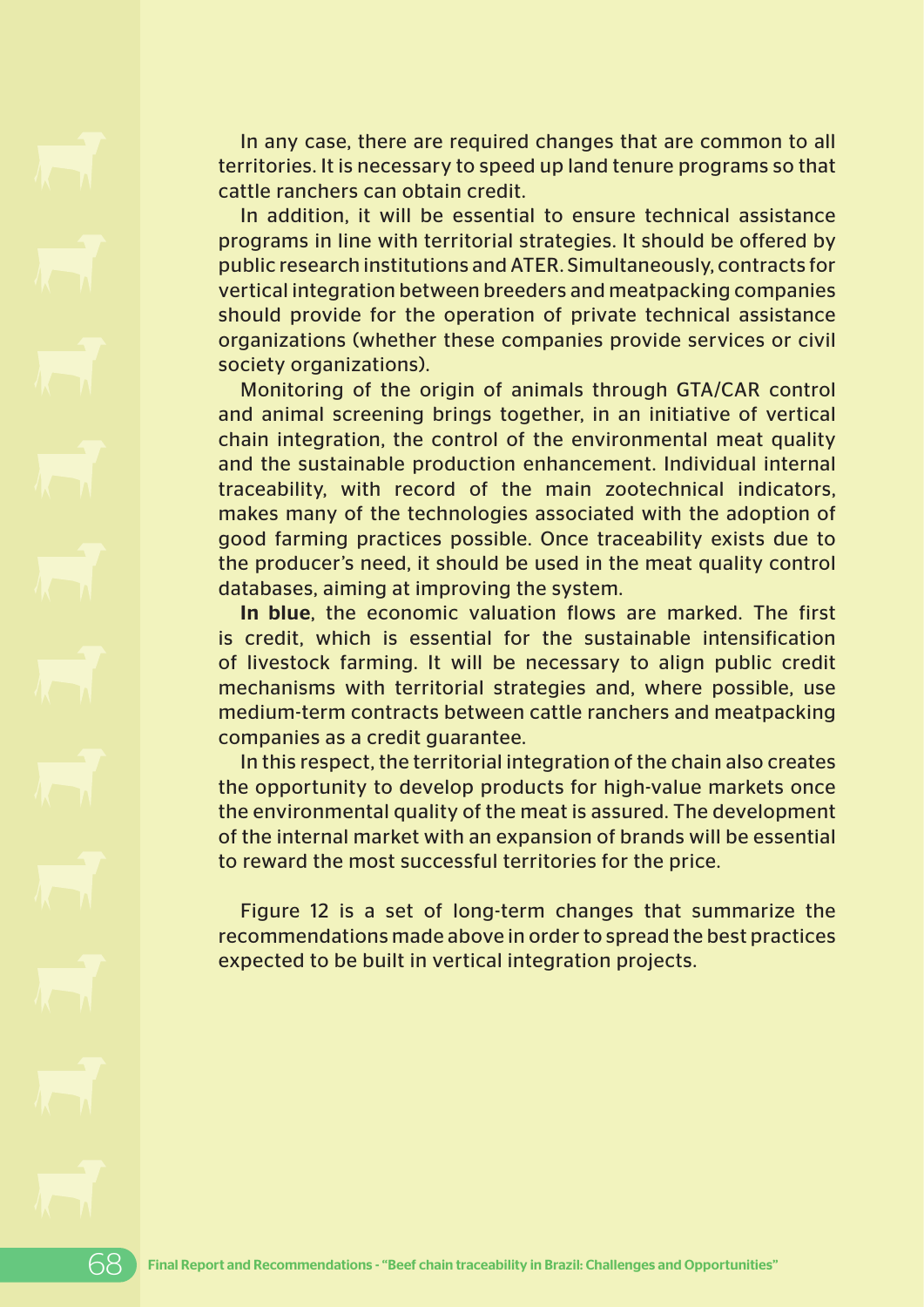

*Figure 12 – Matrix of territoriality of the strategy of generalizing good practices throughout the chain.*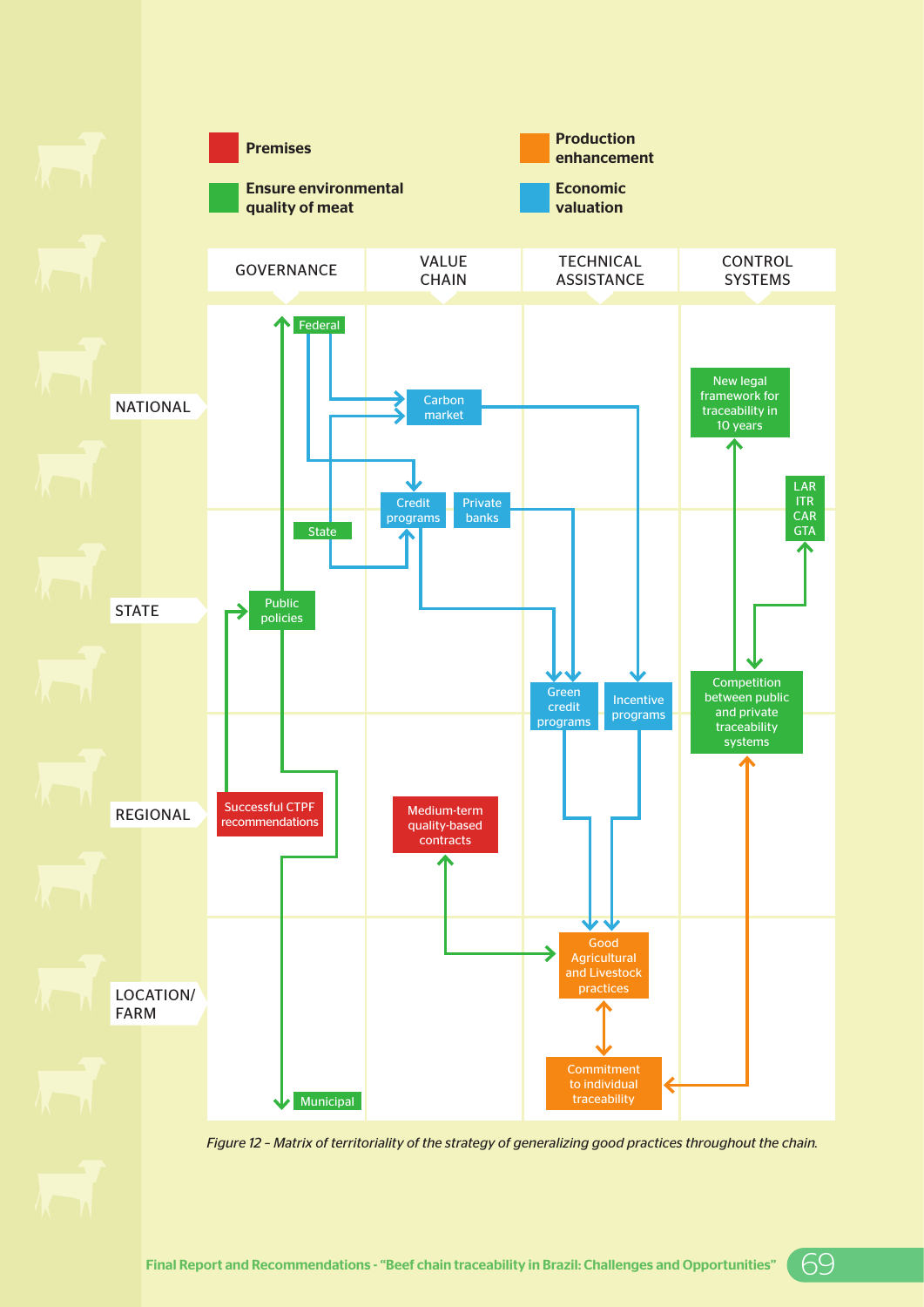It is important to ensure that public and private agreements translate into minimum rules, imposed by the results of these agreements, that is to say, by becoming legal mechanisms applied throughout the chain in the sense of environmental planning. Only this can ensure that vertical integration initiatives, as a way of ensuring the environmental quality of meat, do not complete yet another cycle of enthusiasm and frustration that has characterized meat quality control systems in Brazil.

It is the premise of this strategy (marked in red in Figure 12) that the private agreements reached in the CTPFs or equivalent bodies serve as a model for the elaboration of public policies at all levels: federal, state and municipal. This is, after all, the objective of the jurisdictional models of land management. In addition, medium-term contracts, with environmental and health quality contracts between cattle ranchers and meatpacking companies, must become the rule. Finally, the adoption of the manual of good farming practices will have to be generalized in cattle farms in Brazil.

In the long term, we hope that territorial projects will create a market for companies managing meat environmental quality control databases, and that this will boost this sector. This will change the dynamics of the health and environmental quality control of the meat (marked in green). From the multiplication of solutions offered by several companies we expect:

- Consolidation of traceability mechanisms and environmental monitoring of the beef chain;
- Simplification of individual traceability mechanisms;
- The response to the demands of environmental and health quality in an integrated manner;
- Marketing, together with meatpacking companies and cattle ranchers, for adherence to these systems;
- Integration of shares with the consumer market through the participation of the retail and consumer networks.

For this reason, a new regulatory framework for ensuring environmental quality is expected to emerge, in which public and private quality control systems coexist.

In order for the environmental meat quality control to be implemented successfully, the market must favor sustainable enhancement of production. In Figure 12, color Blue highlights the processes by which private actors and public bodies can boost the market. On the one hand, it is important to boost the credit system, whether public or private. Green bonds will be essential in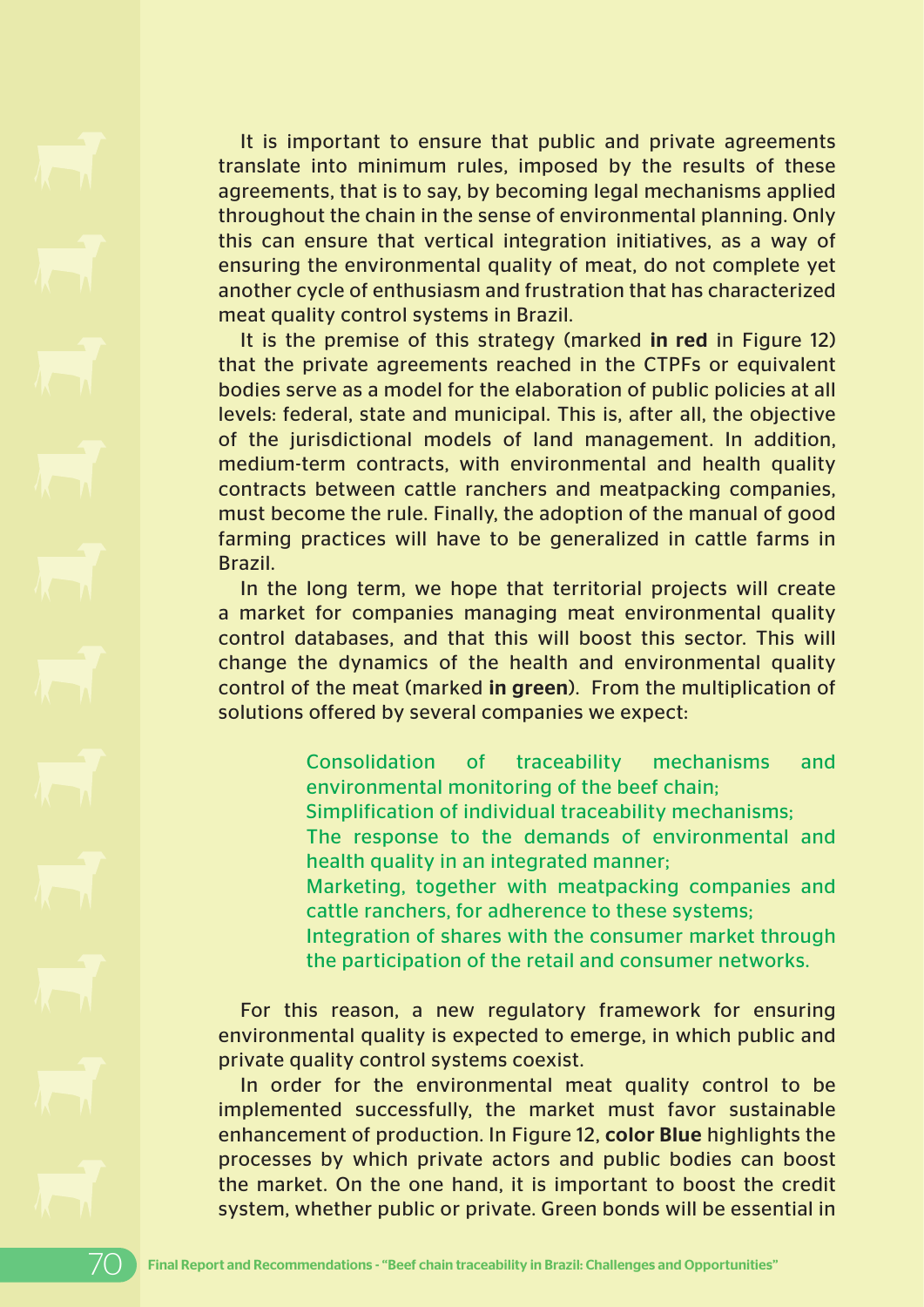this process and mean an instrument to stimulate environmental conservation.

On one hand, these farms will have access to the carbon market as a counterpart to the sustainable intensification of production. Thus, these markets can leverage these investments that can go hand in hand with monitoring and traceability of the meat environmental chain.

Finally, the pressure of quality control systems, on the one hand, and market opportunities, on the other, should contribute to the productive intensification of the chain (orange, in the figure). This, in turn, is made possible by the adoption of internal traceability systems, condition of registration and use of zootechnical criteria in farm management. And, thus, adherence to health and individual traceability systems becomes easier, which will strengthen preexisting monitoring systems, taking into account the growing market demand for vertical traceability systems, from animal to meat in the consumer market.

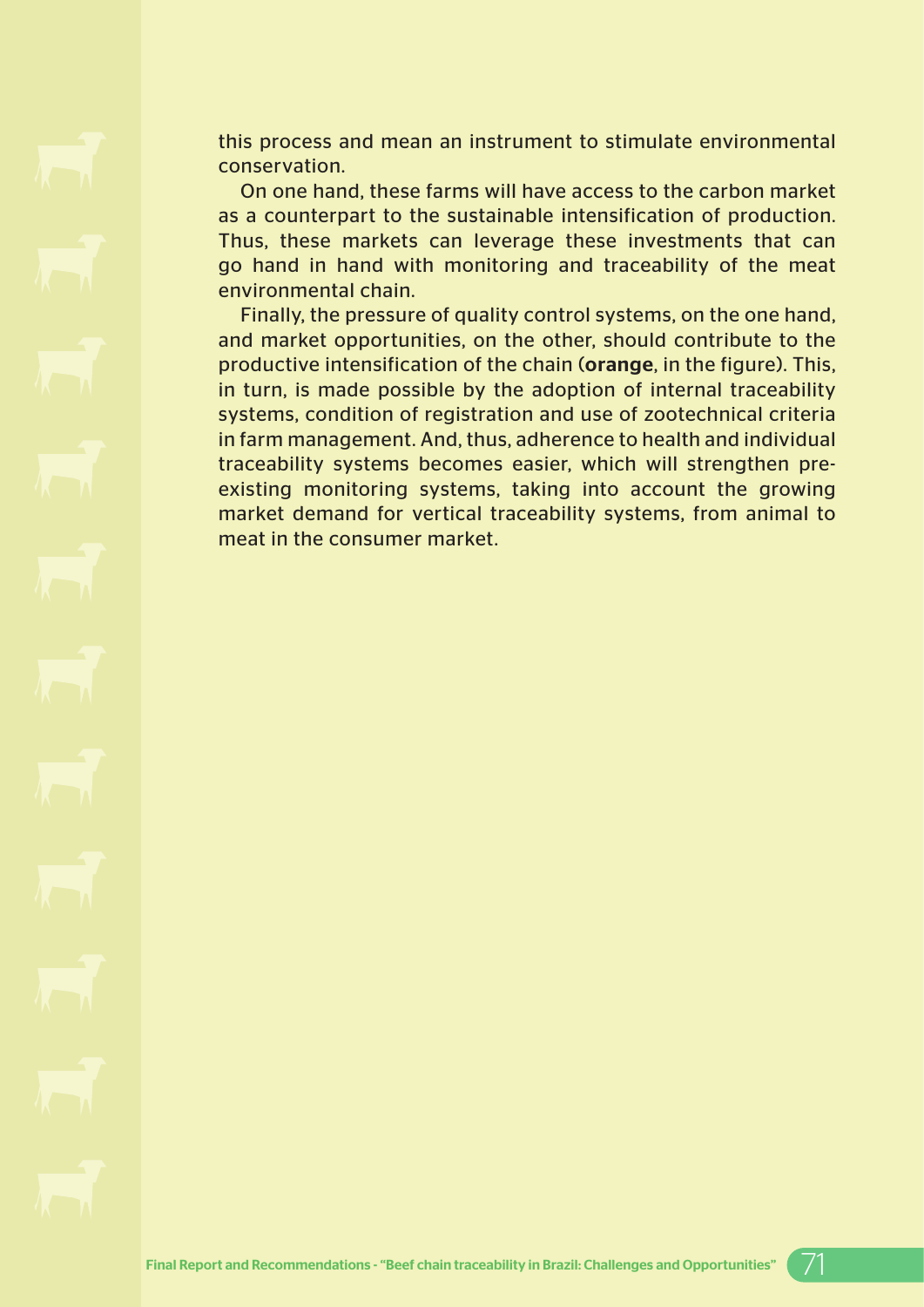### **BIBLIOGRAPHY**

ABIEC. **Beef report: perfil da pecuária no Brasil 2020**. 2019. Available at: http://abiec.com.br/publicacoes/beef-report-2020/. Access on: June 25 2020.

ABPO. **ABPO: Pantanal sustentável.** 2020 Available at: http://abpopantanalorganico.com.br/. Access on: June 15 2020.

ALENCAR, A.; MOUTINHO, P.; ARRUDA, V.; BALZANI, C.; RIBEIRO, J. **Amazônia em chamas: onde está o fogo**. 2019. Available at: https://ipam.org.br/bibliotecas/nota-tecnica-amazonia-em-chamas/. Access on: June 1 2020.

ALMEIDA, J. V.; FRANCISCHINI, R.; SILVA, F. F. da; BETT, V. Rastreabilidade na bovinocultura brasileira: condições e benefícios. **Pubvet: medicina veterinária e zootecnia**, v. 13, p. 1–14, Sep. 2019.

AMIGOS DA TERRA. **Radiografia da carne no Brasil**. [São Paulo]: Amigos da Terra, 2013.

ARMELIN, M. J. C.; BURNIER, P. C.; GROSSI, N. T. B. R. **TAC da carne no Pará e compromisso público da pecuária: a importância da rastreabilidade da carne na redução dos desmatamentos na Amazônia**. São Paulo: Amigos da Terra, 2020.

AZEVEDO, T. R.; ROSA, M. R.; SHIMBO, J. Z.; MARTIN, E. V.; OLIVEIRA, M. G. **Relatório anual do desmatamento 2020.** São Paulo: MapBiomas, 2020.

BAGGIO, G. **Commitments and Sourcing in Action**. Alberta: [s. n.], 2016. Available at: https://grsbeef.org/resources/Documents/GCSB%202016/ Baggio,%20Giovana\_ revised.pdf. Access on: Aug 13. 2020.

BARRETO, P.; PEREIRA, R.; BRANDÃO JR., A.; BAIMA, S. **Os frigoríficos vão ajudar a zerar o desmatamento na Amazônia?** Belém/Cuiabá: Imazon/ Instituto Centro da Vida, 2017.

BNDES. Programa ABC. 2020. **BNDES - Banco Nacional do Desenvolvimento**. Available at: https://www.bndes.gov.br/wps/portal/site/ home/financiamento/produto/programa-abc. Access on: June 15 2020.

BRASIL. Ministério da Agricultura, da Pecuária e do Abastecimento. **Plano setorial de mitigação e de adaptação às mudanças climáticas para a consolidação de uma economia de baixa emissão de carbono na agricultura: plano ABC (Agricultura de Baixa Emissão de Carbono)**. Brasília: MAPA, 2012.

BRASIL. Ministério do Meio Ambiente. **Decreto nº 10.144**, de 28 de novembro de 2019. Available at: https://www.planalto.gov.br/ccivil\_03/\_ato2019- 2022/2019/decreto/d10144.htm. Access on: Aug 17. 2020.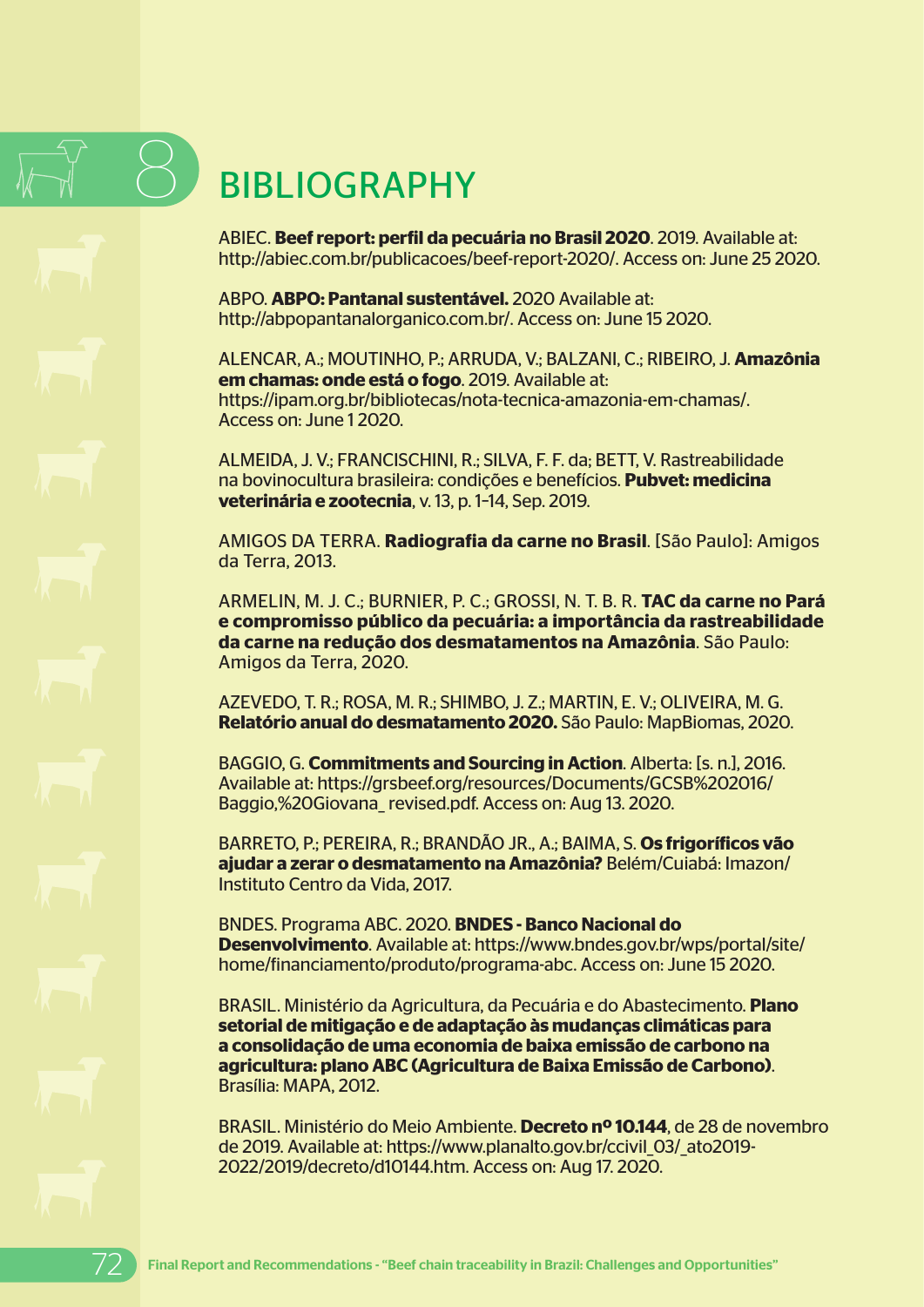BURNIER, P. C. **A influência da dimensão ambiental na atitude, na intenção de compra e no desejo de pagar pela carne bovina**. 2018. 178 p. Thesis – Escola Superior de Propaganda e Marketing, São Paulo, 2018.

CAGLIARI, A.; BRANT, D. Mafrig rastreará gado para se blindar de boicote do exterior. **Folha de São Paulo**, São Paulo, July 19, 2020.

CAMPOS, A.; LOCATELLI, P.; WASLEY, A.; HEAL, A.; PHILLIPS, D. JBS transporta gado de desmatador e contraria política de só ter fornecedor que preserva a Amazônia. **Reporter Brasil**, São Paulo, July 27, 2020. Available at: https:// reporterbrasil.org.br/2020/07/47389/?s=09. Access on: June 28 2020.

CEPEA. PIB do agronegócio brasileiro de 1996 a 2019. June 28 2020. **Centro de Estudos Avançados em Economia Aplicada**. Available at:: https://www. cepea.esalq.usp.br/br/pib-do-agronegocio-brasileiro.aspx.

COLUSSI, J.O brete do custo para rastrear o rebanho gaúcho. 2013. **Gaucha ZH: campo e lavoura**. Available at: https://gauchazh.clicrbs.com.br/economia/ campo-e-lavoura/noticia/2013/10/o-brete-do-custo-para-rastrear-o-rebanhogaucho-4304194.html. Access on: Aug 1. 2020.

EMBRAPA. **ILFP em números**. Sinop-MT: Embrapa Agrosilvopastoril, 2016.

FERRAZZA, R. de A.; SCHÜLLER, M. C.; LOPES, M. A.; LAGE, L. A. Rastreabilidade Bovina na Região Centro Sul do Estado do Mato Grosso: Aspectos Econômicos, Técnicos e Conceituais. **Boletim de indústria animal**, v. 70, n. 2, p. 110–118, 2013.

FISHBEIN, G.; LEE, D. **Early lessons from jurisdictional REDD+ and low emissions development programs**. Rep. Arlington: The Nature Conservancy / Forest Carbon Partnership Facility / World Bank Group, 2015.

GTFI, G. de T. dos F. I. **Boas práticas para monitorar fornecedores indiretos**. [s. d.].

GTFI. **Meeting VII – Report**. São Paulo: Grupo de Trabalho de Fornecedores Indiretos., 2019.

HURTADO, A. **Memoria del 'Taller introductoria para el ordenamiento de las agendas de incidencia de los movimientos y representaciones sociales del departamento de Nueva Sergóvia'**. Nueva Sergóvia, 2005.

IDH. São Marcelo: o business case para uma abordagem sobre a região para a produção sustentável de carne bovina no Brasil. 2018. **IDH: The sustainable trade initiative.**

IDH. Carrefour, Marfrig e Casterleite aderem ao Pacto PCI do Vale do Juruena. 2019. IDH: **The sustainable trade initiative.** Available at: https://www. idhsustainabletrade.com/news/carrefour-marfrig-e-casterleite-aderem-aopacto-pci-do-vale-do-juruena/. Access on: June 15 2020.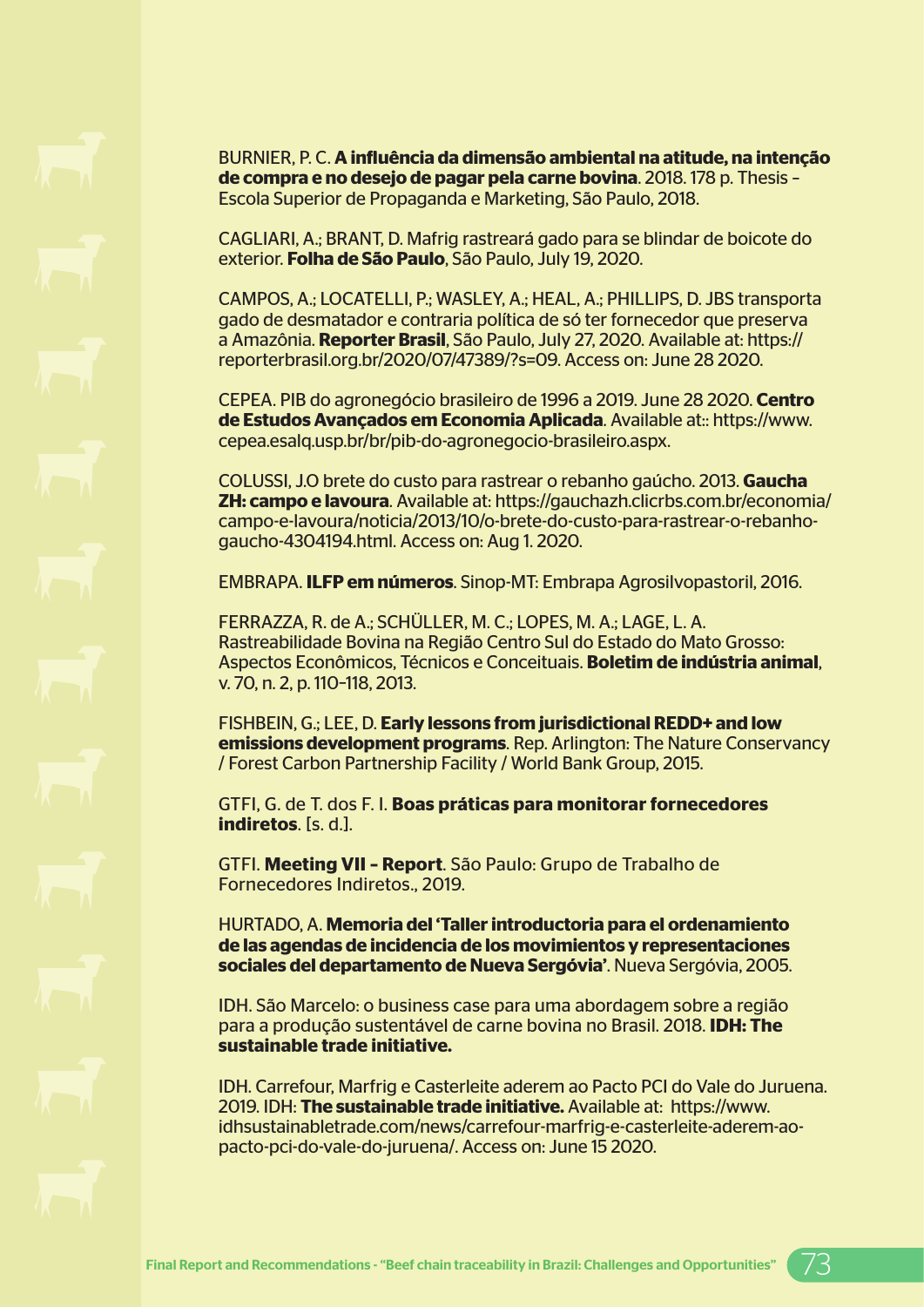INPE. PRODES: desmatamento. 2020. **TerraBrasilis** Available at: http:// terrabrasilis.dpi.inpe.br/. Access on: June 15 2020.

IPAM. **Fluxos financeiros para a pecuária na Amazônia Legal.** Brasília: IPAM, 2019.

LOPES, F.; SALLES, M. Desmatamento já é motivo para "bloqueios silenciosos". **Valor econômico,** São Paulo, July 9, 2020. Available at: https://valor.globo. com/agronegocios/noticia/2020/07/09/desmatamento-ja-e-motivo-parabloqueios-silenciosos.ghtml. Access on: Aug 12. 2020.

LOPES, M. A.; SANTOS, G.; AMADO, G. B. Viabilidade econômica da adoção e implantação da rastreabilidade em sistemas de produção de bovinos no estado de Minas Gerais. **Ciência e agrotecnologia**, v. 32, p. 288–294, 2008.

MAPA. Com mais recursos e melhores condições de financiamento, Plano Safra 2020/2021 tem R\$ 236,3 bilhões. **Ministério da Agricultura, Pecuária e Abastecimento**. 2020. Available at: https://www.gov.br/ agricultura/pt-br/assuntos/noticias/com-mais-recursos-e-melhorescondicoes-de-financiamento-plano-safra-2020-2021-tera-236-bilhoes. Access on: Aug 17. 2020.

MAPBIOMAS. Coleção 4.1 da série anual de cobertura e uso do solo. June 25 2020. **MapBiomas Brasil**. Available at: https://mapbiomas.org/estatisticas.

MARFRIG; **IDH. 10 year program for sustainable origination**. 2020. Available at: https://drive.google.com/file/d/1dmlxExGoBT61SOkSS-0V5LJsDlFu8vUN/ view. Access on: June 28 2020.

MATO GROSSO DO SUL. Secretaria do Estado de Fazenda e Secretaria de Estado do Meio Ambiente, Desenvolvimento Econômico, Produção e Agricultura Familiar. 2018. **Resolução Conjunta SEFAZ/SEMAGRO No 74** de 22 de novembro de 2018. Available at: https://www.legisweb.com.br/ legislacao/?id=369608. Access on: June 11 2020.

MAY, P. H.; BARBOSA, A. C. L. H.; RAMOS, F. S. V.; SPERANZA, J.; AZEREDO, E. B. F.; LANZA, T.; COSTA, F. Políticas de crédito podem incentivar boas práticas agroambientais na Amazônia Legal. **Agroanalysis (FGV)**, v. 39, p. 25–26, 2019.

MENDES, A. G. S. T.; SOUZA, L. C. de. **Destravando o potencial de investimentos verdes para a agricultura no Brasil.** [S. L.]: Climate Bonds Initiative, 2020.

MENDES, R. E. Impacto financeiro da rastreabilidade em sistemas de produção de bovinos no Estado de Santa Catarina. **Ciência Rural**, v. 36, n. 5, p. 1524–1528, 2006.

MPF, M. P. F.; IMAFLORA. **Protocolo de monitoramento de fornecedores de gado na Amazônia: diretrizes para a implementação dos Termos de Ajustamento de Conduta com o Ministério Público Federal para a Amazônia e do Compromisso Público da Pecuária.** Brasília: Ministério Público Federal, 2020.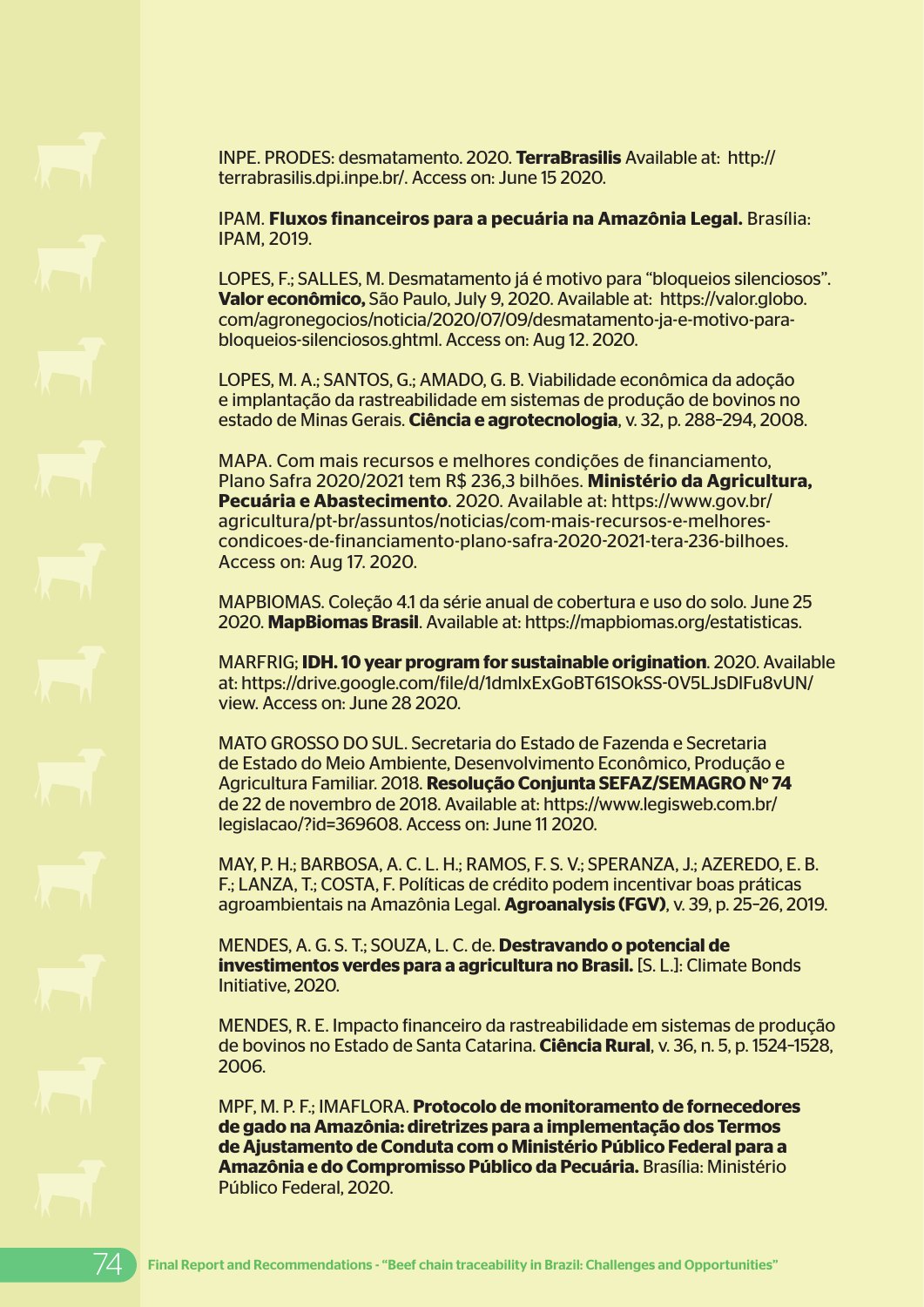ONDEI, V. Confinamento de bovinos pode ir a 6 milhões em 2020. 2019. **Portal DBO**. Available at: https://www.portaldbo.com.br/confinadores-engordam-53 milhoes-de-bovinos-em-2019/. Access on: June 29 2020.

PEREIRA, M. A.; VIEIRA, J. S. **Práticas e ferramentas gerenciais adotadas por pecuaristas de corte em Estados selecionados: reflexões para gestores de P&D e consultores rurais.** Goiânia: [s. n.], 2014. Available at: https://ainfo.cnptia.embrapa.br/digital/bitstream/item/109784/1/3839.pdf. Access on: June 15 2020.

PLANO INCENTIVA MERCADO DE TÍTULOS VERDES E FINANCIAMENTO POR AGRICULTURA SUSTENTÁVEL. 2020. **Sociedade Nacional de Agricultura**. Available at: https://www.sna.agr.br/plano-incentiva-mercado-de-titulosverdes-e-financiamento-da-agricultura-sustentavel/. Access on: June 11 2020.

RAMOS, F. S. V.; MAY, P. H.; BARBOSA, A. C. L. H.; AZEREDO, E. B. F.; FERREIRA, J. **A rastreabilidade da cadeia da carne bovina no Brasil: desafios e oportunidade -- Produto 2: estado da arte da cadeia bovina no Brasil.** Rio de Janeiro: Agrosuisse, 2020. Consultancy Report.

RAJÃO, R.; SOARES FILHO, B.; NUNES, F.; MACHADO, L.; ASSIS, D.; OLIVEIRA, A.; PINTO, L.; RIBEIRO, V.; RAUSCH, L.; GIBBS, H.; FIGUEIRA, D. Rotten apples of Brazil agribusiness. **Nature**, v. 369, n. 6501, p. 246–248, Jul. 2020.

SARMENTO, F.; FERREIRA, J.; HURTADO, A. **Territorial diagnosis handbook.** Rio de Janeiro: ActionAid, 2009.

THE ECONOMIST. The roots of the problem: a study names firms that buy products from areas with deforestation. **The Economist**, June 11, 2020.

VALLE, E. R. Boas práticas agropecuárias: bovinos de corte (manual de orientações). Campo Grande: **Embrapa Gado de Corte**, 2011.

VASCONCELOS, A.; BERNASCONI, P.; GUIDOTTI, V.; SILGUEIRO, V.; VANDIONES, A.; CARVALHO, T.; BELLFIELD, H.; PINTO, L. F. G. **Desmatamento ilegal e exportações brasileiras de soja: o caso de Mato Grosso.** [s. d.].

WALENDORFF, R. Embrapa traça cenário de longo prazo positivo para a pecuária, mas prevê forte concentração na atividade. **Valor Econômico**, São Paulo, June 26, 2020. Available at: https://valor.globo.com/ agronegocios/noticia/2020/06/26/embrapa-traca-cenario-de-longo-prazopositivo-para-pecuaria-mas-preve-forte-concentracao-na-atividade.ghtml. Access on: June 27 2020.

WENZEL, F. Jogo de empurra mantém inércia do boi ilegal. 2019. **Eco**. Available at: https://www.oeco.org.br/reportagens/jogo-de-empurra-manteminercia-do-boi-ilegal/. Access on: Aug 1, 2020.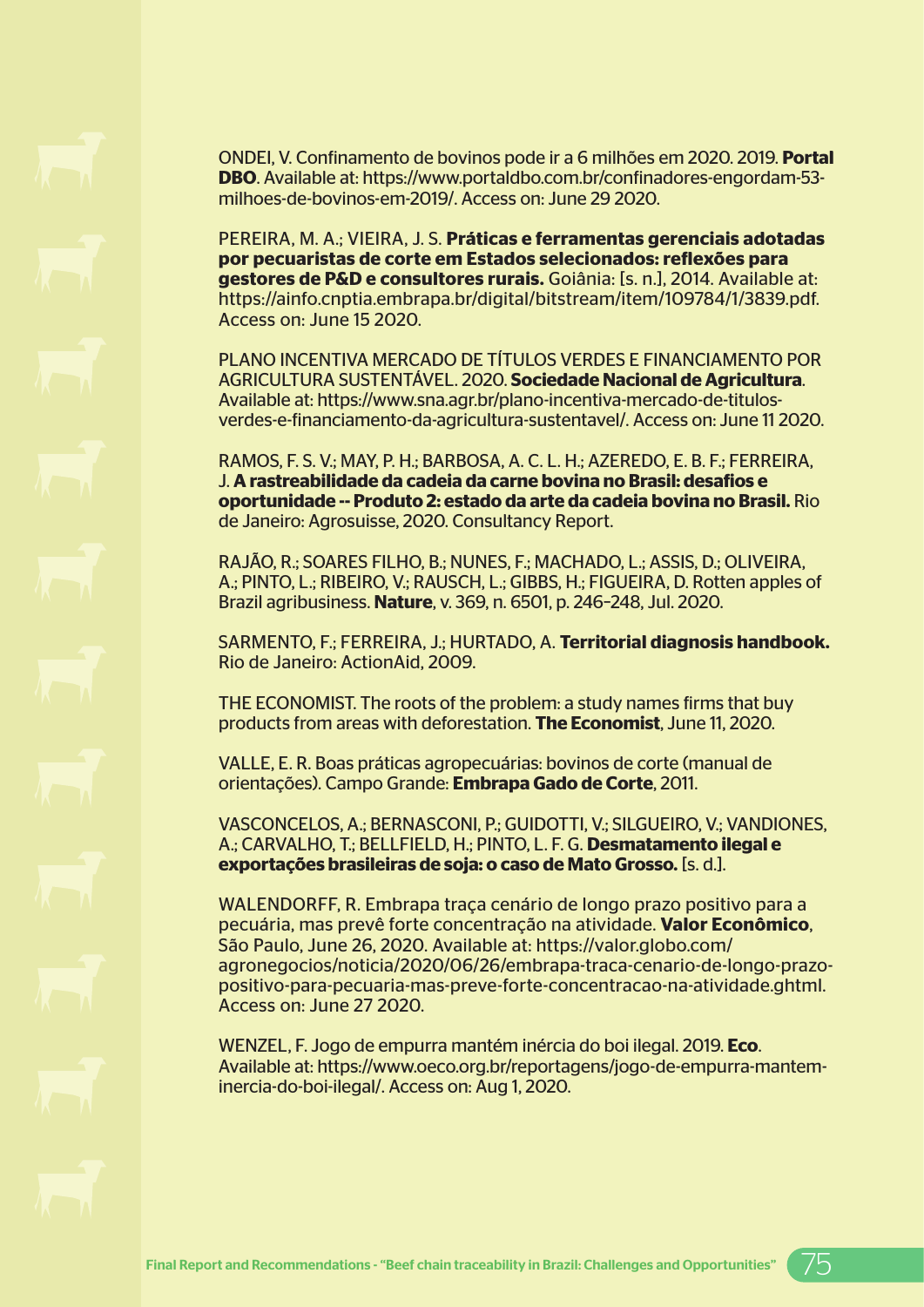# APPENDIX: NOTES ON THE MULTIPLE TERRITORY MATRIX

The territoriality matrix is a tool used to map change processes, with the purpose of facilitating dialog between actors in different sectors and different levels of territoriality. It is therefore a complex tool, as it tries to deal with dynamic realities from multiple points of view, in a graphical way. Therefore, it is necessary to know how to read the matrix of multiple territory.

## A LITTLE BIT OF ITS STORY

The matrix of multiple territory was invented in the midst of the elaboration of the strategic plan of the Association of Municipalities of Nueva Sergóvia, in northern Nicaragua (cf. Hurtado, 2005). Many of the expectations that the mayors involved raised about the Association could only be solved at the national level, especially by the government and the congress of the country. By highlighting what can and should be resolved at each level, the matrix allowed to define the scope of the Association's work in a much more realistic way: much of its work became an advocacy for the national government and congress.

ActionAid International used this methodology, between 2008 and 2011, to design the articulation between projects of two natures: technical assistance [capacity building] at the local and advocacy level at the national level (cf. Sarmento; Ferreira; Hurtado, 2009). With this approach, the concentration of actors is the driving force for development, regardless of whether it happens through partnership, service contract, advocacy (seminars and awareness campaigns of public but also private decision-makers) and conflict (strikes, protests, etc.). In addition, ActionAid has tuned the direction of the sectoral division of the matrix, as detailed below.

## HOW TO READ THE ARRAY

A multiple territory matrix, given its objective, is necessarily complex. It should be read in three steps. First, it is necessary to understand its structure and its assumptions. The reality presented in the matrix must then be captured. Finally, there is room for a debate on the consequences of this result for the negotiation between actors.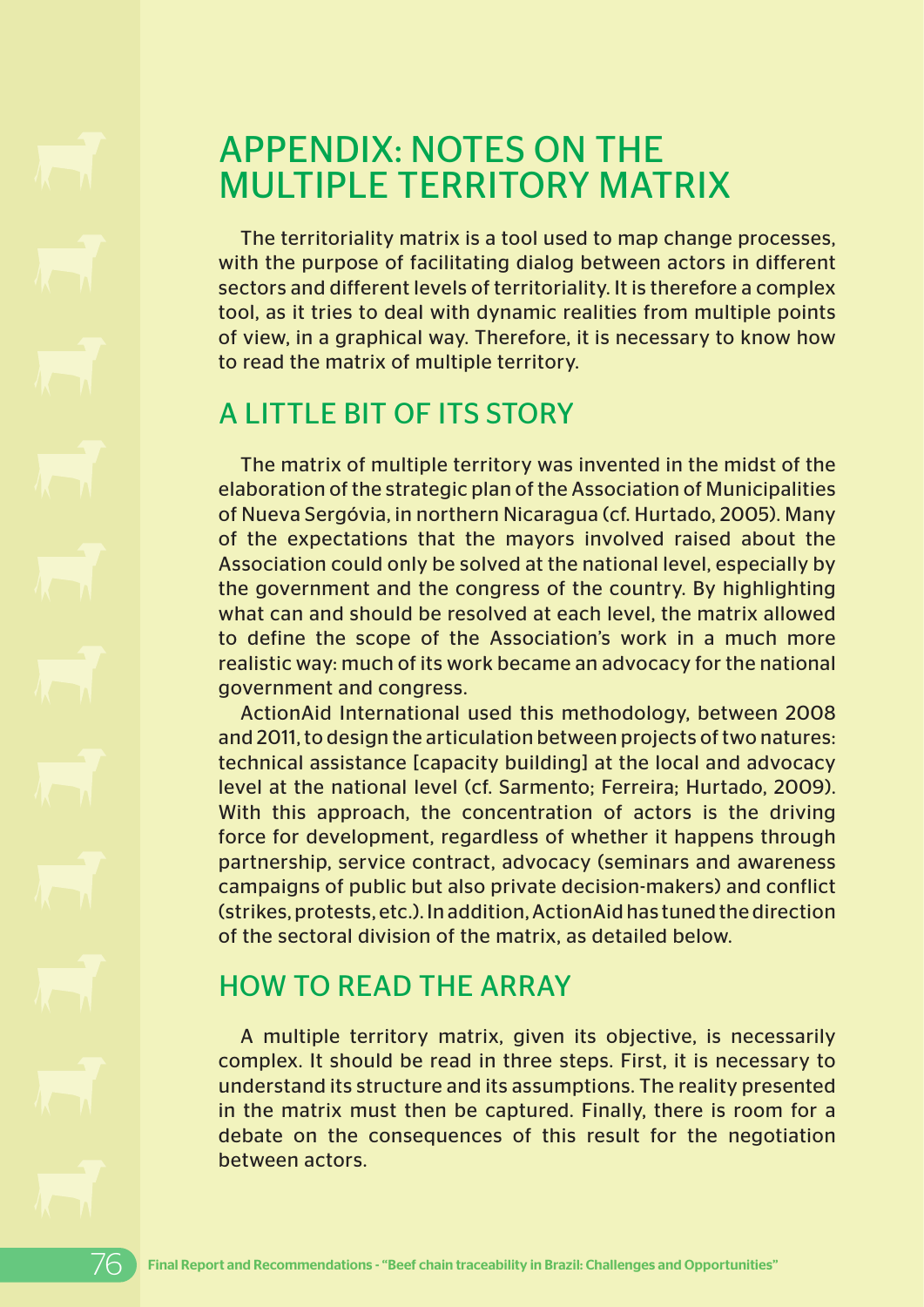## 1 - MATRIX STRUCTURE AND ASSUMPTIONS

The matrix divides reality into territorial levels, changeable according to context and sectors – four, in general. The mapped change processes imply multiple exchanges in reality, which are located at various territorial levels and sectors. In this paper, the shift processes analyzed are those that result from the strategies previously presented, that is, are proposed changes (the action plan). On the other hand, the territoriality matrix can also be used for diagnostics, that is, to map shifts in progress.

The definition of territorial levels is quite clear. One of the actions of the State is to split reality in territories by administrative levels, forcing the other actors to organize themselves similarly. Sometimes, other territorial levels are required, as a planning unit between two state levels, such as river basins or territorial business chains. In any case, they are easily captured by the matrix lines. The mapping of shift processes at territorial levels aims to locate the different decisions that must be made for such a change to take place, according to the appropriate territorial level, because changes made at a below needed level are ineffective, and those taken above that level are inefficient.

Less evident is the division of the matrix into sectors, which is based on the sociological insight according to which, as society develops, it is segmented according to the logic of action. The need for meatpacking units to hire specialized companies to monitor suppliers, within the framework of voluntary agreements, shows that the effectiveness of an actor in modern society requires focus and competence in the sector. In a certain sense, each sector demands a specific type of skills which leads each actor – company, NGO, public agency, etc. – to specialize, to drop out their presence in other sectors without leaving partners there. The matrix distributes the responsibility so decisions are made by the most competent actors to do so.

Finally, the simultaneous visualization of all territorial levels and of all sectors allows for a complete view of the process. It aims to facilitate coordinated action among countless actors to achieve a certain change or, more accurately, to set in motion a certain process of change. And, in cases where some actors are not engaged in the process, it creates strategies so that actors engaged in the process mobilize non-engaged actors through partnerships, contracts, advocacy and even public protests, instead of taking on the responsibility of others. Trying to solve it, from a "site"10,

10. "Local" means each of the cells in the matrix, that is, the combination of a territorial level and a sector.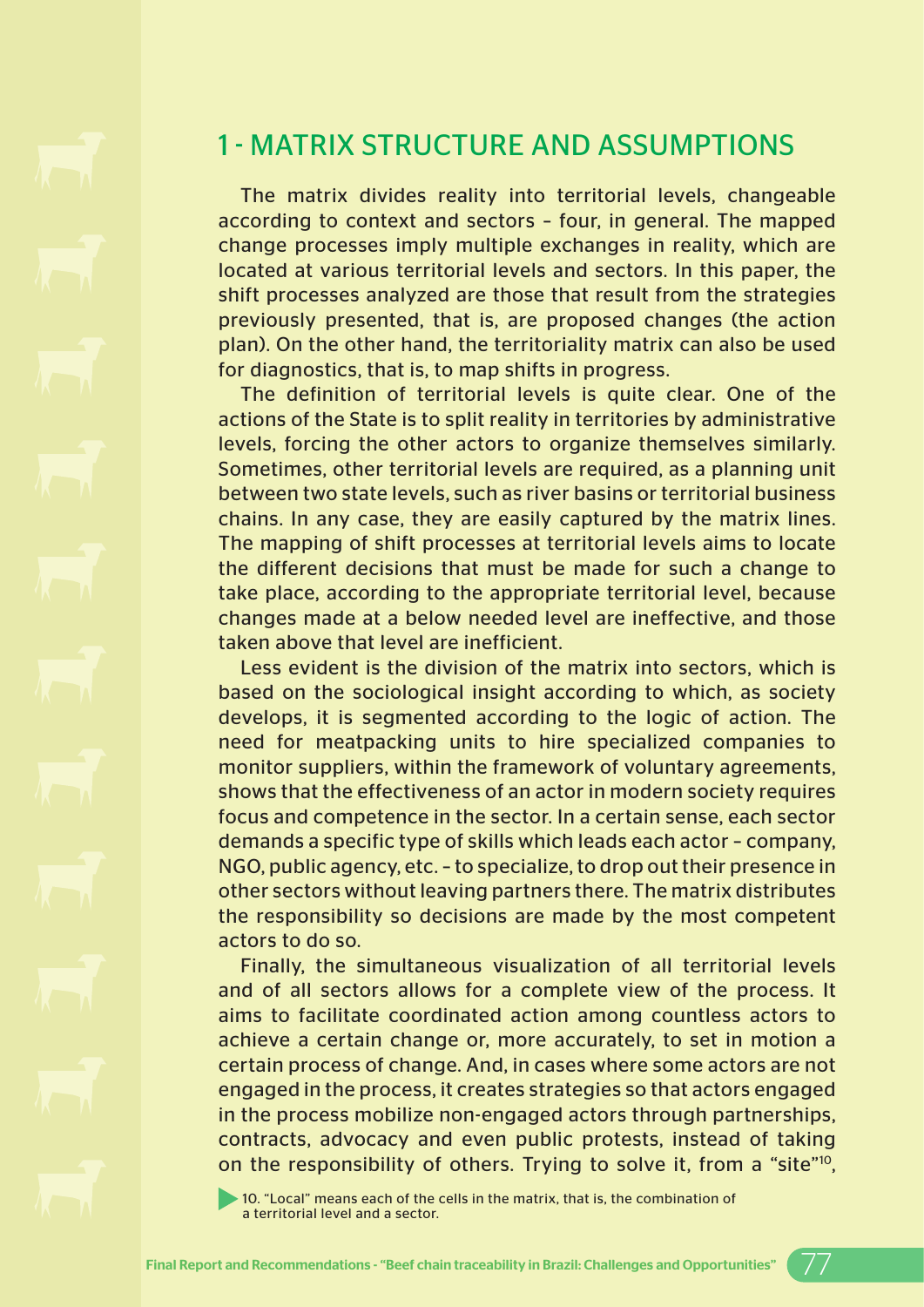generates a lot of inefficiency and will never be fully effective, because it mobilizes actors to solve problems for which they do not have competence (inadequate sector) or means (inadequate territorial level) to solve.

### 2 - UNDERSTANDING THE PROCESSES THAT MAKE UP THE MATRIX

Matrix reading is process-based. Here, it is worth taking Figure 11 (see page 66) as an example. The text describes the matrix well. Nevertheless, the use of colors and the key already facilitate the analysis: each process has been given a color, and the individual reading of each one, that is, the cause and effect relationships between each of its components can be done separately. This is why there is a sort order of the different elements of the process, which corresponds to the order in which they are presented in the text. Likewise, the processes were exposed by a certain logical order, implicit in the key and explained in the text: first, the premises; then, the management of environmental quality; following, the enhancement of the production chain and, finally, the economic valuation.

There is also a certain interaction across processes in the matrix. As stated in the text, environmental meat quality management leads to the definition of a strategy for the exclusion and reintegration of unfit producers. This, in turn, must be linked to a plan for the sustainable intensification of animal breeding. Consequently, quality control and production intensification are related through the strategic plans of the CTPFs or equivalents.

Finally, it is necessary to understand the move of the processes mapped in the matrix, in a dynamic way, which requires: 1) to identify each process individually; 2) to understand the order of each of its components in cause-and-effect relationships; and 3) to understand the interrelationships between the various proposed change processes, almost always linked to their order of presentation.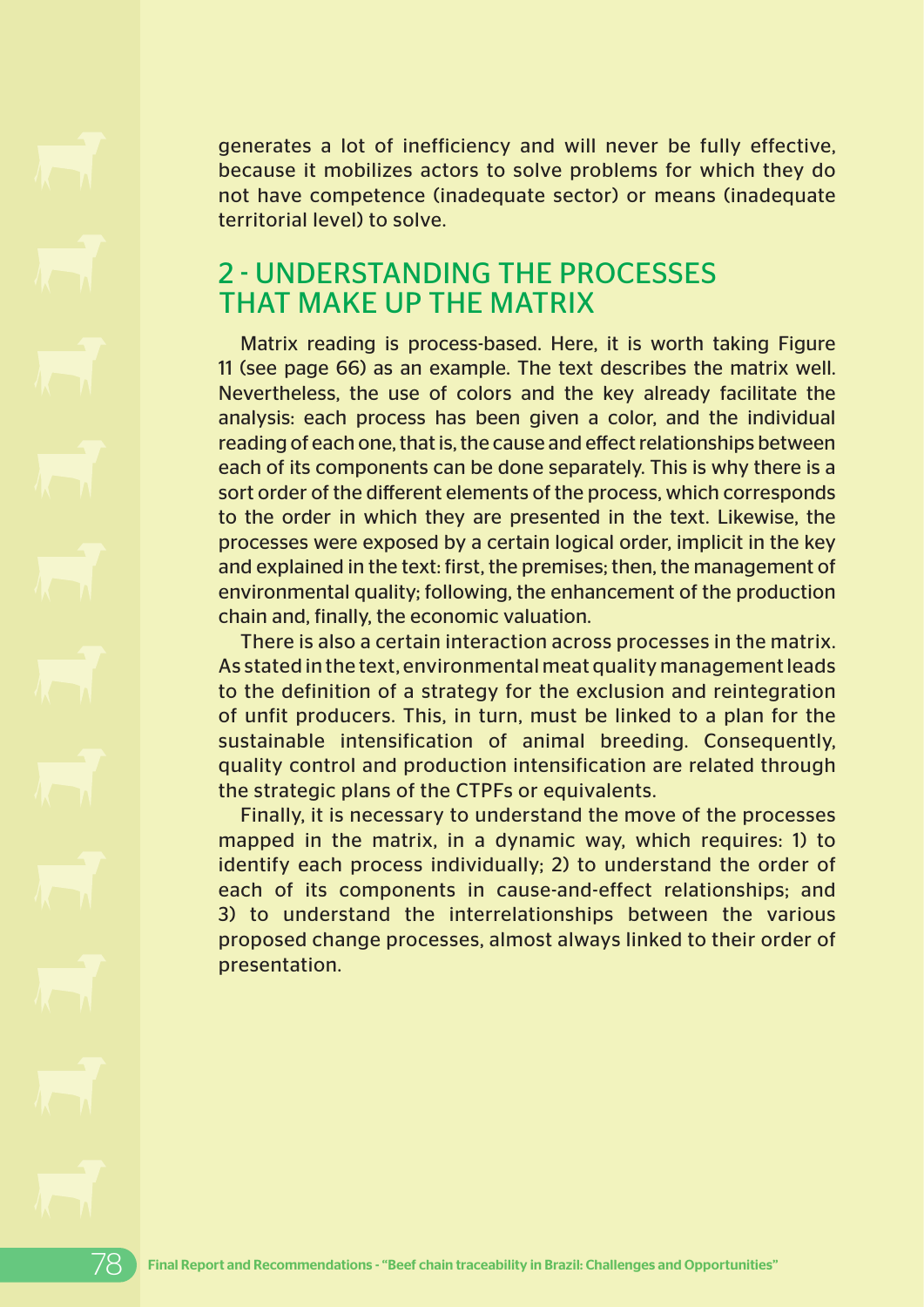## 3 - USING TERRITORIALITY MATRICES

The function of the territoriality matrix arises when its construction is understood. The actors involved in the process can visualize which components of their change they are tasked with accomplishing and which are others' responsibility. As for the first, it is worth remembering that, in each "site" of the matrix, there is no single actor, there are several actors who must negotiate to achieve a certain result. As for the second, it reminds the actors that the performance, more often, involves, in some way, the mobilization of others. As has been stated, the creation of partnerships, the formalization of contracts and the advocacy are instruments used to bring about this mobilization.

Together, the matrix shows why actors from the same "site" should negotiate and facilitate partnership and advocacy initiatives with actors from other "sites," because the multiple territory matrix shows the change these initiatives intend to achieve.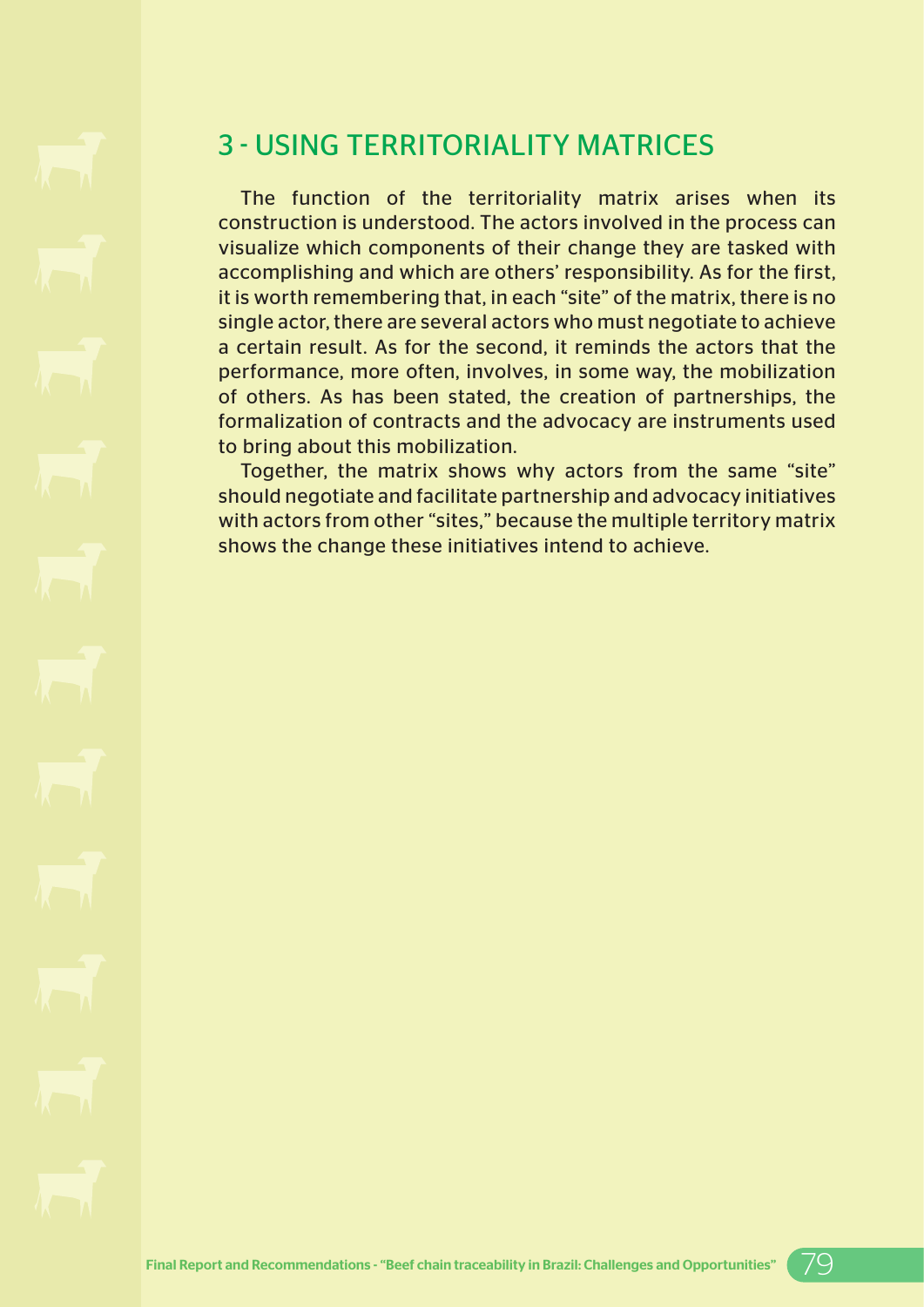## CREDITS:

Production: The present paper has been prepared by the technical team of Agrosuisse Technical and Agricultural Services Ltd., which is available for any necessary explanations.

### Agrosuisse's Executive Team:

Fábio Ramos – Director Peter May Antonio Claudio Horta Barbosa Eduardo Azeredo José Ferreira

Support: Good Energies Foundation

#### Proofreading and Translation: Carlos Abelheira

Design: The Infographic Company

The comission and coordination of the paper were carried out by the Brazilian Coalition's Beef Traceability Taskforce, in 2020, formed by representatives of the following organizations: Brazilian Beef Exporters Association (ABIEC), Brazilian Agribusiness Association (Abag), EQAO, Brazilian Roundtable on Sustainable Livestock (GTPS), Imaflora - Institute of Forestry and Agriculture Management and Certification, Arapyaú Institute, Amazon Environmental Research Institute (IPAM), JBS, Marfrig Global Foods, Partnerships for Forests - P4F, Solidaridad Network, The Nature Conservancy (TNC), Federal University of Minas Gerais (UFMG), Vicente and Maciel Law Firm: Environmental Consultancy and WWF Brazil.

Beef Traceability Taskforce was created as referral of the Possible Amazon initiative, of which the Brazilian Coalition is part of and was launched in 2019.

Published in September 2020





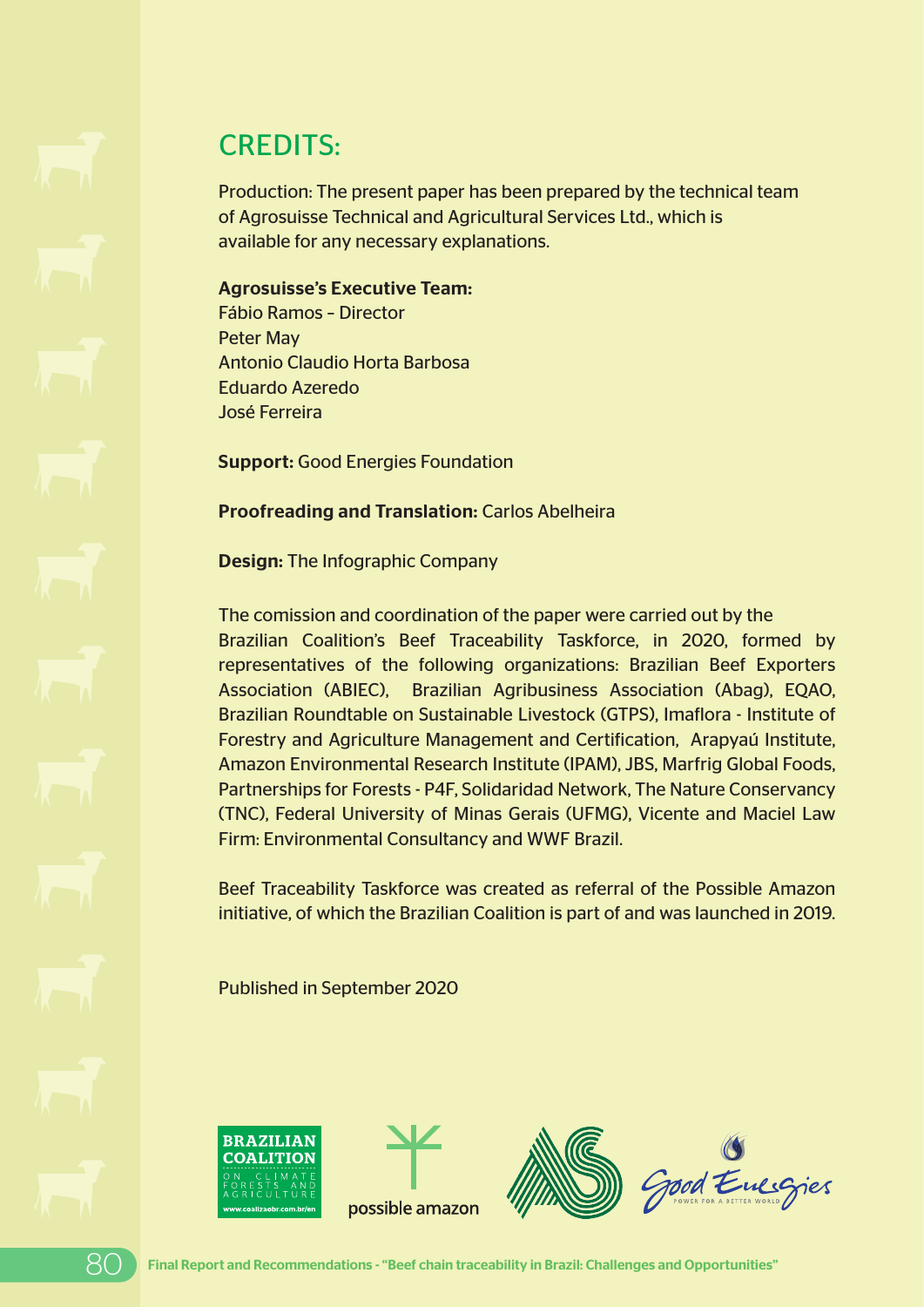